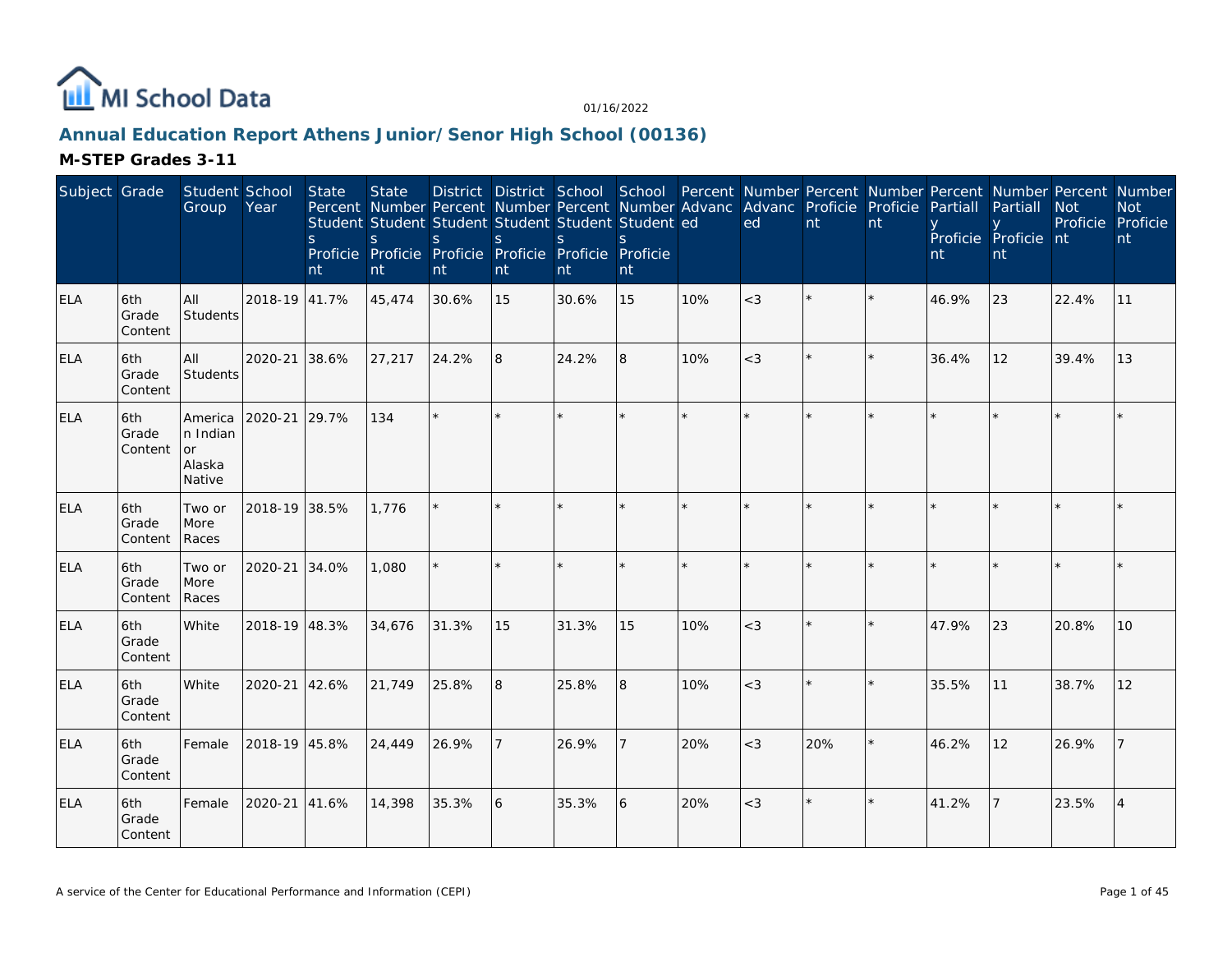

# **Annual Education Report Athens Junior/Senor High School (00136)**

| Subject Grade |                         | Student School<br>Group                             | Year                   | <b>State</b><br><sub>S</sub><br>nt | <b>State</b><br>Percent Number Percent Number Percent Number Advanc Advanc Proficie Proficie<br>Student Student Student Student Student Student ed<br>$\mathsf{S}$<br>Proficie Proficie Proficie Proficie Proficie Proficie<br>nt | <sub>S</sub><br>nt | <sub>S</sub><br>nt | $\mathsf{S}$<br>nt | $\mathcal{S}$<br>nt |         | ed      | nt  | nt    | Partiall<br>nt | District District School School Percent Number Percent Number Percent Number Percent Number<br>Partiall<br>Proficie Proficie nt<br>nt | <b>Not</b><br>Proficie Proficie | <b>Not</b><br>nt |
|---------------|-------------------------|-----------------------------------------------------|------------------------|------------------------------------|-----------------------------------------------------------------------------------------------------------------------------------------------------------------------------------------------------------------------------------|--------------------|--------------------|--------------------|---------------------|---------|---------|-----|-------|----------------|---------------------------------------------------------------------------------------------------------------------------------------|---------------------------------|------------------|
| ELA           | 6th<br>Grade<br>Content | Male                                                | 2018-19 37.8%          |                                    | 21,025                                                                                                                                                                                                                            | 34.8%              | $\overline{8}$     | 34.8%              | 8                   | 20%     | $<$ 3   |     |       |                | 11                                                                                                                                    | 20%                             |                  |
| ELA           | 6th<br>Grade<br>Content | Male                                                | 2020-21                | 35.6%                              | 12,819                                                                                                                                                                                                                            | 20%                | $<$ 3              | 20%                |                     | 20%     | $<$ 3   | 20% | $<$ 3 |                | 5                                                                                                                                     |                                 |                  |
| <b>ELA</b>    | 6th<br>Grade<br>Content | Economi 2018-19 27.6%<br>cally<br>Disadva<br>ntaged |                        |                                    | 15,959                                                                                                                                                                                                                            | 26.9%              |                    | 26.9%              |                     | 20%     | $<$ 3   |     |       | 46.2%          | 12                                                                                                                                    | 26.9%                           |                  |
| <b>ELA</b>    | 6th<br>Grade<br>Content | Economi 2020-21<br>cally<br>Disadva<br>ntaged       |                        | 24.0%                              | 8,196                                                                                                                                                                                                                             | 50%                | $<$ 3              | 50%                | $<$ 3               | 50%     | $<$ 3   | 50% | $<$ 3 |                | 5                                                                                                                                     |                                 |                  |
| <b>ELA</b>    | 6th<br>Grade<br>Content | With<br>Disabiliti<br>es                            | Students 2018-19 11.2% |                                    | 1,386                                                                                                                                                                                                                             | 50%                | $<$ 3              | 50%                |                     | 50%     | $<$ 3   | 50% | $<$ 3 |                |                                                                                                                                       |                                 |                  |
| <b>ELA</b>    | 6th<br>Grade<br>Content | Students 2020-21<br>With<br>Disabiliti<br>es        |                        | 9.7%                               | 779                                                                                                                                                                                                                               | ÷                  |                    |                    |                     |         |         |     |       |                |                                                                                                                                       |                                 |                  |
| <b>ELA</b>    | 6th<br>Grade<br>Content | Homeles 2018-19 20.8%                               |                        |                                    | 415                                                                                                                                                                                                                               |                    |                    |                    |                     |         |         |     |       |                |                                                                                                                                       |                                 |                  |
| <b>ELA</b>    | 6th<br>Grade<br>Content | Homeles 2020-21                                     |                        | 17.1%                              | 154                                                                                                                                                                                                                               | $\star$            |                    |                    |                     | $\star$ | $\star$ |     |       |                |                                                                                                                                       |                                 |                  |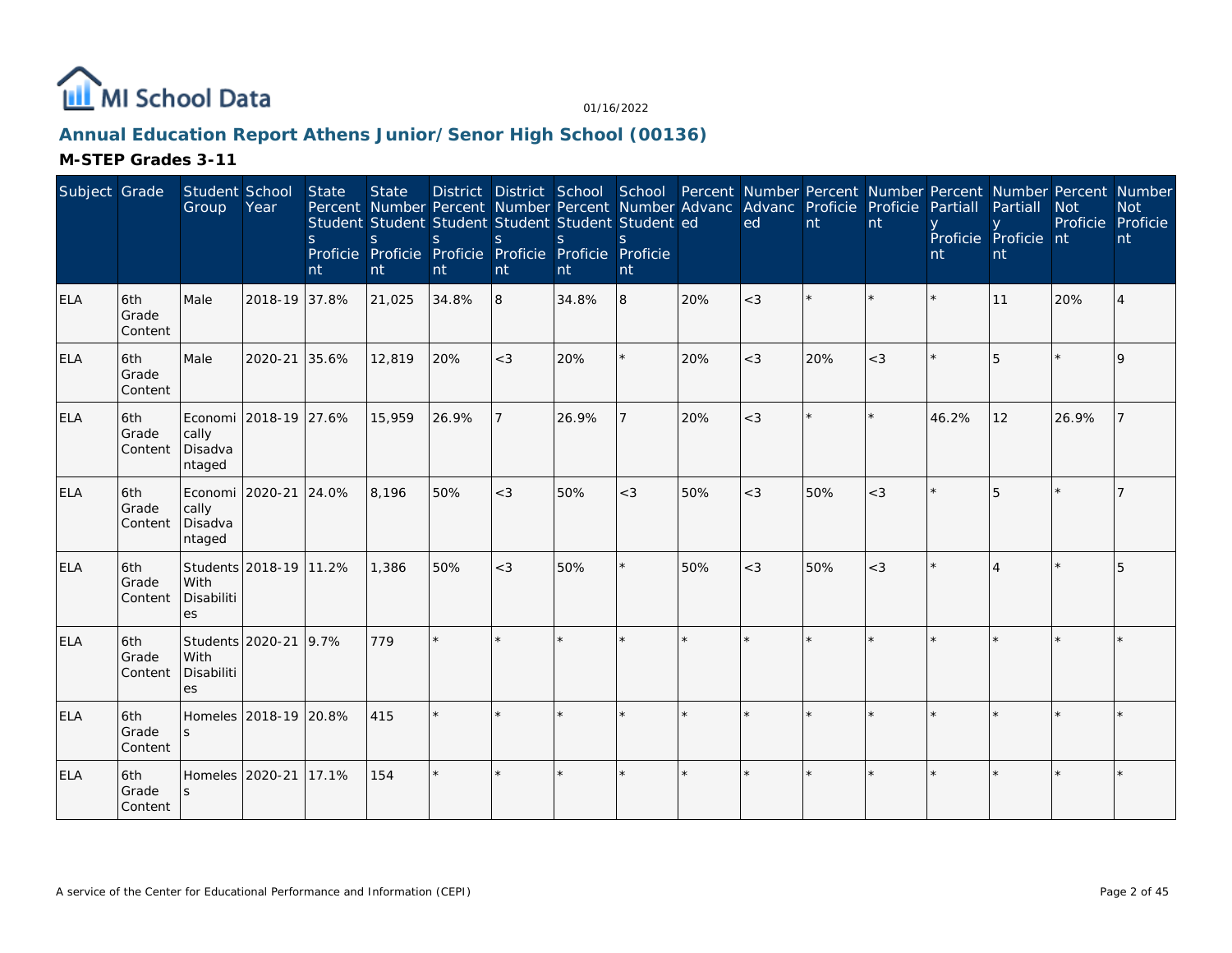

# **Annual Education Report Athens Junior/Senor High School (00136)**

| Subject Grade |                         | Student School<br>Group                              | Year          | <b>State</b><br><sub>S</sub><br>nt | <b>State</b><br>Student Student Student Student Student Student ed<br>S<br>Proficie Proficie Proficie Proficie Proficie Proficie<br>nt | <sub>S</sub><br>nt | $\mathsf{S}$<br>nt | S<br>nt | S<br>nt |         | Percent Number Percent Number Percent Number Advanc Advanc Proficie Proficie<br>ed | $\overline{nt}$ | nt | Partiall<br>nt | District District School School Percent Number Percent Number Percent Number Percent Number<br>Partiall<br>Proficie Proficie nt<br>nt | <b>Not</b><br>Proficie Proficie | <b>Not</b><br>nt |
|---------------|-------------------------|------------------------------------------------------|---------------|------------------------------------|----------------------------------------------------------------------------------------------------------------------------------------|--------------------|--------------------|---------|---------|---------|------------------------------------------------------------------------------------|-----------------|----|----------------|---------------------------------------------------------------------------------------------------------------------------------------|---------------------------------|------------------|
| <b>ELA</b>    | 7th<br>Grade<br>Content | All<br>Students                                      | 2018-19 42.7% |                                    | 46,586                                                                                                                                 | 30.3%              | 10                 | 30.3%   | 10      | 10%     | $<$ 3                                                                              |                 |    | 27.3%          | 9                                                                                                                                     | 42.4%                           | 14               |
| <b>ELA</b>    | 7th<br>Grade<br>Content | All<br>Students                                      | 2020-21 40.7% |                                    | 28,759                                                                                                                                 | 43.2%              | 16                 | 43.2%   | 16      | 10.8%   | $\overline{4}$                                                                     | 32.4%           | 12 | 29.7%          | 11                                                                                                                                    | 27.0%                           | 10               |
| <b>ELA</b>    | 7th<br>Grade<br>Content | America<br>n Indian<br><b>or</b><br>Alaska<br>Native | 2018-19 35.8% |                                    | 246                                                                                                                                    | $\star$            |                    |         | $\star$ | $\star$ |                                                                                    |                 |    |                |                                                                                                                                       |                                 |                  |
| ELA           | 7th<br>Grade<br>Content | Black or<br>African<br>America<br>n.                 | 2018-19 19.7% |                                    | 3.706                                                                                                                                  |                    |                    |         | $\star$ |         | $\star$                                                                            |                 |    |                |                                                                                                                                       |                                 |                  |
| <b>ELA</b>    | 7th<br>Grade<br>Content | Hispanic 2020-21<br>of Any<br>Race                   |               | 28.8%                              | 1,560                                                                                                                                  |                    |                    |         | $\star$ |         |                                                                                    |                 |    |                |                                                                                                                                       |                                 |                  |
| <b>ELA</b>    | 7th<br>Grade<br>Content | Two or<br>More<br>Races                              | 2018-19 39.7% |                                    | 1,815                                                                                                                                  | $\star$            |                    |         | ×.      |         | ×.                                                                                 |                 |    |                |                                                                                                                                       |                                 |                  |
| ELA           | 7th<br>Grade<br>Content | Two or<br>More<br>Races                              | 2020-21       | 36.2%                              | 1,100                                                                                                                                  |                    |                    |         |         |         |                                                                                    |                 |    |                |                                                                                                                                       |                                 |                  |
| <b>ELA</b>    | 7th<br>Grade<br>Content | White                                                | 2018-19 49.0% |                                    | 35,426                                                                                                                                 | 29.6%              | 8                  | 29.6%   | 8       | 20%     | $<$ 3                                                                              |                 |    | 25.9%          |                                                                                                                                       | 44.4%                           | 12               |
| <b>ELA</b>    | 7th<br>Grade<br>Content | White                                                | 2020-21       | 44.5%                              | 22,979                                                                                                                                 | 43.3%              | 13                 | 43.3%   | 13      | 20%     | 3                                                                                  |                 | 10 | 26.7%          | 8                                                                                                                                     | 30.0%                           | 9                |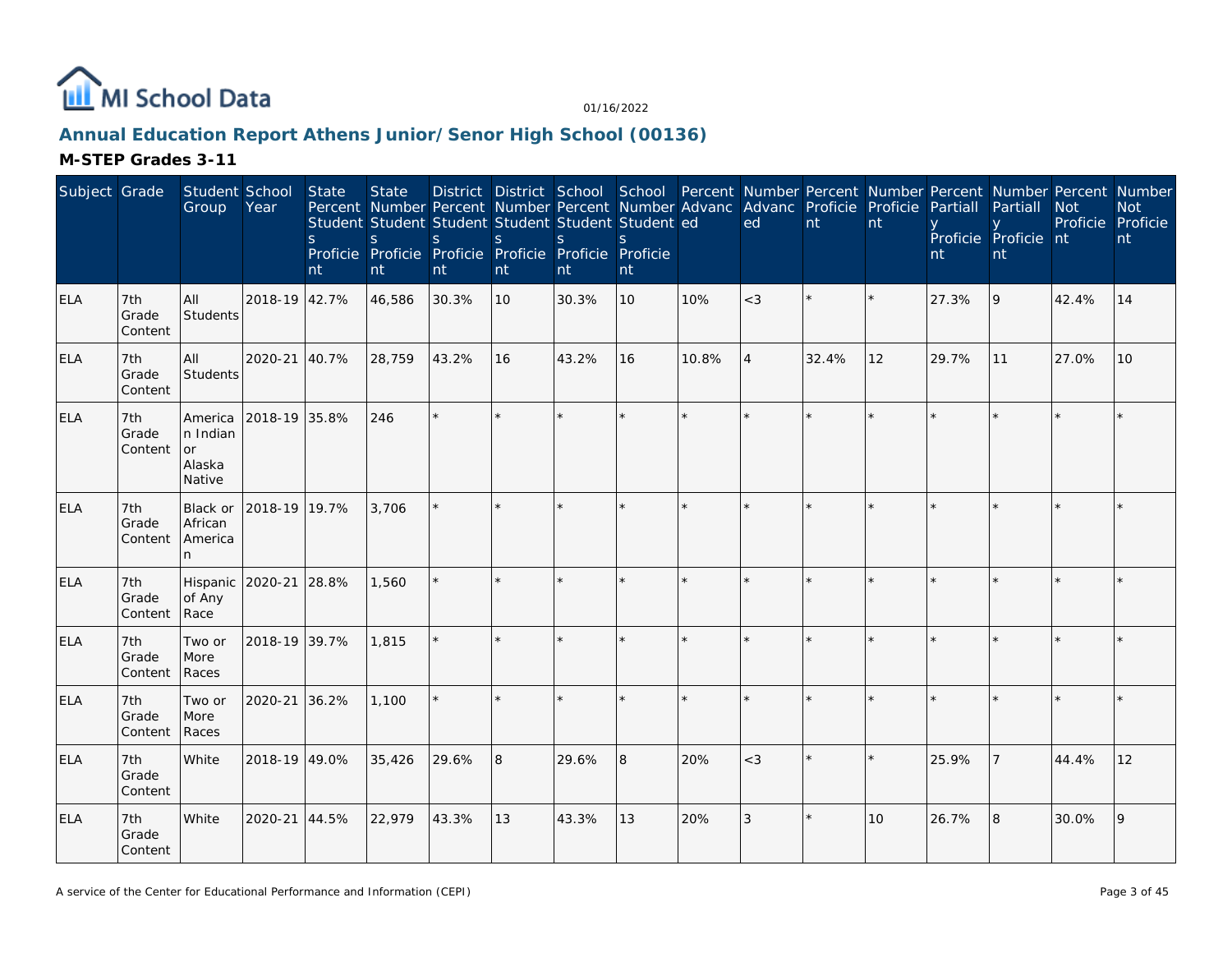

# **Annual Education Report Athens Junior/Senor High School (00136)**

| Subject Grade |                         | Student School<br>Group                       | Year                   | <b>State</b><br><sub>S</sub><br>nt | <b>State</b><br>Percent Number Percent Number Percent Number Advanc Advanc Proficie Proficie<br>Student Student Student Student Student Student ed<br>S<br>Proficie Proficie Proficie Proficie Proficie Proficie<br>nt | <sub>S</sub><br>nt | <sub>S</sub><br>nt | $\mathcal{S}$<br>Int | $\mathcal{S}$<br>nt |     | ed             | nt  | nt | Partiall<br>nt | District District School School Percent Number Percent Number Percent Number Percent Number<br>Partiall<br>Proficie Proficie nt<br>nt | <b>Not</b><br>Proficie | <b>Not</b><br>Proficie<br>nt |
|---------------|-------------------------|-----------------------------------------------|------------------------|------------------------------------|------------------------------------------------------------------------------------------------------------------------------------------------------------------------------------------------------------------------|--------------------|--------------------|----------------------|---------------------|-----|----------------|-----|----|----------------|---------------------------------------------------------------------------------------------------------------------------------------|------------------------|------------------------------|
| <b>ELA</b>    | 7th<br>Grade<br>Content | Female                                        | 2018-19 47.9%          |                                    | 25,754                                                                                                                                                                                                                 | 50%                | $\overline{4}$     | 50%                  | $\overline{4}$      | 50% | $<$ 3          | 50% |    | 50%            | $\boldsymbol{\vartriangle}$                                                                                                           | 50%                    |                              |
| ELA           | 7th<br>Grade<br>Content | Female                                        | 2020-21 44.6%          |                                    | 15,364                                                                                                                                                                                                                 | 47.4%              | 9                  | 47.4%                | 9                   | 20% | $\overline{3}$ |     | 6  |                |                                                                                                                                       | 20%                    | 3                            |
| <b>ELA</b>    | 7th<br>Grade<br>Content | Male                                          | 2018-19 37.7%          |                                    | 20,832                                                                                                                                                                                                                 | 33.3%              | <sup>6</sup>       | 33.3%                | 6                   | 20% | $<$ 3          |     |    | 27.8%          | 5                                                                                                                                     | 38.9%                  |                              |
| <b>ELA</b>    | 7th<br>Grade<br>Content | Male                                          | 2020-21 36.9%          |                                    | 13,395                                                                                                                                                                                                                 | 38.9%              |                    | 38.9%                | $\overline{7}$      | 20% | $<$ 3          |     |    | 22.2%          |                                                                                                                                       | 38.9%                  | $\overline{7}$               |
| <b>ELA</b>    | 7th<br>Grade<br>Content | cally<br>Disadva<br>ntaged                    | Economi 2018-19 28.1%  |                                    | 15,728                                                                                                                                                                                                                 | 23.5%              | <sup>4</sup>       | 23.5%                | $\overline{4}$      | 20% | $<$ 3          | 20% |    | 20%            |                                                                                                                                       |                        | 10                           |
| <b>ELA</b>    | 7th<br>Grade<br>Content | Economi 2020-21<br>cally<br>Disadva<br>ntaged |                        | 25.8%                              | 8,513                                                                                                                                                                                                                  | 36.8%              |                    | 36.8%                |                     | 20% | $<$ 3          |     |    | 26.3%          | 5                                                                                                                                     | 36.8%                  |                              |
| <b>ELA</b>    | 7th<br>Grade<br>Content | With<br>Disabiliti<br>es                      | Students 2018-19 10.9% |                                    | 1,304                                                                                                                                                                                                                  |                    |                    |                      | ×.                  |     |                |     |    |                |                                                                                                                                       |                        |                              |
| <b>ELA</b>    | 7th<br>Grade<br>Content | Students 2020-21<br>With<br>Disabiliti<br>es  |                        | 9.3%                               | 729                                                                                                                                                                                                                    | $\star$            |                    |                      | $\star$             |     |                |     |    |                |                                                                                                                                       |                        |                              |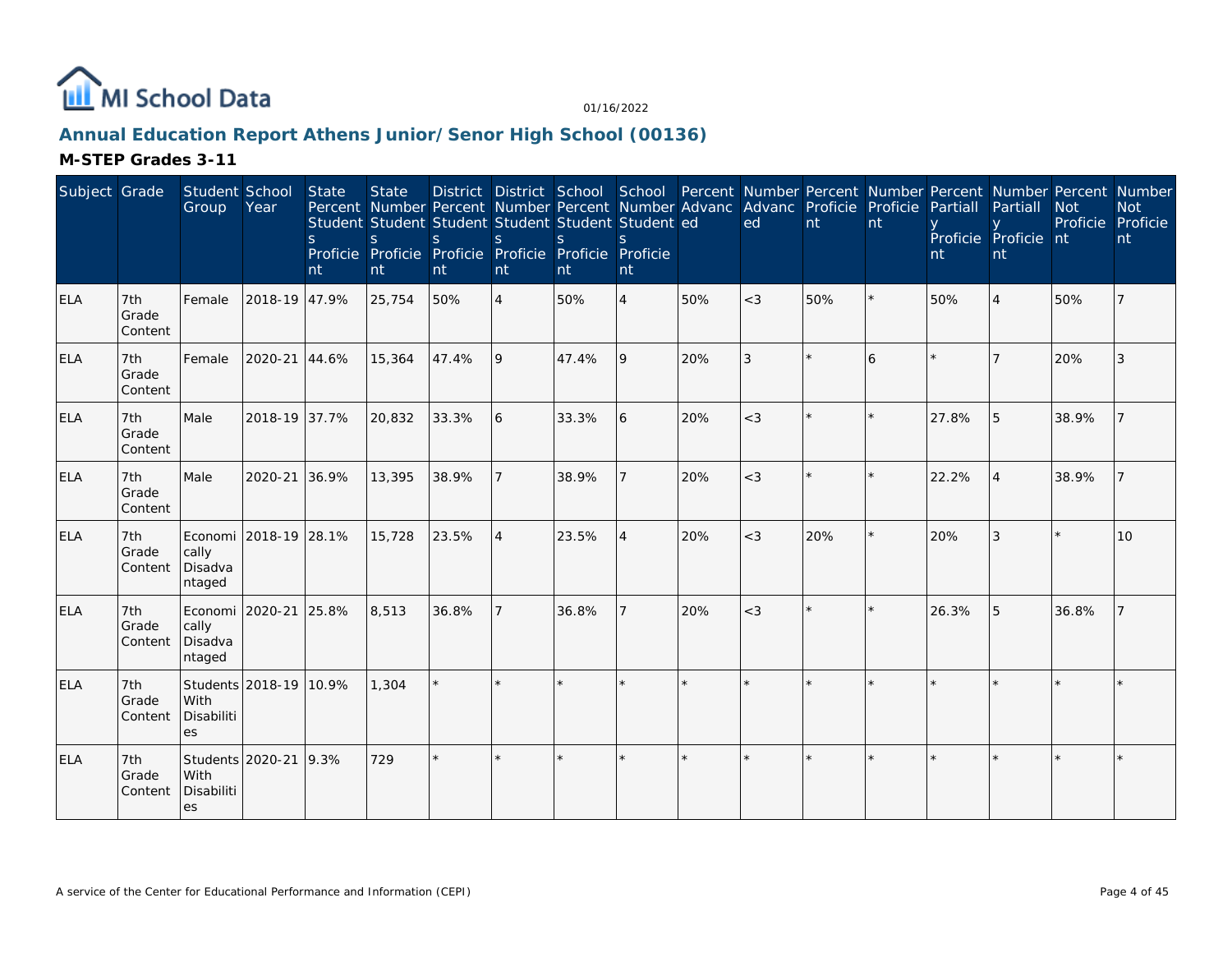

# **Annual Education Report Athens Junior/Senor High School (00136)**

| Subject Grade   |                          | Student School<br>Group                              | Year                  | State<br>S.<br>nt | <b>State</b><br>Percent Number Percent Number Percent Number Advanc Advanc Proficie Proficie<br>Student Student Student Student Student Student ed<br><sub>S</sub><br>Proficie Proficie Proficie Proficie Proficie Proficie<br>nt | <sub>S</sub><br>nt | S<br>nt | <sub>S</sub><br>nt | <sub>S</sub><br>nt |     | District District School School Percent Number Percent Number Percent Number Percent Number<br>ed | nt | nt      | Partiall<br>nt | Partiall<br>Proficie Proficie nt<br>nt | <b>Not</b> | <b>Not</b><br>Proficie Proficie<br>nt |
|-----------------|--------------------------|------------------------------------------------------|-----------------------|-------------------|-----------------------------------------------------------------------------------------------------------------------------------------------------------------------------------------------------------------------------------|--------------------|---------|--------------------|--------------------|-----|---------------------------------------------------------------------------------------------------|----|---------|----------------|----------------------------------------|------------|---------------------------------------|
| <b>ELA</b>      | 7th<br>Grade<br>Content  | $\mathcal{S}$                                        | Homeles 2018-19 20.3% |                   | 368                                                                                                                                                                                                                               |                    |         |                    |                    |     |                                                                                                   |    |         |                |                                        |            |                                       |
| <b>ELA</b>      | 7th<br>Grade<br>Content  |                                                      | Homeles 2020-21 18.7% |                   | 161                                                                                                                                                                                                                               |                    |         |                    |                    |     |                                                                                                   |    |         |                |                                        |            |                                       |
| Mathem<br>atics | l6th<br>Grade<br>Content | All<br>Students                                      | 2018-19 35.1%         |                   | 38,321                                                                                                                                                                                                                            | 18.4%              | 9       | 18.4%              | 9                  | 10% | $<$ 3                                                                                             |    | $\star$ | 32.7%          | 16                                     | 49.0%      | $ 24\rangle$                          |
| Mathem<br>atics | 6th<br>Grade<br>Content  | All<br>Students                                      | 2020-21 28.6%         |                   | 20,103                                                                                                                                                                                                                            | 18.2%              | 6       | 18.2%              | 6                  | 10% | $<$ 3                                                                                             |    |         | 51.5%          | 17                                     | 30.3%      | 10                                    |
| Mathem<br>atics | 16th<br>Grade<br>Content | America<br>n Indian<br><b>or</b><br>Alaska<br>Native | 2020-21 19.0%         |                   | 86                                                                                                                                                                                                                                |                    |         |                    |                    |     |                                                                                                   |    |         |                |                                        |            |                                       |
| Mathem<br>atics | 6th<br>Grade<br>Content  | Two or<br>More<br>Races                              | 2018-19 30.2%         |                   | 1,392                                                                                                                                                                                                                             |                    |         |                    |                    |     |                                                                                                   |    |         |                |                                        |            |                                       |
| Mathem<br>atics | 6th<br>Grade<br>Content  | Two or<br>More<br>Races                              | 2020-21 23.1%         |                   | 727                                                                                                                                                                                                                               | $\star$            |         |                    |                    |     |                                                                                                   |    |         |                |                                        |            |                                       |
| Mathem<br>atics | 6th<br>Grade<br>Content  | White                                                | 2018-19 42.1%         |                   | 30,300                                                                                                                                                                                                                            | 18.8%              | 9       | 18.8%              | 9                  | 10% | $<$ 3                                                                                             |    |         | 33.3%          | 16                                     | 47.9%      | 23                                    |
| Mathem<br>atics | 6th<br>Grade<br>Content  | White                                                | 2020-21 32.4%         |                   | 16,474                                                                                                                                                                                                                            | 19.4%              | 6       | 19.4%              | 6                  | 10% | $<$ 3                                                                                             |    |         | 51.6%          | 16                                     | 29.0%      | 9                                     |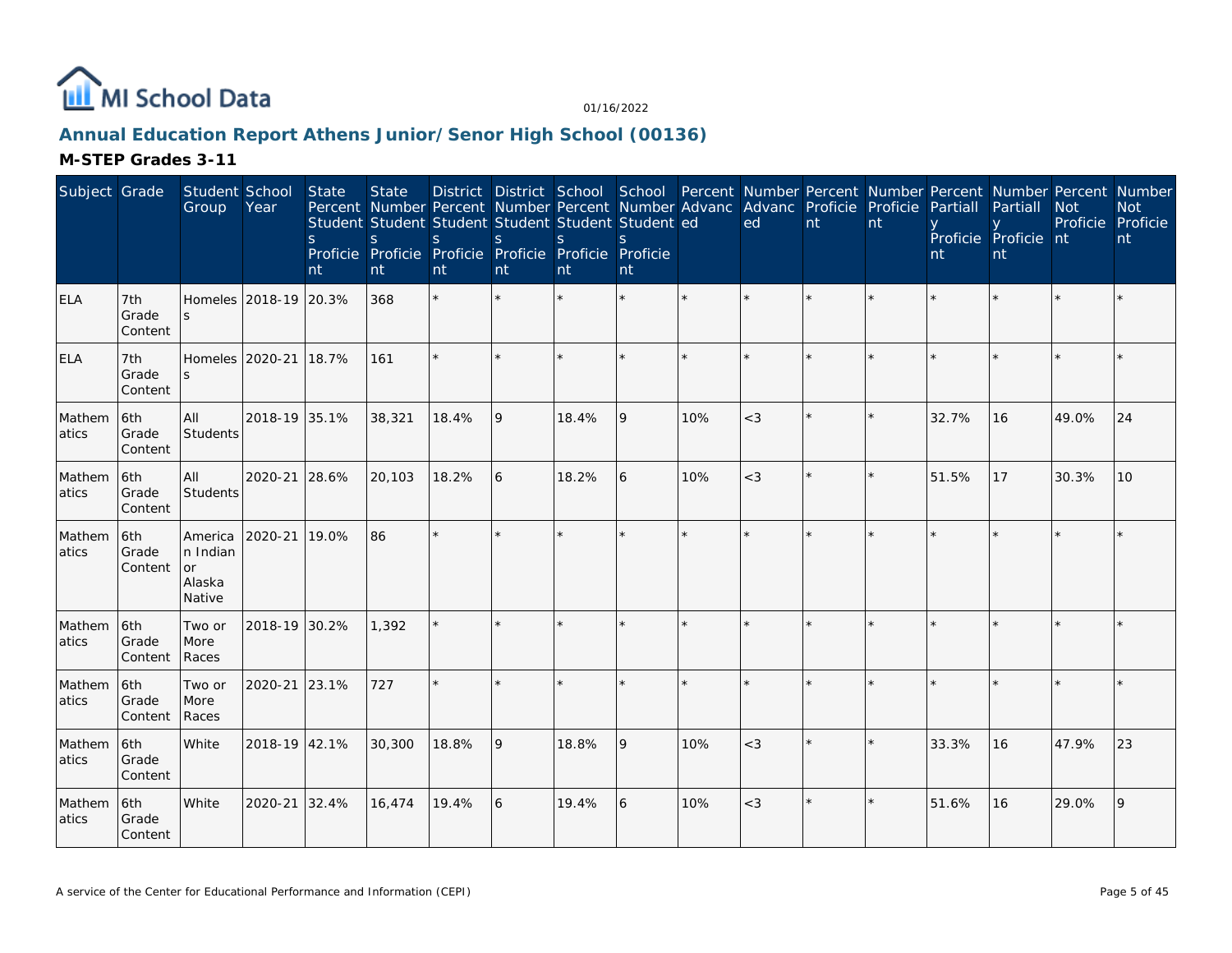

# **Annual Education Report Athens Junior/Senor High School (00136)**

| Subject Grade    |                          | Student School<br>Group                             | Year                  | <b>State</b><br><sub>S</sub><br>nt | <b>State</b><br>Student Student Student Student Student Student ed<br>S<br>Proficie Proficie Proficie Proficie Proficie Proficie<br>nt | S.<br>nt | <sub>S</sub><br>nt | <sup>S</sup><br>nt | $\mathcal{S}$<br>nt |     | Percent Number Percent Number Percent Number Advanc Advanc Proficie Proficie<br>ed | nt  | nt      | Partiall<br>nt | District District School School Percent Number Percent Number Percent Number Percent Number<br>Partiall<br>Proficie Proficie nt<br>nt | <b>Not</b><br>Proficie Proficie | <b>Not</b><br>nt |
|------------------|--------------------------|-----------------------------------------------------|-----------------------|------------------------------------|----------------------------------------------------------------------------------------------------------------------------------------|----------|--------------------|--------------------|---------------------|-----|------------------------------------------------------------------------------------|-----|---------|----------------|---------------------------------------------------------------------------------------------------------------------------------------|---------------------------------|------------------|
| Mathem<br>atics  | 6th<br>Grade<br>Content  | Female                                              | 2018-19 33.4%         |                                    | 17,856                                                                                                                                 | 20%      | $\overline{4}$     | 20%                | $\overline{4}$      | 20% | $<$ 3                                                                              | 20% | $\star$ | $\star$        | 9                                                                                                                                     |                                 | 13               |
| Mathem<br>latics | 6th<br>Grade<br>Content  | Female                                              | 2020-21               | 26.0%                              | 8,929                                                                                                                                  | 20%      | 3                  | 20%                | 3                   | 20% | $<$ 3                                                                              | 20% | $<$ 3   | $\star$        | 10                                                                                                                                    |                                 |                  |
| Mathem<br>latics | 6th<br>Grade<br>Content  | Male                                                | 2018-19 36.7%         |                                    | 20,465                                                                                                                                 | 21.7%    | 5                  | 21.7%              | 5                   | 20% | $<$ 3                                                                              |     | $\star$ | 30.4%          |                                                                                                                                       | 47.8%                           | 11               |
| Mathem<br>atics  | 6th<br>Grade<br>Content  | Male                                                | 2020-21               | 31.2%                              | 11,174                                                                                                                                 | 20%      | 3                  | 20%                | 3                   | 20% | $<$ 3                                                                              | 20% | $<$ 3   | $\star$        |                                                                                                                                       |                                 | 6                |
| Mathem<br>atics  | l6th<br>Grade<br>Content | Economi 2018-19 20.1%<br>cally<br>Disadva<br>ntaged |                       |                                    | 11.622                                                                                                                                 | 20%      | 5                  | 20%                | 5                   | 20% | $<$ 3                                                                              | 20% | $\star$ |                | 6                                                                                                                                     |                                 | 15               |
| Mathem<br>atics  | 6th<br>Grade<br>Content  | Economi 2020-21<br>cally<br>Disadva<br>ntaged       |                       | 14.3%                              | 4,846                                                                                                                                  | 50%      | $<$ 3              | 50%                |                     | 50% | $<$ 3                                                                              | 50% | $<$ 3   | $\star$        | 6                                                                                                                                     |                                 | 5                |
| Mathem<br>atics  | 6th<br>Grade<br>Content  | With<br>Disabiliti<br>es                            | Students 2018-19 8.3% |                                    | 1,028                                                                                                                                  | 50%      | $<$ 3              | 50%                | $<$ 3               | 50% | $<$ 3                                                                              | 50% | $<$ 3   | $<$ 3          | $<$ 3                                                                                                                                 |                                 | O                |
| Mathem<br>atics  | 6th<br>Grade<br>Content  | Students 2020-21<br>With<br>Disabiliti<br>es        |                       | 6.0%                               | 481                                                                                                                                    | $\star$  |                    |                    |                     |     |                                                                                    |     | ×.      |                |                                                                                                                                       |                                 |                  |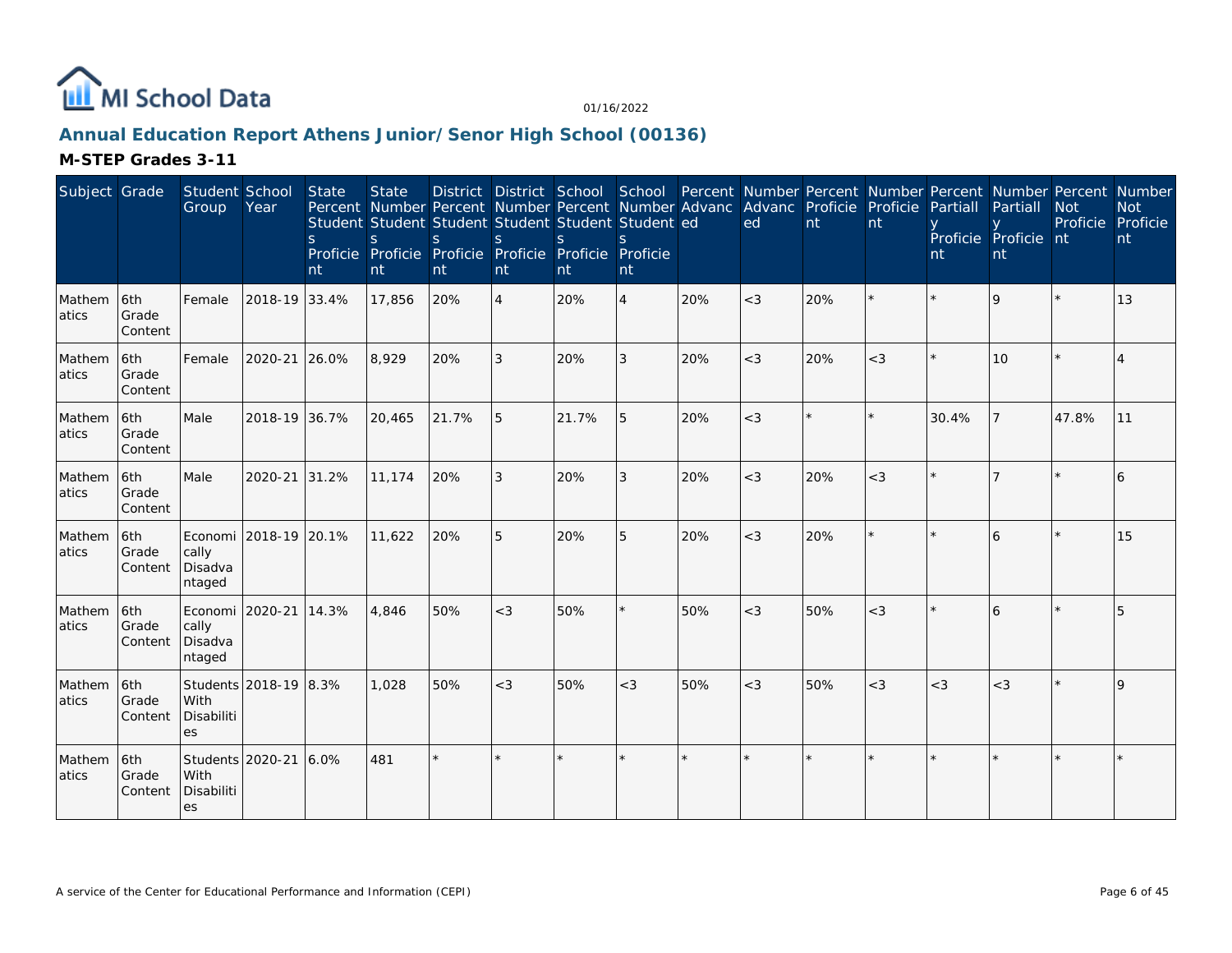

# **Annual Education Report Athens Junior/Senor High School (00136)**

| Subject Grade   |                               | Student School<br>Group                       | Year                  | State<br>S.<br>nt | <b>State</b><br>Percent Number Percent Number Percent Number Advanc Advanc Proficie Proficie<br>Student Student Student Student Student Student ed<br>S.<br>Proficie Proficie Proficie Proficie Proficie Proficie<br>nt | <sub>S</sub><br>nt | S<br>nt | S<br>nt | S<br>nt |     | District District School School Percent Number Percent Number Percent Number Percent Number<br>ed | nt | nt | Partiall<br>nt | Partiall<br>Proficie Proficie nt<br>nt | <b>Not</b><br>Proficie | <b>Not</b><br>Proficie<br>nt |
|-----------------|-------------------------------|-----------------------------------------------|-----------------------|-------------------|-------------------------------------------------------------------------------------------------------------------------------------------------------------------------------------------------------------------------|--------------------|---------|---------|---------|-----|---------------------------------------------------------------------------------------------------|----|----|----------------|----------------------------------------|------------------------|------------------------------|
| Mathem<br>atics | 6th<br>Grade<br>Content       |                                               | Homeles 2018-19 13.1% |                   | 262                                                                                                                                                                                                                     |                    |         |         |         |     |                                                                                                   |    | ÷  |                |                                        |                        |                              |
| Mathem<br>atics | 6th<br>Grade<br>Content       | S                                             | Homeles 2020-21 10.2% |                   | 91                                                                                                                                                                                                                      |                    |         |         |         |     |                                                                                                   |    |    |                |                                        |                        |                              |
| Mathem<br>atics | 7th<br>Grade<br>Content       | All<br>Students                               | 2018-19 35.7%         |                   | 38,988                                                                                                                                                                                                                  | 33.3%              | 11      | 33.3%   | 11      | 10% | $<$ 3                                                                                             |    |    | 15.2%          | 5                                      | 51.5%                  | 17                           |
| Mathem<br>atics | 7th<br>Grade<br>Content       | All<br>Students                               | 2020-21 32.3%         |                   | 22,803                                                                                                                                                                                                                  | 27.0%              | 10      | 27.0%   | 10      | 10% | $\overline{3}$                                                                                    |    | 7  | 32.4%          | 12                                     | 40.5%                  | 15                           |
| Mathem<br>atics | 7th<br>Grade<br>Content       | America<br>n Indian<br>or<br>Alaska<br>Native | 2018-19 27.6%         |                   | 190                                                                                                                                                                                                                     |                    |         |         |         |     |                                                                                                   |    |    |                |                                        |                        |                              |
| Mathem<br>atics | 7th<br>Grade<br>Content       | Black or<br>African<br>America<br>n           | 2018-19 10.8%         |                   | 2,044                                                                                                                                                                                                                   |                    |         |         |         |     |                                                                                                   |    |    |                |                                        |                        |                              |
| Mathem<br>atics | 7th<br>Grade<br>Content       | Hispanic<br>of Any<br>Race                    | 2020-21 20.5%         |                   | 1,104                                                                                                                                                                                                                   |                    |         |         |         |     |                                                                                                   |    |    |                |                                        |                        |                              |
| Mathem<br>atics | 7th<br>Grade<br>Content       | Two or<br>More<br>Races                       | 2018-19 30.0%         |                   | 1,373                                                                                                                                                                                                                   |                    |         |         |         |     |                                                                                                   |    |    |                |                                        |                        |                              |
| Mathem<br>atics | 7th<br>Grade<br>Content Races | Two or<br>More                                | 2020-21               | 25.7%             | 777                                                                                                                                                                                                                     |                    |         |         |         |     |                                                                                                   |    |    |                |                                        |                        |                              |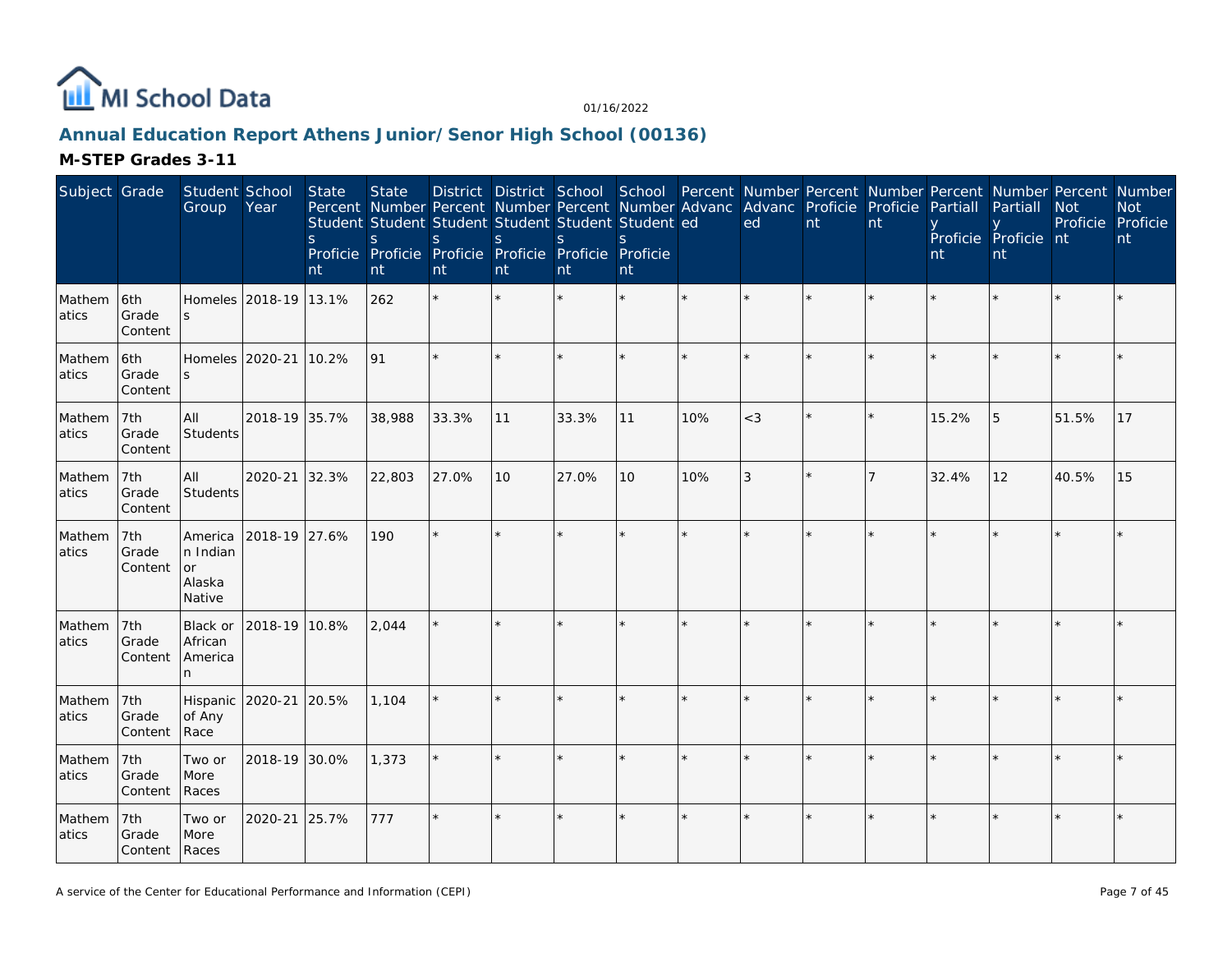

# **Annual Education Report Athens Junior/Senor High School (00136)**

| Subject Grade   |                         | Student School<br>Group                       | Year                  | <b>State</b><br><sub>S</sub><br>nt | <b>State</b><br>Percent Number Percent Number Percent Number Advanc Advanc Proficie Proficie<br>Student Student Student Student Student Student ed<br>S<br>Proficie Proficie Proficie Proficie Proficie Proficie<br>nt | <sub>S</sub><br>nt | $\mathsf{S}$<br>nt | <sub>S</sub><br>nt | S<br>nt |         | ed      | nt      | nt | Partiall<br>nt | District District School School Percent Number Percent Number Percent Number Percent Number<br>Partiall<br>Proficie Proficie nt<br>nt | <b>Not</b><br>Proficie Proficie | <b>Not</b><br>nt |
|-----------------|-------------------------|-----------------------------------------------|-----------------------|------------------------------------|------------------------------------------------------------------------------------------------------------------------------------------------------------------------------------------------------------------------|--------------------|--------------------|--------------------|---------|---------|---------|---------|----|----------------|---------------------------------------------------------------------------------------------------------------------------------------|---------------------------------|------------------|
| Mathem<br>atics | 7th<br>Grade<br>Content | White                                         | 2018-19 42.5%         |                                    | 30,741                                                                                                                                                                                                                 | 37.0%              | 10                 | 37.0%              | 10      | 20%     | $<$ 3   |         |    | 20%            | 5                                                                                                                                     |                                 | 12               |
| Mathem<br>atics | 7th<br>Grade<br>Content | White                                         | 2020-21               | 36.2%                              | 18,627                                                                                                                                                                                                                 | 26.7%              | 8                  | 26.7%              | 8       | 20%     | $<$ 3   | 20%     |    | 26.7%          | 8                                                                                                                                     | 46.7%                           | 14               |
| Mathem<br>atics | 7th<br>Grade<br>Content | Female                                        | 2018-19 34.2%         |                                    | 18,415                                                                                                                                                                                                                 | 50%                | 6                  | 50%                | 6       | 50%     | $\lt3$  | 50%     |    | 50%            | $\lt3$                                                                                                                                | 50%                             | 8                |
| Mathem<br>atics | 7th<br>Grade<br>Content | Female                                        | 2020-21               | 29.1%                              | 10,012                                                                                                                                                                                                                 | 26.3%              | 5                  | 26.3%              | 5       | 20%     | $\lt3$  | $\star$ |    | 36.8%          |                                                                                                                                       | 36.8%                           |                  |
| Mathem<br>atics | 7th<br>Grade<br>Content | Male                                          | 2018-19 37.2%         |                                    | 20,573                                                                                                                                                                                                                 | 27.8%              | 5                  | 27.8%              | 5       | 20%     | $<$ 3   |         |    | 22.2%          | $\boldsymbol{\vartriangle}$                                                                                                           | 50.0%                           | 9                |
| Mathem<br>atics | 7th<br>Grade<br>Content | Male                                          | 2020-21               | 35.4%                              | 12,791                                                                                                                                                                                                                 | 27.8%              | 5                  | 27.8%              | 5       | 20%     | $<$ 3   | 20%     |    | 27.8%          | 5                                                                                                                                     | 44.4%                           | 8                |
| Mathem<br>atics | 7th<br>Grade<br>Content | Economi<br>cally<br>Disadva<br>ntaged         | 2018-19 20.3%         |                                    | 11,374                                                                                                                                                                                                                 | 23.5%              | $\overline{4}$     | 23.5%              | 4       | 20%     | $\lt3$  | 20%     |    | 20%            | $<$ 3                                                                                                                                 |                                 | 12               |
| Mathem<br>atics | 7th<br>Grade<br>Content | Economi 2020-21<br>cally<br>Disadva<br>ntaged |                       | 17.1%                              | 5,603                                                                                                                                                                                                                  | 20%                | 3                  | 20%                | 3       | 20%     | $<$ 3   | 20%     |    |                |                                                                                                                                       |                                 | $\mathsf Q$      |
| Mathem<br>atics | 7th<br>Grade<br>Content | With<br>Disabiliti<br>es                      | Students 2018-19 7.9% |                                    | 938                                                                                                                                                                                                                    | $\star$            | ×.                 |                    | ×.      | $\star$ | $\star$ |         |    |                |                                                                                                                                       |                                 |                  |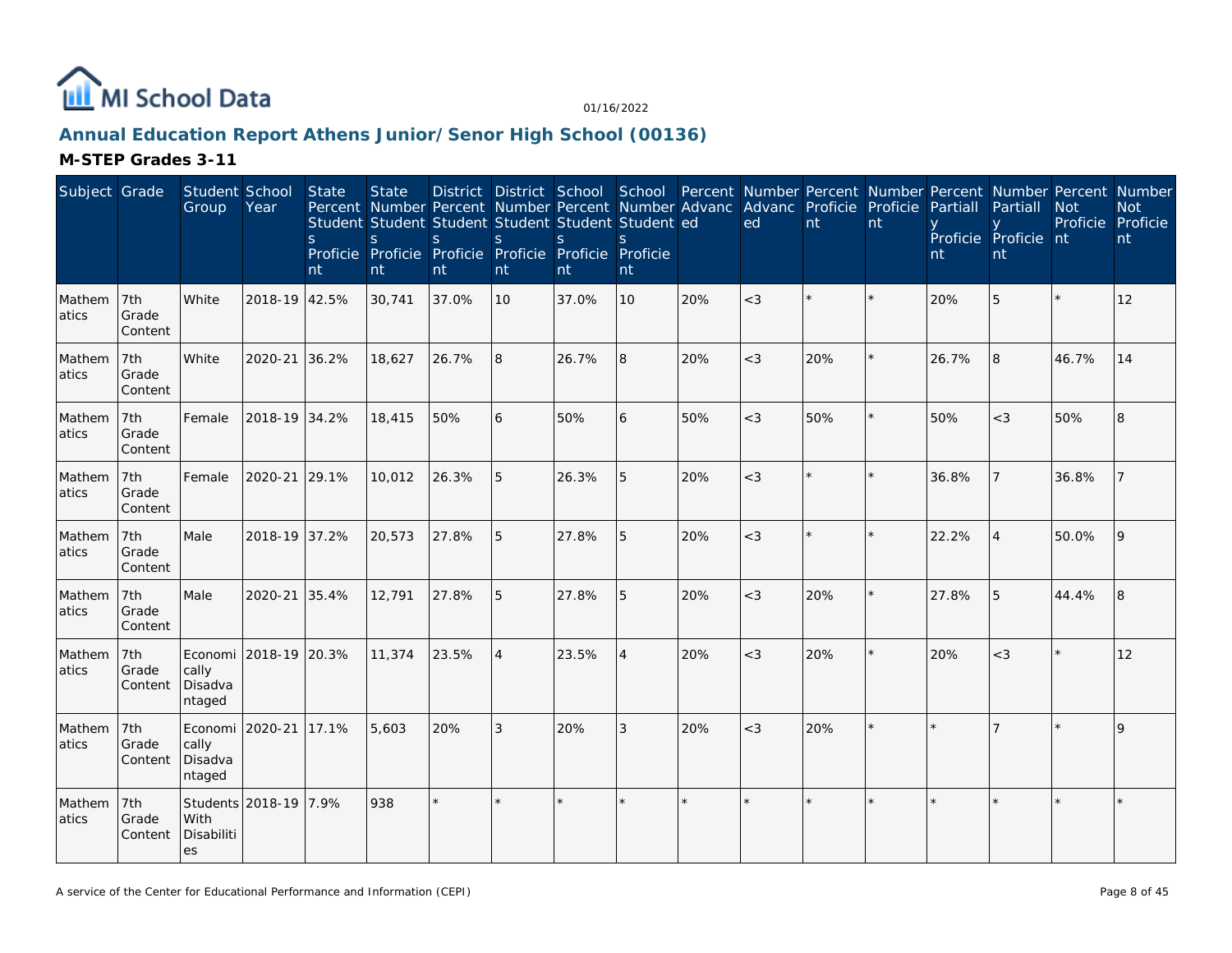

# **Annual Education Report Athens Junior/Senor High School (00136)**

| Subject Grade   |                         | Student School<br>Group                      | Year          | State<br><sub>S</sub><br>nt | <b>State</b><br>S<br>nt | Percent Number Percent Number Percent Number Advanc Advanc Proficie Proficie<br>Student Student Student Student Student Student ed<br>S.<br>Proficie Proficie Proficie Proficie Proficie Proficie<br>nt | S<br>nt | District District School School Percent Number Percent Number Percent Number Percent Number<br><sub>S</sub><br>nt | S.<br>nt |                      | ed      | nt  | nt      | Partiall<br>nt | Partiall<br>Proficie Proficie nt<br>nt | <b>Not</b><br>Proficie Proficie | <b>Not</b><br>nt |
|-----------------|-------------------------|----------------------------------------------|---------------|-----------------------------|-------------------------|---------------------------------------------------------------------------------------------------------------------------------------------------------------------------------------------------------|---------|-------------------------------------------------------------------------------------------------------------------|----------|----------------------|---------|-----|---------|----------------|----------------------------------------|---------------------------------|------------------|
| Mathem<br>atics | 7th<br>Grade<br>Content | Students 2020-21<br>With<br>Disabiliti<br>es |               | 6.2%                        | 487                     | $\star$                                                                                                                                                                                                 |         |                                                                                                                   |          |                      |         |     |         |                |                                        |                                 |                  |
| Mathem<br>atics | 7th<br>Grade<br>Content | Homeles 2018-19 12.9%                        |               |                             | 235                     |                                                                                                                                                                                                         | ×.      |                                                                                                                   | $\star$  |                      | $\star$ |     | $\star$ |                |                                        |                                 |                  |
| Mathem<br>atics | 7th<br>Grade<br>Content | Homeles 2020-21<br>S                         |               | 12.5%                       | 108                     | ÷.                                                                                                                                                                                                      | ×.      |                                                                                                                   | ×.       | $\mathbf{d}$         | $\star$ |     | ×       |                |                                        |                                 |                  |
| Science         | 8th<br>Grade<br>Content | All<br>Students                              | 2020-21       | 22.6%                       | 16,269                  | 10%                                                                                                                                                                                                     | 3       | 10%                                                                                                               | 3        | 10%                  | $<$ 3   | 10% |         |                | 19                                     |                                 | 13               |
| Science         | 8th<br>Grade<br>Content | Black or<br>African<br>America<br>n          | 2020-21 5.5%  |                             | 439                     | $\star$                                                                                                                                                                                                 | ×.      |                                                                                                                   | $\star$  | $\ddot{\phantom{1}}$ | $\star$ |     | $\star$ |                |                                        |                                 |                  |
| Science         | 8th<br>Grade<br>Content | Two or<br>More<br>Races                      | 2020-21       | 19.7%                       | 566                     |                                                                                                                                                                                                         |         |                                                                                                                   | $\star$  | $\star$              | $\star$ |     | $\star$ |                |                                        |                                 |                  |
| Science         | 8th<br>Grade<br>Content | White                                        | 2020-21       | 25.3%                       | 13,357                  | 10%                                                                                                                                                                                                     | 3       | 10%                                                                                                               | 3        | 10%                  | $<$ 3   | 10% |         |                | 18                                     |                                 | 11               |
| Science         | 8th<br>Grade<br>Content | Female                                       | 2020-21 21.4% |                             | 7,489                   | 20%                                                                                                                                                                                                     | $<$ 3   | 20%                                                                                                               | $<$ 3    | 20%                  | $<$ 3   | 20% | $<$ 3   |                | 11                                     |                                 |                  |
| Science         | 8th<br>Grade<br>Content | Male                                         | 2020-21       | 23.7%                       | 8,780                   | 20%                                                                                                                                                                                                     | 3       | 20%                                                                                                               | 3        | 20%                  | $<$ 3   | 20% |         |                | 8                                      |                                 | 6                |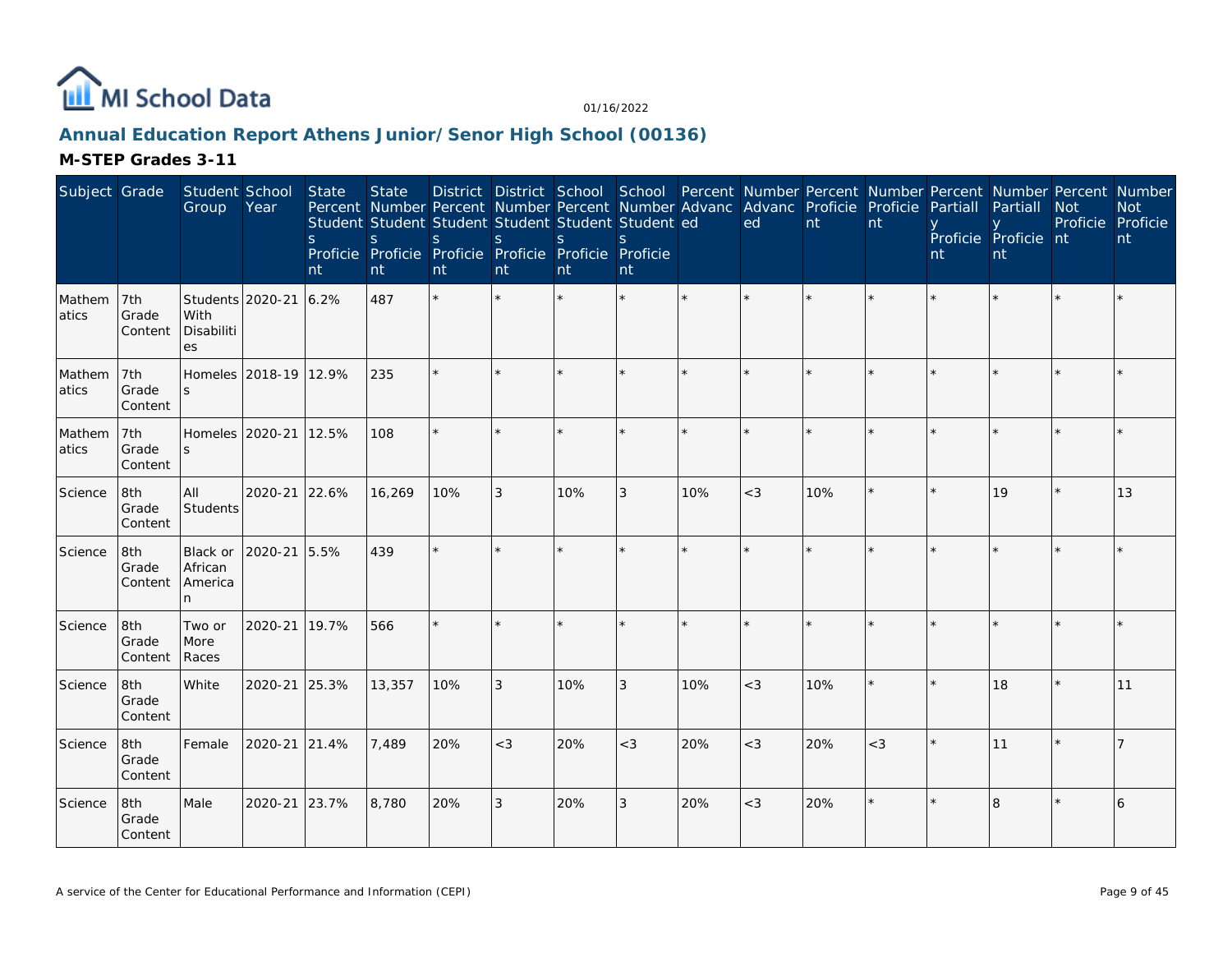

# **Annual Education Report Athens Junior/Senor High School (00136)**

| Subject Grade |                          | Student School<br>Group                              | Year    | <b>State</b><br><sub>S</sub><br>nt | <b>State</b><br><sub>S</sub><br>nt | Percent Number Percent Number Percent Number Advanc Advanc Proficie Proficie<br>Student Student Student Student Student Student ed<br>S.<br>Proficie Proficie Proficie Proficie Proficie Proficie<br>nt | <sub>S</sub><br>nt | S<br>nt | $\mathcal{S}$<br>nt |         | ed    | nt  | nt      | District District School School Percent Number Percent Number Percent Number Percent Number<br>Partiall<br>nt | Partiall<br>Proficie Proficie nt<br>nt | <b>Not</b><br>Proficie Proficie | <b>Not</b><br>nt |
|---------------|--------------------------|------------------------------------------------------|---------|------------------------------------|------------------------------------|---------------------------------------------------------------------------------------------------------------------------------------------------------------------------------------------------------|--------------------|---------|---------------------|---------|-------|-----|---------|---------------------------------------------------------------------------------------------------------------|----------------------------------------|---------------------------------|------------------|
| Science       | 8th<br>Grade<br>Content  | Economi   2020-21<br>cally<br>Disadva<br>ntaged      |         | 12.2%                              | 3,942                              | 20%                                                                                                                                                                                                     | $<$ 3              | 20%     | $\star$             | 20%     | $<$ 3 | 20% | $<$ 3   | $\star$                                                                                                       | 8                                      |                                 |                  |
| Science       | 8th<br>Grade<br>Content  | Students 2020-21<br>With<br>Disabiliti<br>es         |         | 4.7%                               | 351                                | $\star$                                                                                                                                                                                                 |                    |         |                     |         |       |     | $\star$ |                                                                                                               |                                        |                                 |                  |
| Science       | 8th<br>Grade<br>Content  | Homeles 2020-21<br>$\mathsf{S}$                      |         | 7.1%                               | 54                                 | ÷.                                                                                                                                                                                                      |                    |         |                     | ÷.      |       |     | ×.      |                                                                                                               |                                        |                                 |                  |
| Science       | 11th<br>Grade<br>Content | All<br>Students                                      | 2020-21 | 15.5%                              | 8,811                              | 20%                                                                                                                                                                                                     | 3                  | 20%     | 3                   | 20%     | $<$ 3 | 20% | $\star$ | $\star$                                                                                                       |                                        |                                 | 15               |
| Science       | 11th<br>Grade<br>Content | America<br>n Indian<br><b>or</b><br>Alaska<br>Native | 2020-21 | 8.6%                               | 36                                 | $\star$                                                                                                                                                                                                 |                    |         |                     | $\star$ |       |     |         |                                                                                                               |                                        |                                 |                  |
| Science       | 11th<br>Grade<br>Content | Hispanic<br>of Any<br>Race                           | 2020-21 | 8.2%                               | 313                                | $\star$                                                                                                                                                                                                 |                    |         |                     |         |       |     | $\star$ |                                                                                                               |                                        |                                 |                  |
| Science       | 11th<br>Grade<br>Content | Two or<br>More<br>Races                              | 2020-21 | 13.9%                              | 250                                | $\star$                                                                                                                                                                                                 |                    |         |                     |         |       |     | ÷.      |                                                                                                               |                                        |                                 |                  |
| Science       | 11th<br>Grade<br>Content | White                                                | 2020-21 | 16.9%                              | 7,499                              | 20%                                                                                                                                                                                                     | 3                  | 20%     | $\mathfrak{Z}$      | 20%     | $<$ 3 | 20% | $\star$ |                                                                                                               |                                        |                                 | 11               |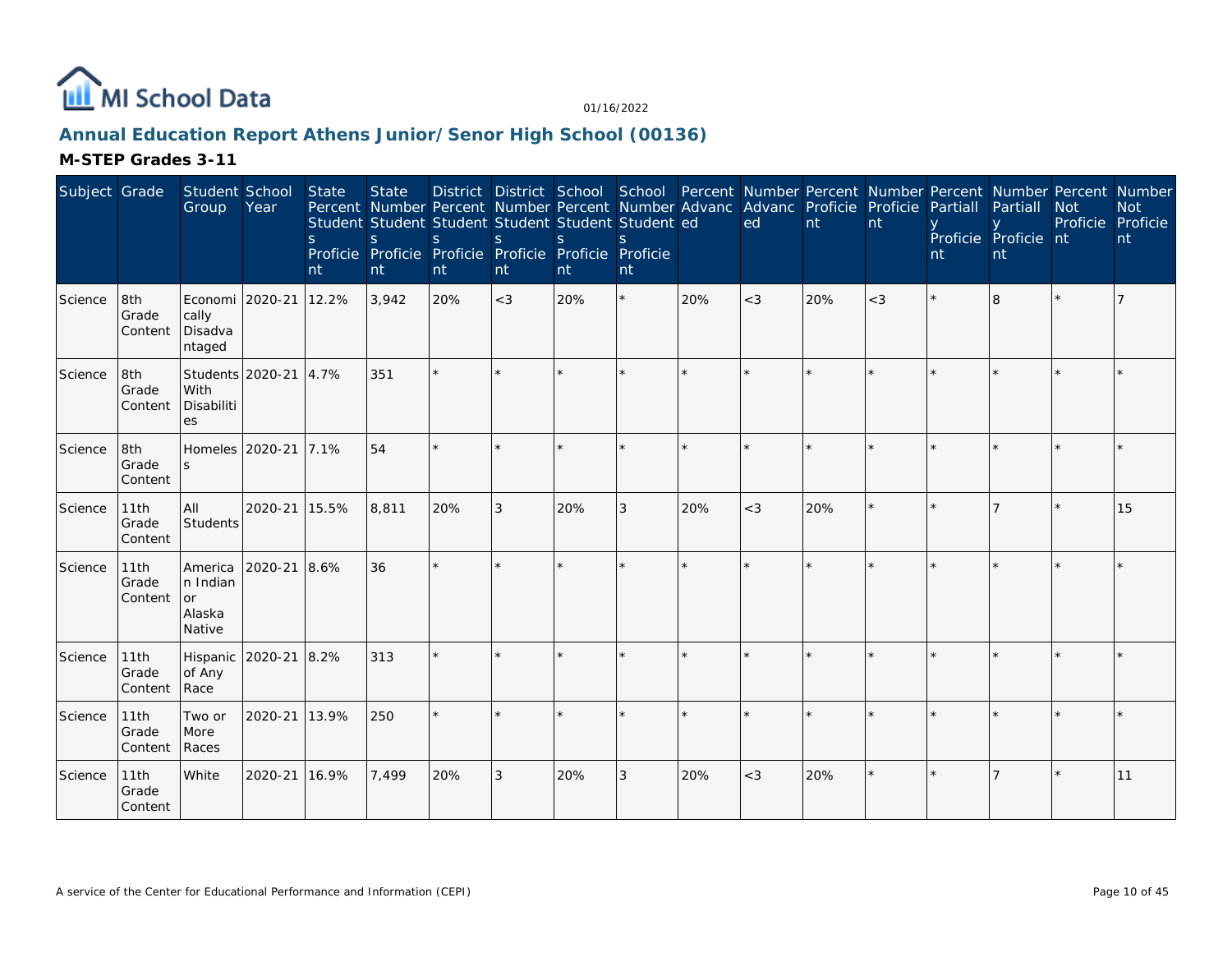

# **Annual Education Report Athens Junior/Senor High School (00136)**

| Subject Grade     |                          | Student School<br>Group                       | Year          | <b>State</b><br><sub>S</sub><br>nt | <b>State</b><br>S.<br>nt | Percent Number Percent Number Percent Number Advanc<br>Student Student Student Student Student Student ed<br>S.<br>Proficie Proficie Proficie Proficie Proficie Proficie<br>nt | <sub>S</sub><br>nt | District District School School Percent Number Percent Number Percent Number Percent Number<br><sup>S</sup><br>nt | <sub>S</sub><br>nt |              | Advanc Proficie<br>ed | nt  | Proficie<br>nt | Partiall<br>nt | Partiall<br>Proficie Proficie nt<br>nt | <b>Not</b><br>Proficie | <b>Not</b><br>Proficie<br>nt |
|-------------------|--------------------------|-----------------------------------------------|---------------|------------------------------------|--------------------------|--------------------------------------------------------------------------------------------------------------------------------------------------------------------------------|--------------------|-------------------------------------------------------------------------------------------------------------------|--------------------|--------------|-----------------------|-----|----------------|----------------|----------------------------------------|------------------------|------------------------------|
| Science           | 11th<br>Grade<br>Content | Female                                        | 2020-21       | 12.9%                              | 3,611                    | 50%                                                                                                                                                                            | $<$ 3              | 50%                                                                                                               | $\star$            | 50%          | $<$ 3                 | 50% | $<$ 3          |                | 5                                      |                        |                              |
| Science           | 11th<br>Grade<br>Content | Male                                          | 2020-21       | 18.0%                              | 5,200                    | 50%                                                                                                                                                                            | $<$ 3              | 50%                                                                                                               | $\star$            | 50%          | $<$ 3                 | 50% | $<$ 3          | $<$ 3          | $<$ 3                                  |                        | 8                            |
| Science           | 11th<br>Grade<br>Content | Economi 2020-21<br>cally<br>Disadva<br>ntaged |               | 7.9%                               | 1,643                    |                                                                                                                                                                                |                    |                                                                                                                   | $\star$            | $\star$      | $\star$               |     |                |                |                                        |                        |                              |
| Social<br>Studies | 8th<br>Grade<br>Content  | <b>AII</b><br>Students                        | 2018-19 28.0% |                                    | 30,225                   | 27.9%                                                                                                                                                                          | 12                 | 27.9%                                                                                                             | 12                 | 10%          | $<$ 3                 |     |                | 44.2%          | 19                                     | 27.9%                  | 12                           |
| Social<br>Studies | 8th<br>Grade<br>Content  | All<br>Students                               | 2020-21       | 25.9%                              | 18,848                   | 20.0%                                                                                                                                                                          |                    | 20.0%                                                                                                             | 7                  | 10%          | $<$ 3                 |     |                | 60.0%          | 21                                     | 20.0%                  |                              |
| Social<br>Studies | 8th<br>Grade<br>Content  | America<br>n Indian<br>or<br>Alaska<br>Native | 2018-19 22.3% |                                    | 164                      | ÷.                                                                                                                                                                             |                    |                                                                                                                   | ×.                 | $\mathbf{d}$ |                       |     |                |                |                                        |                        |                              |
| Social<br>Studies | 8th<br>Grade<br>Content  | Black or<br>African<br>America<br>n.          | 2018-19 7.3%  |                                    | 1,330                    | $\star$                                                                                                                                                                        |                    |                                                                                                                   | ×.                 |              |                       |     |                |                |                                        |                        |                              |
| Social<br>Studies | 8th<br>Grade<br>Content  | Black or<br>African<br>America<br>In.         | 2020-21       | 6.7%                               | 538                      | $\star$                                                                                                                                                                        | $\star$            |                                                                                                                   | $\star$            |              | $\star$               |     |                |                |                                        |                        |                              |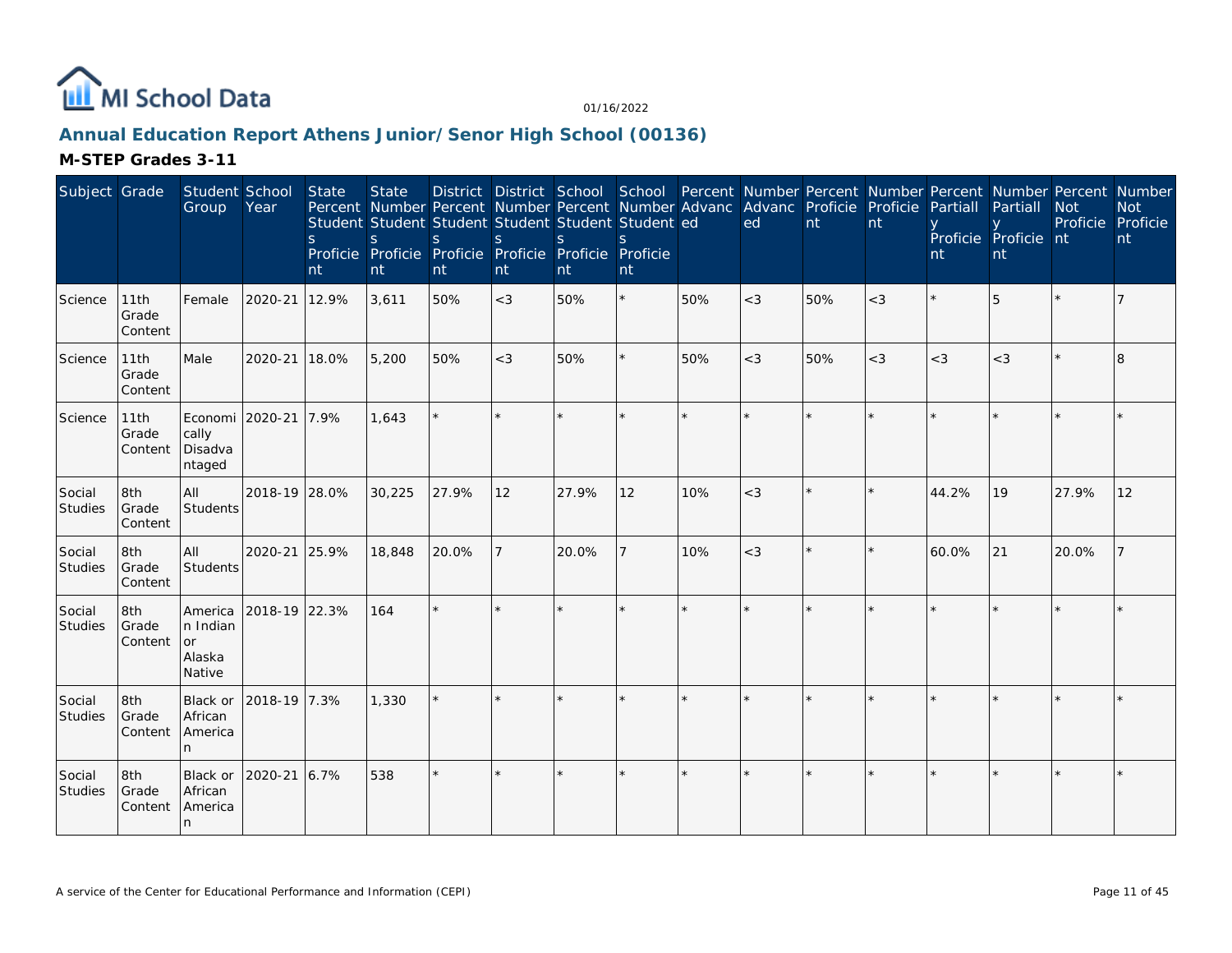

# **Annual Education Report Athens Junior/Senor High School (00136)**

| Subject Grade            |                          | Student School<br>Group                  | Year          | <b>State</b><br><sub>S</sub><br>nt | <b>State</b><br>Percent Number Percent Number Percent Number Advanc Advanc Proficie Proficie<br>Student Student Student Student Student Student ed<br>S.<br>Proficie Proficie Proficie Proficie Proficie Proficie<br>nt | <sub>S</sub><br>nt | <sub>S</sub><br>nt       | <sub>S</sub><br>nt | $\mathcal{S}$<br>nt |         | ed       | nt  | nt | Partiall<br>nt | District District School School Percent Number Percent Number Percent Number Percent Number<br>Partiall<br>Proficie Proficie nt<br>nt | <b>Not</b><br>Proficie Proficie | <b>Not</b><br>nt |
|--------------------------|--------------------------|------------------------------------------|---------------|------------------------------------|-------------------------------------------------------------------------------------------------------------------------------------------------------------------------------------------------------------------------|--------------------|--------------------------|--------------------|---------------------|---------|----------|-----|----|----------------|---------------------------------------------------------------------------------------------------------------------------------------|---------------------------------|------------------|
| Social<br><b>Studies</b> | 8th<br>Grade<br>Content  | Hispanic 2018-19 17.1%<br>of Any<br>Race |               |                                    | 1,538                                                                                                                                                                                                                   | $\star$            |                          |                    |                     | $\star$ | $\star$  |     |    |                |                                                                                                                                       |                                 |                  |
| Social<br><b>Studies</b> | 8th<br>Grade<br>Content  | Two or<br>More<br>Races                  | 2018-19 25.2% |                                    | 1,015                                                                                                                                                                                                                   |                    |                          |                    |                     |         | $\star$  |     |    |                |                                                                                                                                       |                                 |                  |
| Social<br><b>Studies</b> | 8th<br>Grade<br>Content  | Two or<br>More<br>Races                  | 2020-21 21.2% |                                    | 618                                                                                                                                                                                                                     | $\star$            |                          |                    |                     | ÷.      | $\star$  |     |    |                |                                                                                                                                       |                                 |                  |
| Social<br>Studies        | 8th<br>Grade<br>Content  | White                                    | 2018-19 33.6% |                                    | 24,258                                                                                                                                                                                                                  | 33.3%              | 12                       | 33.3%              | 12                  | 10%     | $<$ 3    |     |    | 44.4%          | 16                                                                                                                                    | 22.2%                           | 8                |
| Social<br>Studies        | 8th<br>Grade<br>Content  | <b>White</b>                             | 2020-21 29.1% |                                    | 15,531                                                                                                                                                                                                                  | 18.8%              | 6                        | 18.8%              | 6                   | 10%     | $\leq$ 3 |     |    | 62.5%          | 20                                                                                                                                    | 18.8%                           | 6                |
| Social<br>Studies        | 8th<br>Grade<br>Content  | Female                                   | 2018-19 25.4% |                                    | 13,449                                                                                                                                                                                                                  | 30.8%              | 8                        | 30.8%              | 8                   | 20%     | $<$ 3    |     |    |                | 14                                                                                                                                    | 20%                             |                  |
| Social<br>Studies        | 18th<br>Grade<br>Content | Female                                   | 2020-21 22.5% |                                    | 7.965                                                                                                                                                                                                                   | 20%                | 3                        | 20%                | 3                   | 20%     | $<$ 3    | 20% |    |                | 12                                                                                                                                    | 20%                             | 3                |
| Social<br><b>Studies</b> | 8th<br>Grade<br>Content  | Male                                     | 2018-19 30.6% |                                    | 16,776                                                                                                                                                                                                                  | 23.5%              | $\boldsymbol{\varDelta}$ | 23.5%              | $\overline{4}$      | 20%     | $<$ 3    | 20% |    | 29.4%          | 5                                                                                                                                     | 47.1%                           | 8                |
| Social<br><b>Studies</b> | 8th<br>Grade<br>Content  | Male                                     | 2020-21       | 29.1%                              | 10,883                                                                                                                                                                                                                  | 23.5%              | $\overline{4}$           | 23.5%              | $\overline{4}$      | 20%     | $<$ 3    |     |    | 52.9%          | <b>9</b>                                                                                                                              | 23.5%                           | 4                |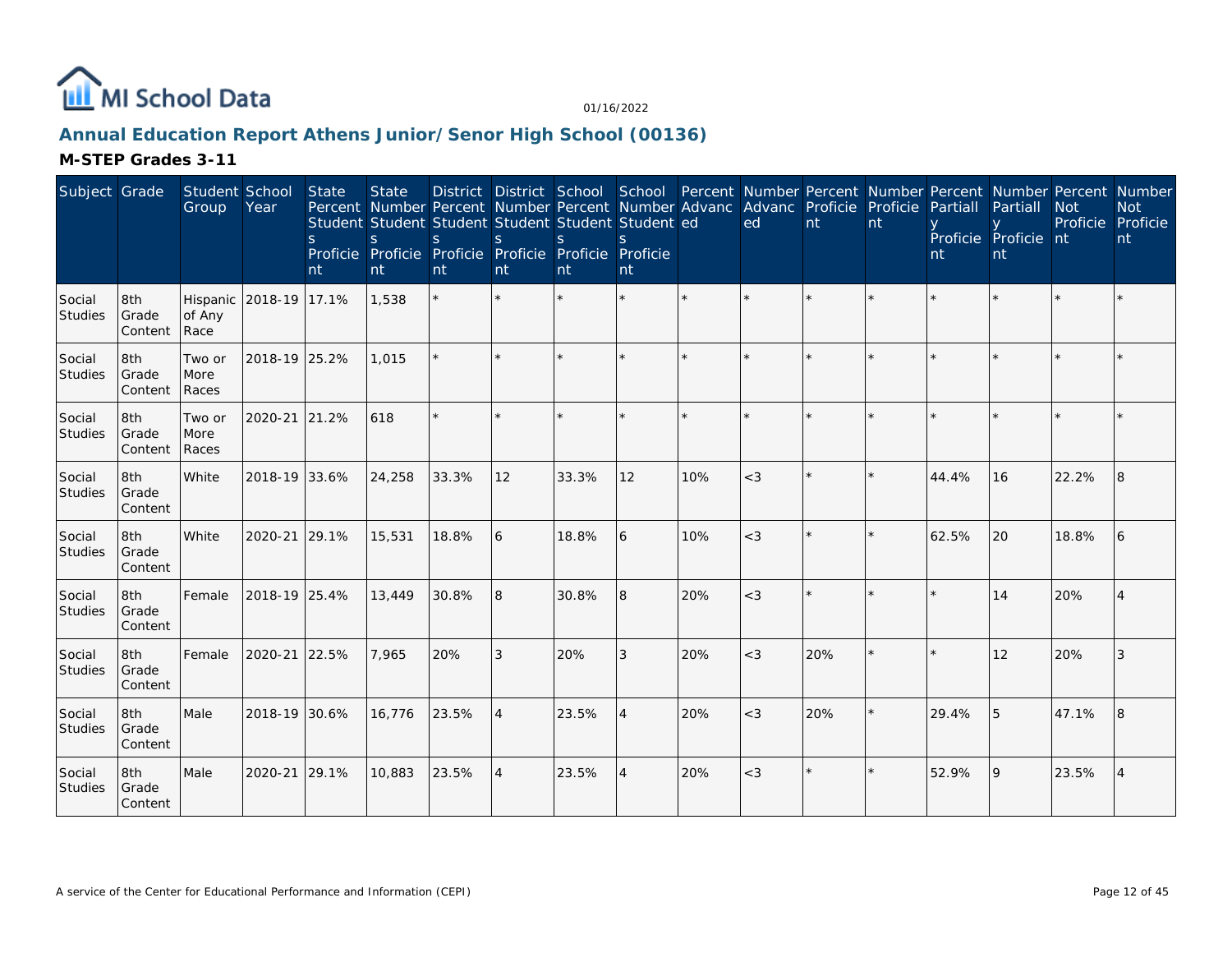

# **Annual Education Report Athens Junior/Senor High School (00136)**

| Subject Grade            |                          | Student School<br>Group                       | Year                  | <b>State</b><br><sub>S</sub><br>nt | <b>State</b><br>Percent Number Percent Number Percent Number Advanc Advanc Proficie Proficie<br>Student Student Student Student Student Student ed<br><sub>S</sub><br>Proficie Proficie Proficie Proficie Proficie Proficie<br>nt | S.<br>nt | S<br>nt | <sup>S</sup><br>nt | $\mathcal{S}$<br>nt |         | District District School School Percent Number Percent Number Percent Number Percent Number<br>ed | nt  | nt    | Partiall<br>nt | Partiall<br>Proficie Proficie nt<br>nt | <b>Not</b><br>Proficie Proficie | <b>Not</b><br>nt |
|--------------------------|--------------------------|-----------------------------------------------|-----------------------|------------------------------------|-----------------------------------------------------------------------------------------------------------------------------------------------------------------------------------------------------------------------------------|----------|---------|--------------------|---------------------|---------|---------------------------------------------------------------------------------------------------|-----|-------|----------------|----------------------------------------|---------------------------------|------------------|
| Social<br><b>Studies</b> | 8th<br>Grade<br>Content  | cally<br>Disadva<br>ntaged                    | Economi 2018-19 14.7% |                                    | 7,829                                                                                                                                                                                                                             | 22.7%    | 5       | 22.7%              | 5                   | 20%     | $<$ 3                                                                                             |     |       | 36.4%          | 8                                      | 40.9%                           | 9                |
| Social<br>Studies        | 8th<br>Grade<br>Content  | Economi 2020-21<br>cally<br>Disadva<br>ntaged |                       | 13.7%                              | 4.479                                                                                                                                                                                                                             | 20%      | $<$ 3   | 20%                |                     | 20%     | $<$ 3                                                                                             | 20% | $<$ 3 |                | 10                                     |                                 |                  |
| Social<br>Studies        | 8th<br>Grade<br>Content  | With<br>Disabiliti<br><b>es</b>               | Students 2018-19 7.0% |                                    | 829                                                                                                                                                                                                                               |          |         |                    |                     |         |                                                                                                   |     |       |                |                                        |                                 |                  |
| Social<br>Studies        | 8th<br>Grade<br>Content  | With<br>Disabiliti<br>es                      | Students 2020-21 5.9% |                                    | 451                                                                                                                                                                                                                               | $\star$  |         |                    |                     | $\star$ | ×                                                                                                 |     |       |                |                                        |                                 |                  |
| Social<br>Studies        | 8th<br>Grade<br>Content  | Homeles 2018-19 10.1%                         |                       |                                    | 170                                                                                                                                                                                                                               | $\star$  |         |                    |                     |         | ÷                                                                                                 |     |       |                |                                        |                                 |                  |
| Social<br><b>Studies</b> | 8th<br>Grade<br>Content  | Homeles 2020-21                               |                       | 7.1%                               | 56                                                                                                                                                                                                                                | $\star$  |         |                    |                     |         |                                                                                                   |     |       |                |                                        |                                 |                  |
| Social<br>Studies        | 11th<br>Grade<br>Content | All<br>Students                               | 2018-19 46.6%         |                                    | 47.628                                                                                                                                                                                                                            | 35.4%    | 17      | 35.4%              | 17                  | 10%     | $\overline{4}$                                                                                    |     | 13    |                |                                        | 10%                             |                  |
| Social<br>Studies        | 11th<br>Grade<br>Content | All<br>Students                               | 2020-21               | 43.7%                              | 24,724                                                                                                                                                                                                                            | 24.0%    | 6       | 24.0%              | 6                   | 20%     | $<$ 3                                                                                             | 20% |       |                |                                        | 20%                             |                  |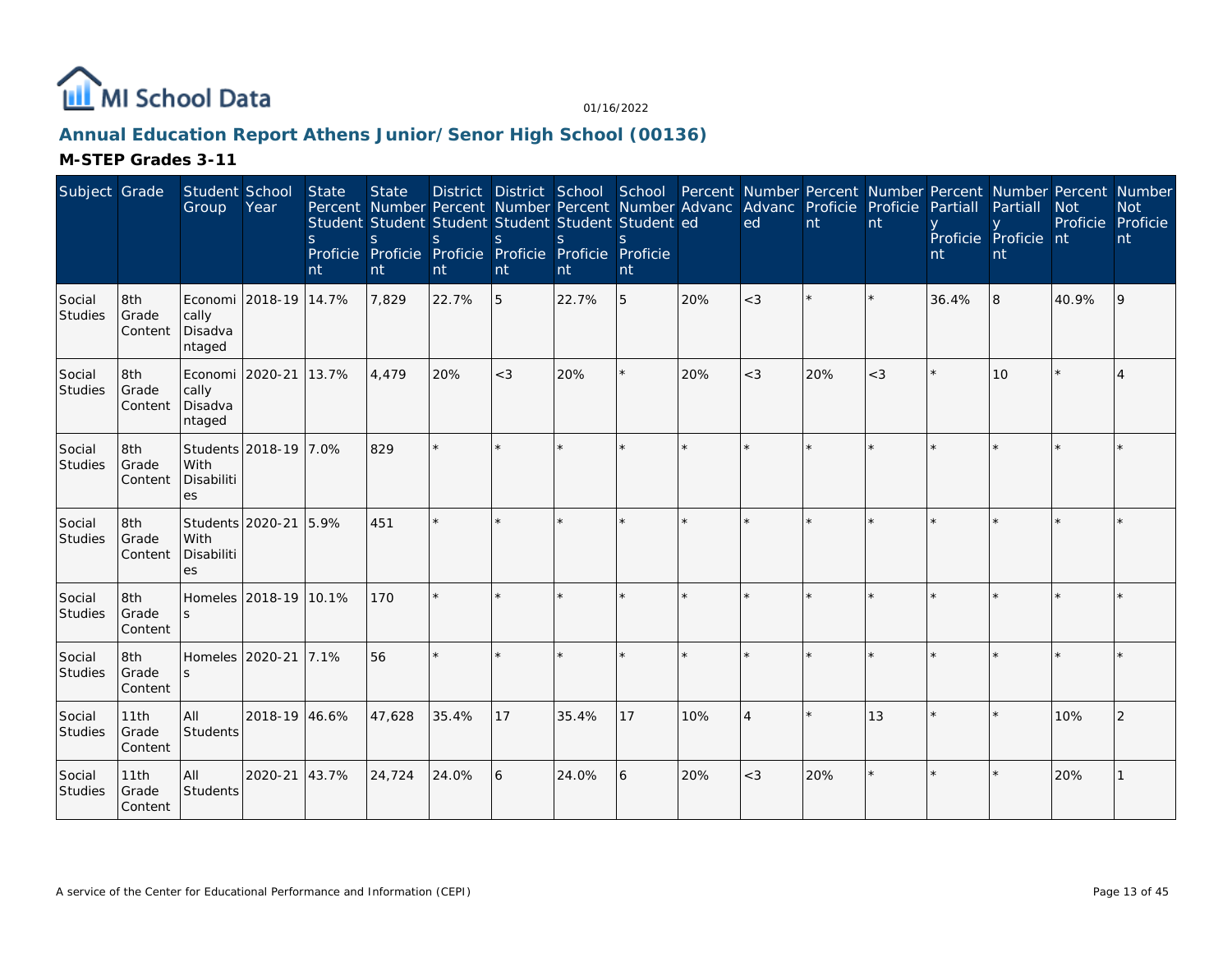

# **Annual Education Report Athens Junior/Senor High School (00136)**

| Subject Grade            |                          | Student School<br>Group                               | Year          | State<br>S.<br>nt | <b>State</b><br>S<br>nt | Percent Number Percent Number Percent Number Advanc<br>Student Student Student Student Student Student ed<br>S.<br>Proficie Proficie Proficie Proficie Proficie Proficie<br>nt | <sub>S</sub><br>nt | S.<br>nt | S.<br>nt |     | District District School School Percent Number Percent Number Percent Number Percent Number<br>Advanc Proficie Proficie<br>ed | nt | nt | Partiall<br>nt | Partiall<br>Proficie Proficie nt<br>nt | <b>Not</b><br>Proficie Proficie | <b>Not</b><br>nt |
|--------------------------|--------------------------|-------------------------------------------------------|---------------|-------------------|-------------------------|--------------------------------------------------------------------------------------------------------------------------------------------------------------------------------|--------------------|----------|----------|-----|-------------------------------------------------------------------------------------------------------------------------------|----|----|----------------|----------------------------------------|---------------------------------|------------------|
| Social<br>Studies        | 11th<br>Grade<br>Content | America<br>In Indian<br><b>or</b><br>Alaska<br>Native | 2018-19 38.5% |                   | 258                     | $\star$                                                                                                                                                                        |                    |          |          |     |                                                                                                                               |    |    |                |                                        |                                 |                  |
| Social<br>Studies        | 11th<br>Grade<br>Content | America<br>n Indian<br>or<br>Alaska<br>Native         | 2020-21       | 33.6%             | 139                     | ÷.                                                                                                                                                                             |                    |          | $\star$  |     |                                                                                                                               |    |    |                |                                        |                                 |                  |
| Social<br><b>Studies</b> | 11th<br>Grade<br>Content | Black or<br>African<br>America<br>n                   | 2018-19 20.1% |                   | 3,081                   |                                                                                                                                                                                |                    |          |          |     |                                                                                                                               |    |    |                |                                        |                                 |                  |
| Social<br>Studies        | 11th<br>Grade<br>Content | Hispanic<br>of Any<br>Race                            | 2018-19 32.8% |                   | 2,336                   |                                                                                                                                                                                | ×.                 |          | $\star$  |     | $\star$                                                                                                                       |    | ×. |                |                                        |                                 |                  |
| Social<br>Studies        | 11th<br>Grade<br>Content | Hispanic 2020-21<br>of Any<br>Race                    |               | 32.2%             | 1,218                   |                                                                                                                                                                                |                    |          | ×.       |     |                                                                                                                               |    |    |                |                                        |                                 |                  |
| Social<br>Studies        | 11th<br>Grade<br>Content | Two or<br>More<br>Races                               | 2018-19 46.1% |                   | 1,415                   |                                                                                                                                                                                |                    |          | ×.       |     | $\star$                                                                                                                       |    |    |                |                                        |                                 |                  |
| Social<br>Studies        | 11th<br>Grade<br>Content | Two or<br>More<br>Races                               | 2020-21       | 41.6%             | 740                     |                                                                                                                                                                                |                    |          |          |     |                                                                                                                               |    |    |                |                                        |                                 |                  |
| Social<br><b>Studies</b> | 11th<br>Grade<br>Content | White                                                 | 2018-19 52.6% |                   | 37,949                  | 34.1%                                                                                                                                                                          | 14                 | 34.1%    | 14       | 10% | $\overline{4}$                                                                                                                |    | 10 |                |                                        | 10%                             | 2                |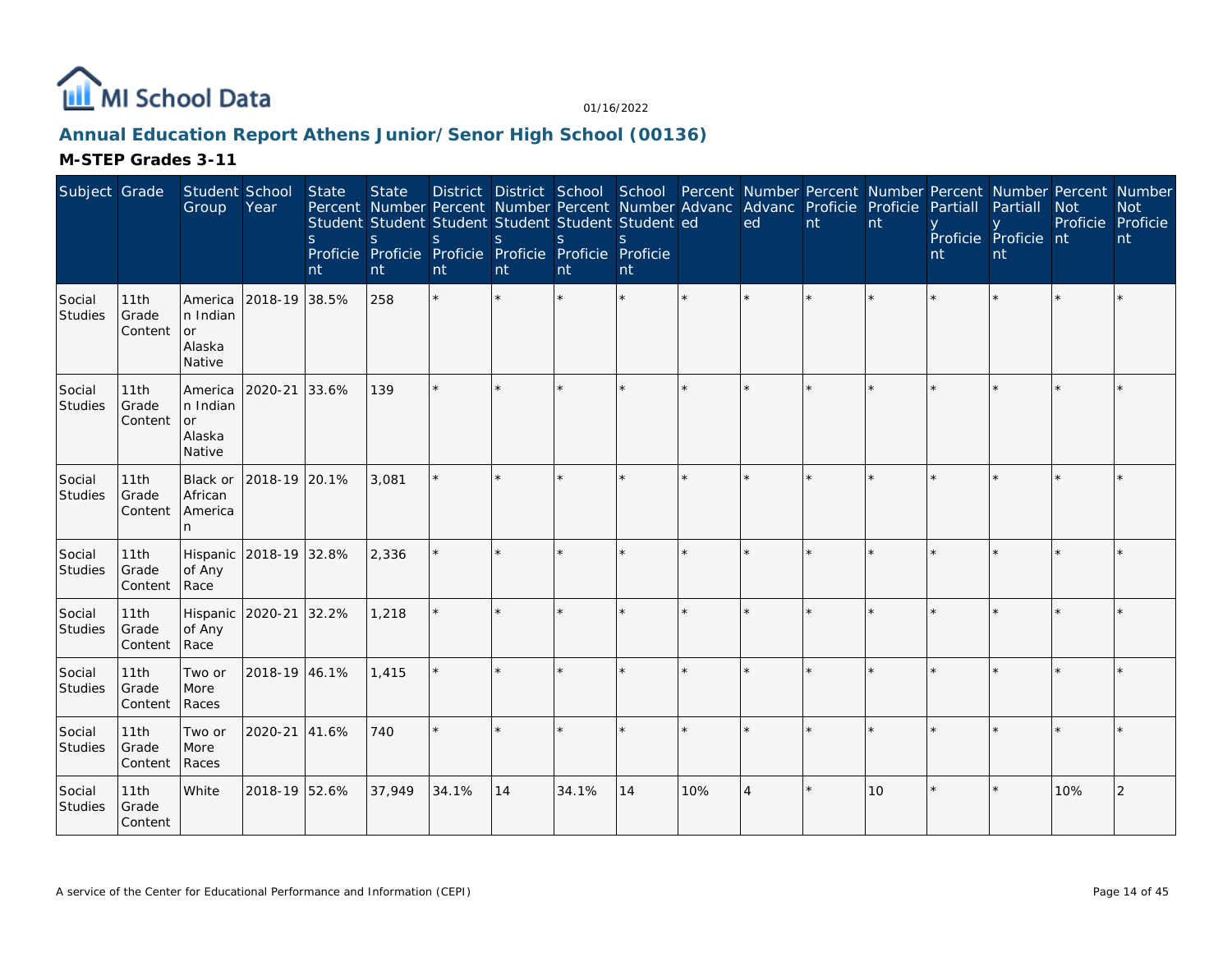

# **Annual Education Report Athens Junior/Senor High School (00136)**

| Subject Grade            |                          | Student School<br>Group                             | Year                   | State<br><sub>S</sub><br>nt | <b>State</b><br>Percent Number Percent Number Percent Number Advanc<br>Student Student Student Student Student Student ed<br>S<br>Proficie Proficie Proficie Proficie Proficie Proficie<br>nt | S.<br>nt | S<br>nt | <sub>S</sub><br>nt | S.<br>nt |     | District District School School Percent Number Percent Number Percent Number Percent Number<br>Advanc Proficie Proficie<br>ed | nt  | nt      | Partiall<br>nt | Partiall<br>Proficie Proficie nt<br>nt | <b>Not</b><br>Proficie Proficie | <b>Not</b><br>nt |
|--------------------------|--------------------------|-----------------------------------------------------|------------------------|-----------------------------|-----------------------------------------------------------------------------------------------------------------------------------------------------------------------------------------------|----------|---------|--------------------|----------|-----|-------------------------------------------------------------------------------------------------------------------------------|-----|---------|----------------|----------------------------------------|---------------------------------|------------------|
| Social<br>Studies        | 11th<br>Grade<br>Content | White                                               | 2020-21                | 46.7%                       | 20,634                                                                                                                                                                                        | 23.8%    | 5       | 23.8%              | 5        | 20% | $<$ 3                                                                                                                         | 20% |         |                |                                        | 20%                             | $\Omega$         |
| Social<br>Studies        | 11th<br>Grade<br>Content | Female                                              | 2018-19 44.1%          |                             | 22,547                                                                                                                                                                                        | 41.7%    | 10      | 41.7%              | 10       | 20% | $<$ 3                                                                                                                         |     |         |                |                                        | 20%                             |                  |
| Social<br><b>Studies</b> | 11th<br>Grade<br>Content | Female                                              | 2020-21                | 40.6%                       | 11,333                                                                                                                                                                                        | 50%      | 5       | 50%                | 5        | 50% | $<$ 3                                                                                                                         | 50% |         | 50%            |                                        | 50%                             | $\overline{O}$   |
| Social<br>Studies        | 11th<br>Grade<br>Content | Male                                                | 2018-19 49.1%          |                             | 25,081                                                                                                                                                                                        | 29.2%    |         | 29.2%              |          | 20% | $\overline{4}$                                                                                                                | 20% | 3       |                |                                        | 20%                             |                  |
| Social<br>Studies        | 11th<br>Grade<br>Content | Male                                                | 2020-21                | 46.6%                       | 13,391                                                                                                                                                                                        | 50%      | $<$ 3   | 50%                |          | 50% | $<$ 3                                                                                                                         | 50% | $<$ 3   |                |                                        |                                 |                  |
| Social<br>Studies        | 11th<br>Grade<br>Content | Economi 2018-19 30.6%<br>cally<br>Disadva<br>ntaged |                        |                             | 13,131                                                                                                                                                                                        | 28.6%    | 6       | 28.6%              | 6        | 20% | $\mathfrak{Z}$                                                                                                                | 20% | 3       |                |                                        | 20%                             |                  |
| Social<br>Studies        | 11th<br>Grade<br>Content | Economi 2020-21<br>cally<br>Disadva<br>ntaged       |                        | 29.1%                       | 5,992                                                                                                                                                                                         |          |         |                    |          |     |                                                                                                                               |     |         |                |                                        |                                 |                  |
| Social<br>Studies        | 11th<br>Grade<br>Content | With<br>Disabiliti<br>es                            | Students 2018-19 16.1% |                             | 1,512                                                                                                                                                                                         |          |         |                    |          |     |                                                                                                                               |     |         |                |                                        |                                 |                  |
| Social<br>Studies        | 11th<br>Grade<br>Content | S                                                   | Homeles 2018-19 24.5%  |                             | 332                                                                                                                                                                                           | $\star$  |         |                    |          |     |                                                                                                                               |     | $\star$ |                |                                        |                                 |                  |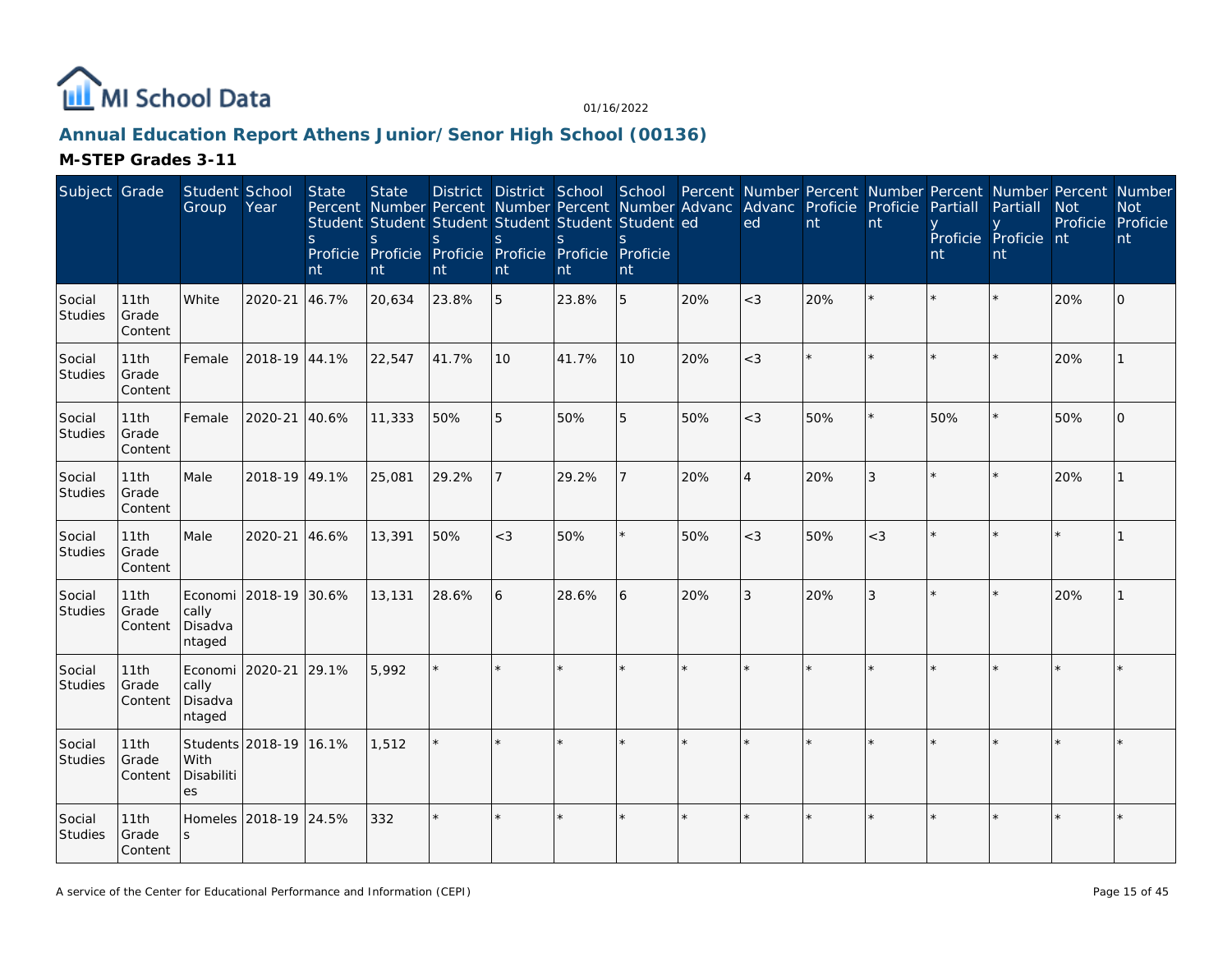

# **Annual Education Report Athens Junior/Senor High School (00136)**

| Subject Grade     |                         | Student School<br>Group                              | Year                   | State<br>S.<br>nt | <b>State</b><br><sub>S</sub><br>nt | $\varsigma$<br>nt | <sub>S</sub><br>nt | Student Student Student Student Student Student ed<br>$\mathcal{S}$<br>Proficie Proficie Proficie Proficie Proficie Proficie<br>nt | nt      |         | District District School School Percent Number Percent Number Percent Number Percent Number<br>Percent Number Percent Number Percent Number Advanc Advanc Proficie Proficie Partiall<br>ed | nt      | nt      | nt    | Partiall<br>Proficie Proficie nt<br>nt | <b>Not</b><br>Proficie Proficie | <b>Not</b><br>nt |
|-------------------|-------------------------|------------------------------------------------------|------------------------|-------------------|------------------------------------|-------------------|--------------------|------------------------------------------------------------------------------------------------------------------------------------|---------|---------|--------------------------------------------------------------------------------------------------------------------------------------------------------------------------------------------|---------|---------|-------|----------------------------------------|---------------------------------|------------------|
| English<br>(EBRW) | 8th<br>Grade<br>Content | All<br><b>Students</b>                               | 2018-19 61.9%          |                   | 66,575                             | 65.1%             | 28                 | 65.1%                                                                                                                              | 28      | 46.5%   | 20                                                                                                                                                                                         | 18.6%   | 8       | 14.0% | 6                                      | 20.9%                           | 9                |
| English<br>(EBRW) | 8th<br>Grade<br>Content | All<br><b>Students</b>                               | 2020-21 63.6%          |                   | 49,572                             | 67.6%             | 23                 | 67.6%                                                                                                                              | 23      | 23.5%   | 8                                                                                                                                                                                          | 44.1%   | 15      | 8.8%  | 3                                      | 23.5%                           | 8                |
| English<br>(EBRW) | 8th<br>Grade<br>Content | America<br>n Indian<br><b>or</b><br>Alaska<br>Native | 2018-19 56.8%          |                   | 416                                |                   | $\star$            |                                                                                                                                    |         | $\star$ |                                                                                                                                                                                            | $\star$ |         |       |                                        |                                 |                  |
| English<br>(EBRW) | 8th<br>Grade<br>Content | <b>Black or</b><br>African<br>America<br>n.          | 2018-19 34.5%          |                   | 6.226                              |                   | ÷                  |                                                                                                                                    | ÷.      |         | ÷                                                                                                                                                                                          | $\star$ | $\star$ |       |                                        |                                 |                  |
| English<br>(EBRW) | 8th<br>Grade<br>Content | Black or<br>African<br>America<br>n.                 | 2020-21 36.2%          |                   | 3,251                              |                   |                    |                                                                                                                                    |         |         |                                                                                                                                                                                            |         |         |       |                                        |                                 |                  |
| English<br>(EBRW) | 8th<br>Grade<br>Content | of Any<br>Race                                       | Hispanic 2018-19 51.1% |                   | 4,559                              |                   | $\star$            |                                                                                                                                    |         |         | $\star$                                                                                                                                                                                    | ÷.      | ÷.      |       |                                        |                                 | $\star$          |
| English<br>(EBRW) | 8th<br>Grade<br>Content | Two or<br>More<br>Races                              | 2018-19 60.8%          |                   | 2,441                              |                   |                    |                                                                                                                                    |         |         |                                                                                                                                                                                            |         | $\star$ |       |                                        |                                 |                  |
| English<br>(EBRW) | 8th<br>Grade<br>Content | Two or<br>More<br>Races                              | 2020-21 61.4%          |                   | 1,945                              |                   | $\star$            |                                                                                                                                    | $\star$ | $\star$ |                                                                                                                                                                                            | $\star$ | $\star$ |       |                                        |                                 |                  |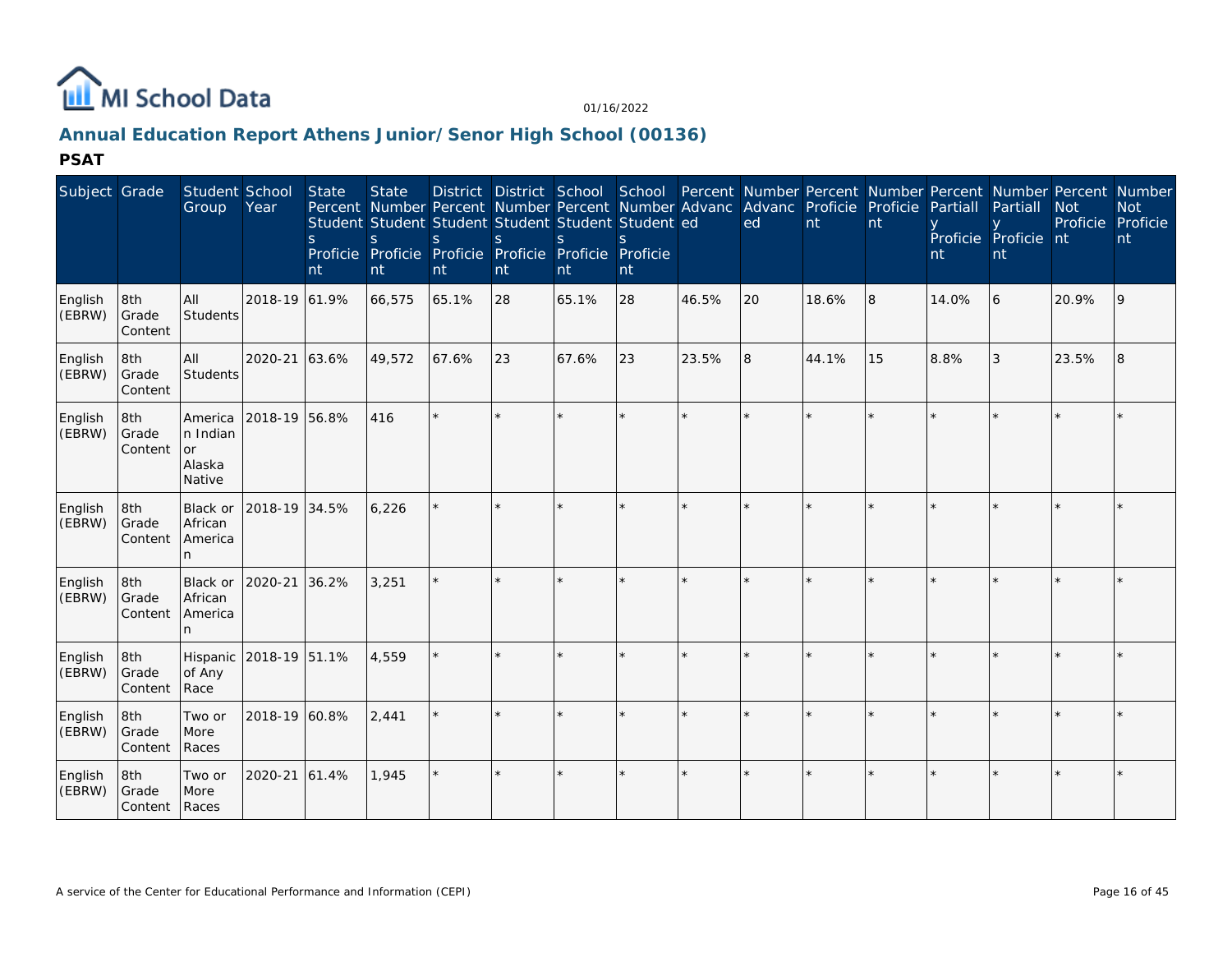

# **Annual Education Report Athens Junior/Senor High School (00136)**

| Subject Grade     |                         | Student School<br>Group                       | Year                   | State<br><sub>S</sub><br>nt | <b>State</b><br>S<br>nt | S.<br>nt | District District School<br>S<br>nt | Student Student Student Student Student Student ed<br><sub>S</sub><br>Proficie Proficie Proficie Proficie Proficie<br>nt | School<br>$\mathcal{S}$<br>Proficie<br>nt |         | Percent Number Percent Number Percent Number Percent Number<br>Percent Number Percent Number Percent Number Advanc Advanc Proficie Proficie<br>ed | nt    | nt             | Partiall<br>nt | Partiall<br>Proficie Proficie nt<br>nt | <b>Not</b><br>Proficie | <b>Not</b><br>Proficie<br>nt |
|-------------------|-------------------------|-----------------------------------------------|------------------------|-----------------------------|-------------------------|----------|-------------------------------------|--------------------------------------------------------------------------------------------------------------------------|-------------------------------------------|---------|---------------------------------------------------------------------------------------------------------------------------------------------------|-------|----------------|----------------|----------------------------------------|------------------------|------------------------------|
| English<br>(EBRW) | 8th<br>Grade<br>Content | White                                         | 2018-19 69.2%          |                             | 49,851                  | 69.4%    | 25                                  | 69.4%                                                                                                                    | 25                                        | 50.0%   | 18                                                                                                                                                | 19.4% | $\overline{7}$ | 13.9%          | 5                                      | 16.7%                  | 6                            |
| English<br>(EBRW) | 8th<br>Grade<br>Content | White                                         | 2020-21 68.6%          |                             | 38,380                  | 64.5%    | 20                                  | 64.5%                                                                                                                    | 20                                        | 25.8%   | 8                                                                                                                                                 | 38.7% | 12             | 9.7%           | 3                                      | 25.8%                  | 8                            |
| English<br>(EBRW) | 8th<br>Grade<br>Content | Female                                        | 2018-19 68.3%          |                             | 36,099                  | 76.9%    | 20                                  | 76.9%                                                                                                                    | 20                                        | 53.8%   | 14                                                                                                                                                | 23.1% | 6              | 11.5%          | 3                                      | 11.5%                  | 3                            |
| English<br>(EBRW) | 8th<br>Grade<br>Content | Female                                        | 2020-21 68.5%          |                             | 26,232                  | 66.7%    | 12                                  | 66.7%                                                                                                                    | 12                                        | 33.3%   | 6                                                                                                                                                 | 33.3% | 6              | 11.1%          | $<$ 3                                  | 22.2%                  | $\overline{4}$               |
| English<br>(EBRW) | 8th<br>Grade<br>Content | Male                                          | 2018-19 55.8%          |                             | 30,476                  | 47.1%    | 8                                   | 47.1%                                                                                                                    | 8                                         | 35.3%   |                                                                                                                                                   | 11.8% | $<$ 3          | 17.6%          | 3                                      | 35.3%                  | 6                            |
| English<br>(EBRW) | 8th<br>Grade<br>Content | Male                                          | 2020-21                | 58.9%                       | 23,340                  | 68.8%    | 11                                  | 68.8%                                                                                                                    | 11                                        | 12.5%   | $<$ 3                                                                                                                                             | 56.3% |                | 6.3%           | $<$ 3                                  | 25.0%                  | $\overline{4}$               |
| English<br>(EBRW) | 8th<br>Grade<br>Content | Economi<br>cally<br>Disadva<br>ntaged         | 2018-19 46.7%          |                             | 24,818                  | 45.5%    | 10                                  | 45.5%                                                                                                                    | 10                                        | $\star$ | $\star$                                                                                                                                           | &5%   | $<$ 3          | 22.7%          | 5                                      | 31.8%                  | $\overline{7}$               |
| English<br>(EBRW) | 8th<br>Grade<br>Content | Economi 2020-21<br>cally<br>Disadva<br>ntaged |                        | 48.7%                       | 17,095                  | 68.8%    | 11                                  | 68.8%                                                                                                                    | 11                                        | 31.3%   | 5                                                                                                                                                 | 37.5% | 6              | 6.3%           | $<$ 3                                  | 25.0%                  | $\overline{4}$               |
| English<br>(EBRW) | 8th<br>Grade<br>Content | With<br>Disabiliti<br>es                      | Students 2018-19 14.1% |                             | 1,652                   |          |                                     |                                                                                                                          |                                           |         |                                                                                                                                                   |       | $\star$        |                |                                        |                        |                              |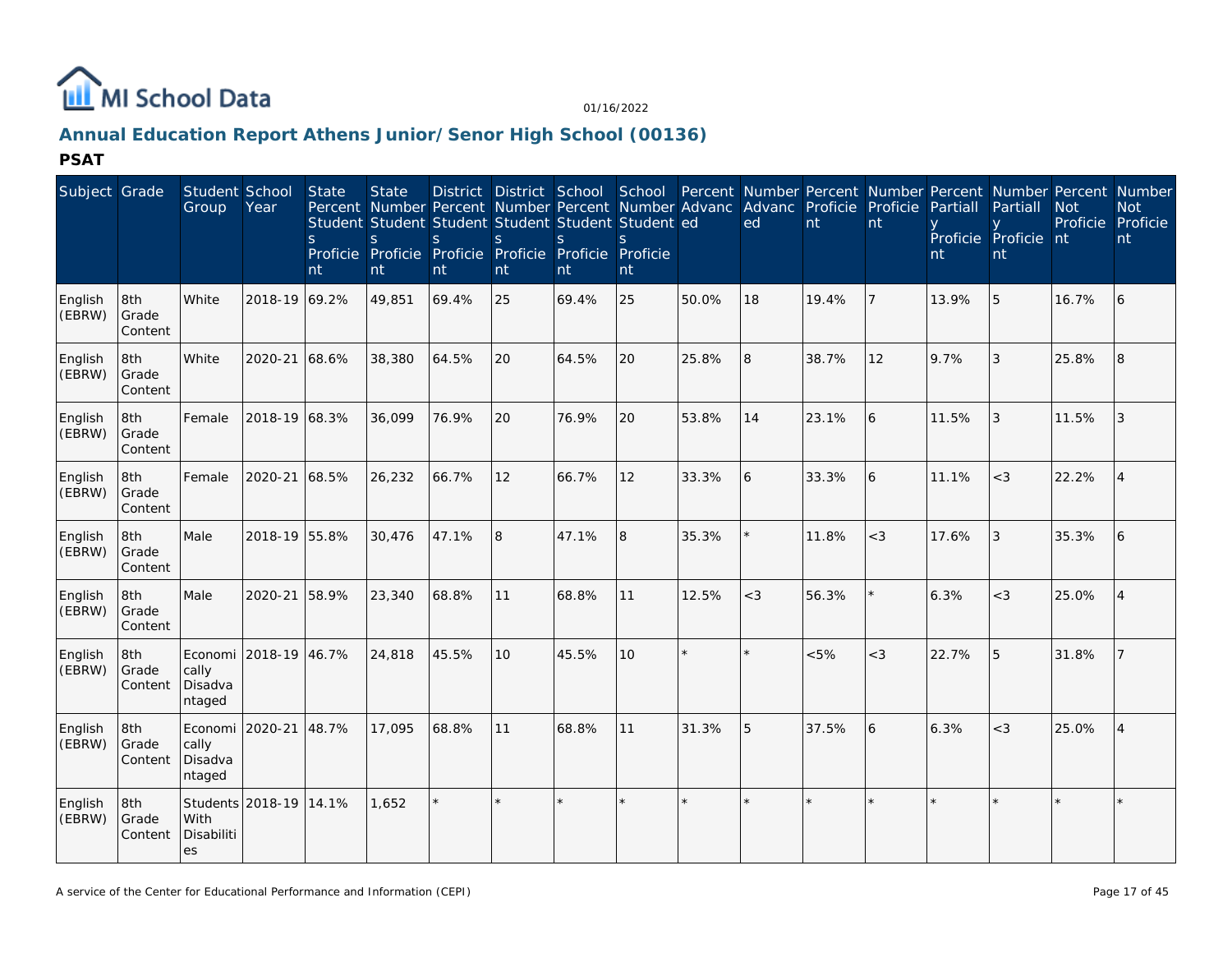

# **Annual Education Report Athens Junior/Senor High School (00136)**

| Subject Grade     |                         | Student School<br>Group                       | Year                  | State<br><sub>S</sub><br>nt | <b>State</b><br>$\mathsf{S}$<br>nt | Percent Number Percent Number Percent Number Advanc Advanc Proficie Proficie<br>Student Student Student Student Student Student ed<br>S<br>Proficie Proficie Proficie Proficie Proficie Proficie<br>nt | <sup>S</sup><br>nt | <sub>S</sub><br>nt | nt      |         | District District School School Percent Number Percent Number Percent Number Percent Number<br>ed | nt      | nt      | Partiall<br>nt | Partiall<br>Proficie Proficie nt<br>nt | <b>Not</b><br>Proficie Proficie | <b>Not</b><br>nt |
|-------------------|-------------------------|-----------------------------------------------|-----------------------|-----------------------------|------------------------------------|--------------------------------------------------------------------------------------------------------------------------------------------------------------------------------------------------------|--------------------|--------------------|---------|---------|---------------------------------------------------------------------------------------------------|---------|---------|----------------|----------------------------------------|---------------------------------|------------------|
| English<br>(EBRW) | 8th<br>Grade<br>Content | Students 2020-21<br>With<br>Disabiliti<br>es  |                       | 13.8%                       | 1,071                              |                                                                                                                                                                                                        |                    |                    | $\star$ |         |                                                                                                   | ÷.      |         |                |                                        |                                 |                  |
| English<br>(EBRW) | 8th<br>Grade<br>Content | S                                             | Homeles 2018-19 39.0% |                             | 646                                | $\star$                                                                                                                                                                                                |                    |                    | ÷       |         | $\star$                                                                                           | $\star$ | $\star$ |                |                                        |                                 |                  |
| English<br>(EBRW) | 8th<br>Grade<br>Content | S                                             | Homeles 2020-21 38.1% |                             | 302                                | $\star$                                                                                                                                                                                                |                    |                    | ÷       | $\star$ |                                                                                                   | $\star$ |         |                |                                        |                                 |                  |
| Mathem<br>atics   | 8th<br>Grade<br>Content | All<br><b>Students</b>                        | 2018-19 41.4%         |                             | 44,565                             | 39.5%                                                                                                                                                                                                  | 17                 | 39.5%              | 17      | 11.6%   | 5                                                                                                 | 27.9%   | 12      | 30.2%          | 13                                     | 30.2%                           | 13               |
| Mathem<br>atics   | 8th<br>Grade<br>Content | All<br><b>Students</b>                        | 2020-21 36.0%         |                             | 28,035                             | 26.5%                                                                                                                                                                                                  | 9                  | 26.5%              | 9       | &5%     | $<$ 3                                                                                             | $\star$ | $\star$ | 26.5%          | 9                                      | 47.1%                           | 16               |
| Mathem<br>atics   | 8th<br>Grade<br>Content | America<br>n Indian<br>or<br>Alaska<br>Native | 2018-19 29.9%         |                             | 219                                | $\star$                                                                                                                                                                                                | $\star$            | $\star$            | $\star$ | $\star$ | $\star$                                                                                           | $\star$ |         |                |                                        |                                 |                  |
| Mathem<br>atics   | 8th<br>Grade<br>Content | Black or<br>African<br>America<br>n.          | 2018-19               | 13.9%                       | 2,499                              |                                                                                                                                                                                                        |                    | $\star$            | ÷       | $\star$ |                                                                                                   | $\star$ |         |                |                                        |                                 |                  |
| Mathem<br>atics   | 8th<br>Grade<br>Content | Black or<br>African<br>America<br>In.         | 2020-21 11.8%         |                             | 1,065                              |                                                                                                                                                                                                        | ÷,                 | $\star$            | $\star$ |         | $\star$                                                                                           | $\star$ |         |                |                                        |                                 |                  |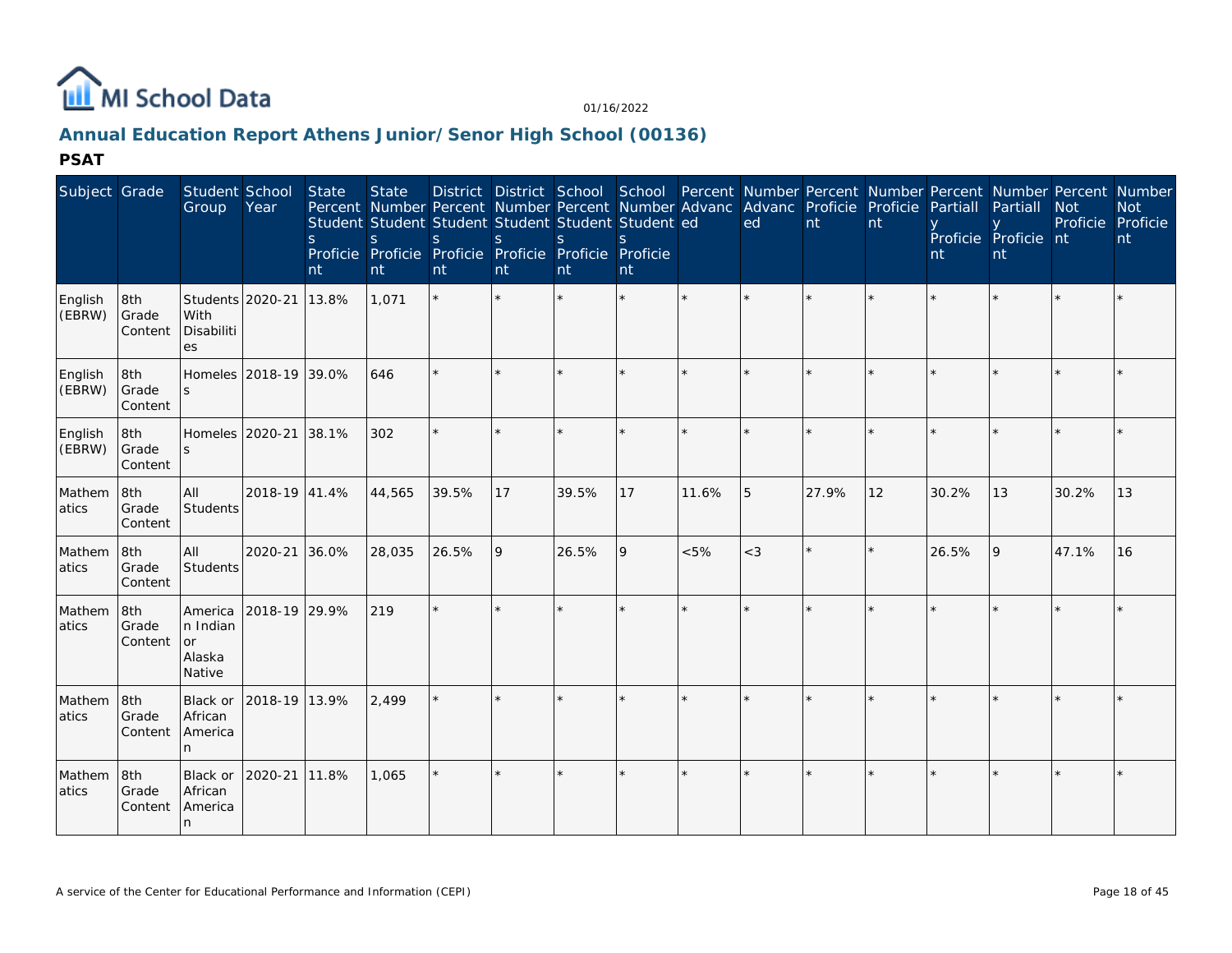

# **Annual Education Report Athens Junior/Senor High School (00136)**

| Subject Grade    |                          | Student School<br>Group        | Year                   | State<br><sub>S</sub><br>nt | <b>State</b><br>S.<br>nt | <sub>S</sub><br>nt | S<br>nt | Student Student Student Student Student Student ed<br>$\mathcal{S}$<br>Proficie Proficie Proficie Proficie Proficie Proficie<br>nt | nt |       | District District School School Percent Number Percent Number Percent Number Percent Number<br>Percent Number Percent Number Percent Number Advanc Advanc Proficie Proficie<br>ed | nt      | nt      | Partiall<br>nt | Partiall<br>Proficie Proficie nt<br>nt | <b>Not</b><br>Proficie Proficie | <b>Not</b><br>nt |
|------------------|--------------------------|--------------------------------|------------------------|-----------------------------|--------------------------|--------------------|---------|------------------------------------------------------------------------------------------------------------------------------------|----|-------|-----------------------------------------------------------------------------------------------------------------------------------------------------------------------------------|---------|---------|----------------|----------------------------------------|---------------------------------|------------------|
| Mathem<br>atics  | 8th<br>Grade<br> Content | of Any<br>Race                 | Hispanic 2018-19 27.1% |                             | 2,425                    |                    |         |                                                                                                                                    |    |       |                                                                                                                                                                                   |         |         |                |                                        |                                 |                  |
| Mathem<br>atics  | 8th<br>Grade<br>Content  | Two or<br><b>More</b><br>Races | 2018-19 36.2%          |                             | 1,452                    |                    |         |                                                                                                                                    |    |       |                                                                                                                                                                                   |         |         |                |                                        |                                 |                  |
| Mathem<br>atics  | 8th<br>Grade<br>Content  | Two or<br>More<br>Races        | 2020-21                | 30.3%                       | 959                      |                    |         |                                                                                                                                    |    |       |                                                                                                                                                                                   | $\star$ | ÷.      |                |                                        |                                 |                  |
| Mathem<br>atics  | 8th<br>Grade<br>Content  | White                          | 2018-19 48.9%          |                             | 35,213                   | 44.4%              | 16      | 44.4%                                                                                                                              | 16 | 13.9% | 5                                                                                                                                                                                 | 30.6%   | 11      | 27.8%          | 10 <sup>1</sup>                        | 27.8%                           | 10               |
| Mathem<br>atics  | 8th<br>Grade<br>Content  | White                          | 2020-21                | 40.0%                       | 22,403                   | 29.0%              | 9       | 29.0%                                                                                                                              | 9  | < 5%  | $<$ 3                                                                                                                                                                             | $\star$ | $\star$ | 29.0%          | 9                                      | 41.9%                           | 13               |
| Mathem<br>atics  | 8th<br>Grade<br>Content  | Female                         | 2018-19 42.2%          |                             | 22,339                   | 42.3%              | 11      | 42.3%                                                                                                                              | 11 | 7.7%  | $<$ 3                                                                                                                                                                             | 34.6%   |         | 34.6%          | 9                                      | 23.1%                           | 6                |
| Mathem<br>latics | 8th<br>Grade<br>Content  | Female                         | 2020-21 34.8%          |                             | 13,347                   | 33.3%              | 6       | 33.3%                                                                                                                              | 6  | 5.6%  | $<$ 3                                                                                                                                                                             | 27.8%   |         | 22.2%          |                                        | 44.4%                           | 8                |
| Mathem<br>atics  | 8th<br>Grade<br>Content  | Male                           | 2018-19 40.6%          |                             | 22,226                   | 35.3%              | 6       | 35.3%                                                                                                                              | 6  | 17.6% | 3                                                                                                                                                                                 | 17.6%   | 3       | 23.5%          |                                        | 41.2%                           |                  |
| Mathem<br>atics  | 8th<br>Grade<br>Content  | Male                           | 2020-21 37.1%          |                             | 14,688                   | 18.8%              | 3       | 18.8%                                                                                                                              | 3  | < 5%  | $<$ 3                                                                                                                                                                             | $\star$ | $\star$ | 31.3%          | 5                                      | 50.0%                           | 8                |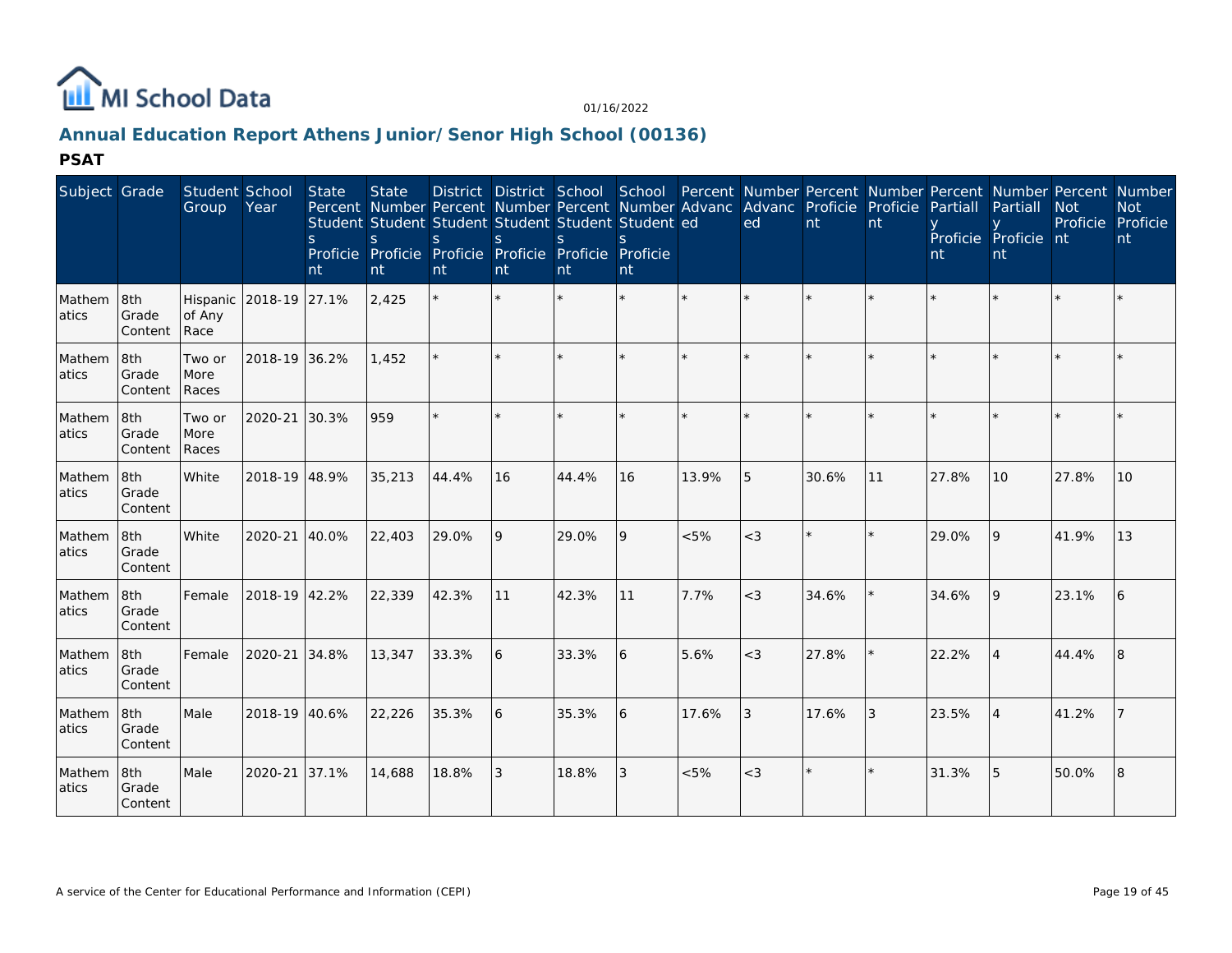

# **Annual Education Report Athens Junior/Senor High School (00136)**

| Subject Grade    |                                | Student School<br>Group                                 | Year                  | <b>State</b><br>nt | <b>State</b><br>Student Student Student Student Student Student ed<br>S.<br>Proficie Proficie Proficie Proficie Proficie Proficie<br>nt | District District School<br>$\mathcal{S}$<br>nt | <sub>S</sub><br>nt | $\mathcal{S}$<br>nt. | nt |       | School Percent Number Percent Number Percent Number Percent Number<br>Percent Number Percent Number Percent Number Advanc Advanc Proficie Proficie Partiall<br>ed | nt      | nt | nt    | Partiall<br>Proficie Proficie nt<br><sub>nt</sub> | <b>Not</b><br>Proficie | <b>Not</b><br>Proficie<br>nt |
|------------------|--------------------------------|---------------------------------------------------------|-----------------------|--------------------|-----------------------------------------------------------------------------------------------------------------------------------------|-------------------------------------------------|--------------------|----------------------|----|-------|-------------------------------------------------------------------------------------------------------------------------------------------------------------------|---------|----|-------|---------------------------------------------------|------------------------|------------------------------|
| Mathem<br>latics | 8th<br>Grade<br>Content        | Economi   2018-19   24.5%<br>cally<br>Disadva<br>ntaged |                       |                    | 13,048                                                                                                                                  | 36.4%                                           | 8                  | 36.4%                | 8  | 13.6% | 3                                                                                                                                                                 | 22.7%   | 5  | 18.2% | $\overline{4}$                                    | 45.5%                  | 10                           |
| Mathem<br>atics  | 8th<br>Grade<br>Content        | Economi   2020-21   20.2%<br>cally<br>Disadva<br>ntaged |                       |                    | 7,087                                                                                                                                   | 25.0%                                           | $\overline{4}$     | 25.0%                | 4  | < 5%  | $<$ 3                                                                                                                                                             |         |    | 12.5% | $<$ 3                                             | 62.5%                  | 10                           |
| Mathem<br>atics  | 8th<br><b>Grade</b><br>Content | With<br>Disabiliti<br>es                                | Students 2018-19 6.9% |                    | 804                                                                                                                                     |                                                 |                    |                      |    |       |                                                                                                                                                                   | $\star$ |    |       |                                                   |                        |                              |
| Mathem<br>atics  | 8th<br>Grade<br>Content        | Students 2020-21 6.8%<br>With<br>Disabiliti<br>es       |                       |                    | 526                                                                                                                                     |                                                 |                    |                      |    |       |                                                                                                                                                                   |         |    |       |                                                   |                        |                              |
| Mathem<br>latics | 8th<br><b>Grade</b><br>Content | Homeles 2018-19 16.5%<br><sub>S</sub>                   |                       |                    | 275                                                                                                                                     | $\star$                                         |                    |                      |    |       |                                                                                                                                                                   | $\star$ |    |       |                                                   |                        |                              |
| Mathem<br>atics  | 8th<br>Grade<br>Content        | Homeles 2020-21 12.7%                                   |                       |                    | 101                                                                                                                                     |                                                 |                    |                      |    |       |                                                                                                                                                                   | $\star$ |    |       |                                                   |                        |                              |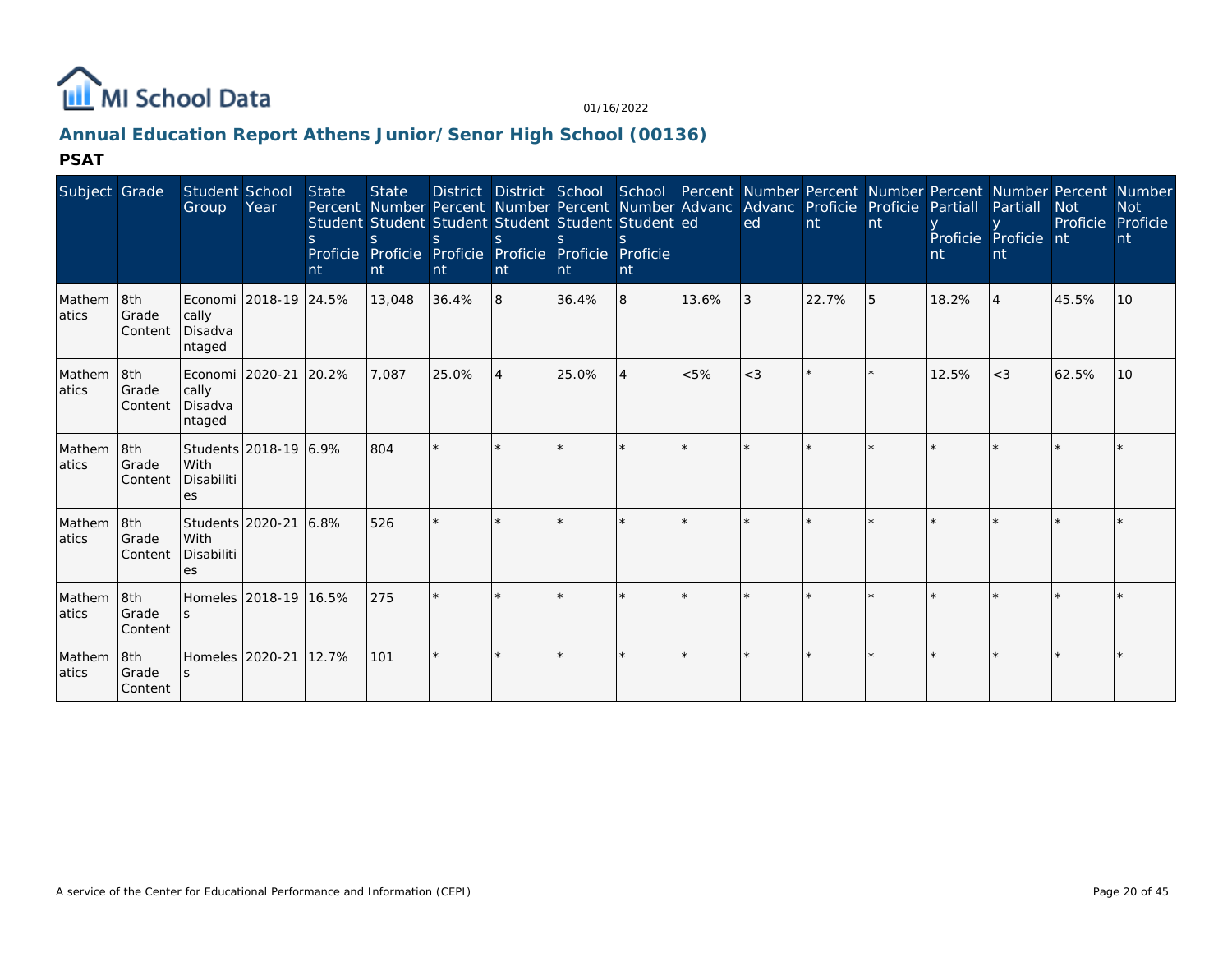

# **Annual Education Report Athens Junior/Senor High School (00136)**

| Location<br>Name                      | School Year | Subject            | Student<br>Group                       | Mean SAT<br>Score | <b>Benchmark</b> | Met or<br>Exceeded | % Met or<br>Exceeded | Did Not Meet % Did Not | Meet    | <b>Number</b><br>Assessed |
|---------------------------------------|-------------|--------------------|----------------------------------------|-------------------|------------------|--------------------|----------------------|------------------------|---------|---------------------------|
| Athens<br>Junior/Senor<br>High School | 2018-19     | <b>Total Score</b> | All Students                           | 951.9             | N/A              | 12                 | 25.0%                | 36                     | 75.0%   | 48                        |
| Athens<br>Junior/Senor<br>High School | 2020-21     | <b>Total Score</b> | All Students                           | 930.4             | N/A              | 5                  | 20%                  | 21                     | 80%     | 26                        |
| Athens<br>Junior/Senor<br>High School | 2018-19     | <b>Total Score</b> | American<br>Indian or<br>Alaska Native |                   | N/A              |                    |                      |                        |         | < 10                      |
| Athens<br>Junior/Senor<br>High School | 2020-21     | <b>Total Score</b> | American<br>Indian or<br>Alaska Native |                   | N/A              |                    | $\star$              |                        |         | $<10$                     |
| Athens<br>Junior/Senor<br>High School | 2018-19     | <b>Total Score</b> | Black or<br>African<br>American        |                   | N/A              |                    | $\star$              |                        | $\star$ | < 10                      |
| Athens<br>Junior/Senor<br>High School | 2018-19     | <b>Total Score</b> | Hispanic of<br>Any Race                | $\star$           | N/A              | $\star$            | $\star$              |                        |         | < 10                      |
| Athens<br>Junior/Senor<br>High School | 2018-19     | <b>Total Score</b> | Two or More<br>Races                   |                   | N/A              | ÷                  |                      |                        |         | < 10                      |
| Athens<br>Junior/Senor<br>High School | 2020-21     | <b>Total Score</b> | Two or More<br>Races                   |                   | N/A              | $\star$            | $\star$              |                        |         | $<10$                     |
| Athens<br>Junior/Senor<br>High School | 2018-19     | <b>Total Score</b> | White                                  | 958.0             | N/A              | 11                 | 26.8%                | 30                     | 73.2%   | 41                        |
| Athens<br>Junior/Senor<br>High School | 2020-21     | <b>Total Score</b> | White                                  | 941.3             | N/A              | 5                  | 21.7%                | 18                     | 78.3%   | 23                        |
| Athens<br>Junior/Senor<br>High School | 2018-19     | <b>Total Score</b> | Female                                 | 951.3             | N/A              | 5                  | 20.8%                | 19                     | 79.2%   | 24                        |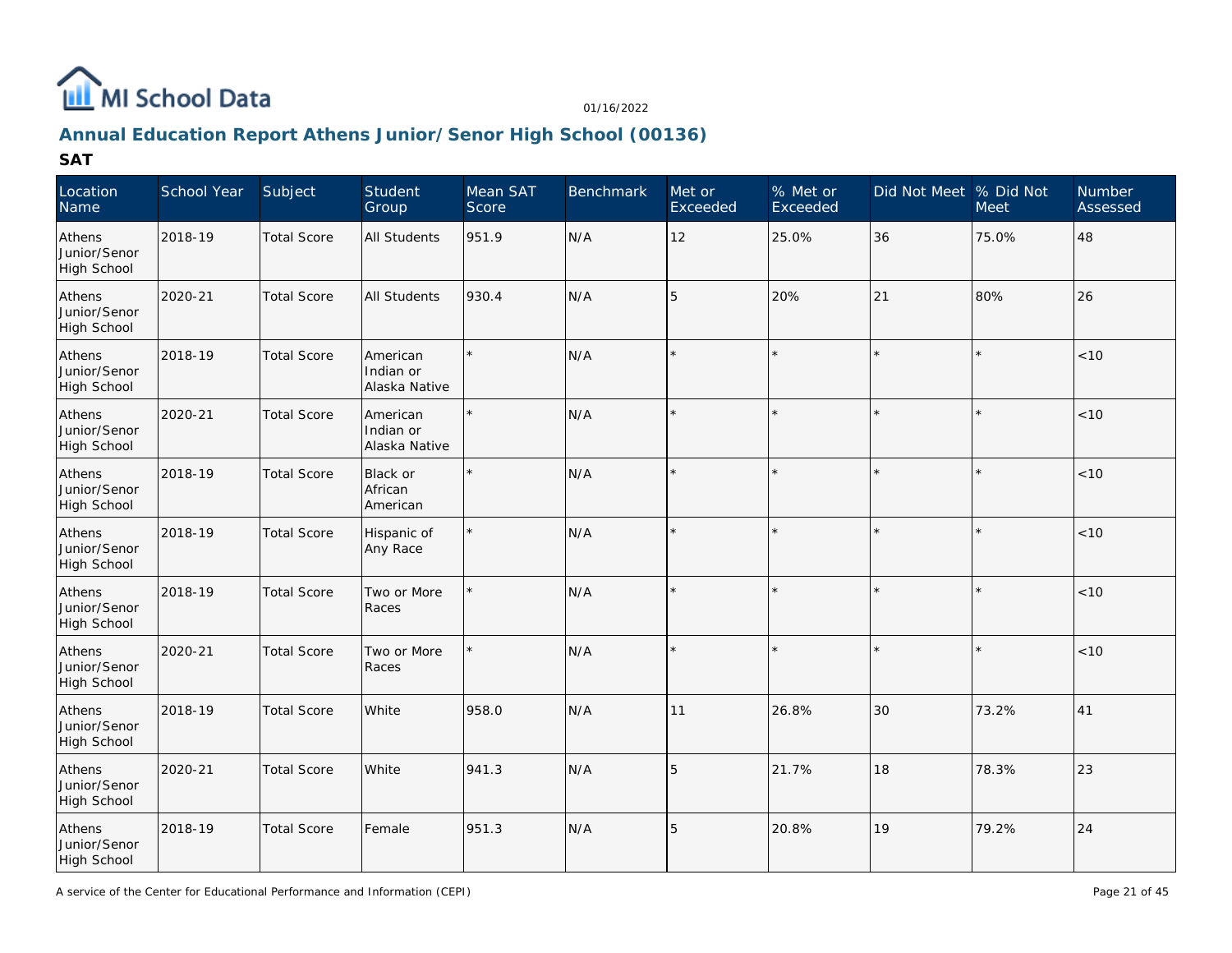

# **Annual Education Report Athens Junior/Senor High School (00136)**

| Location<br>Name                      | School Year | Subject            | Student<br>Group                     | Mean SAT<br>Score | Benchmark | Met or<br>Exceeded | % Met or<br>Exceeded | Did Not Meet % Did Not | <b>Meet</b> | <b>Number</b><br>Assessed |
|---------------------------------------|-------------|--------------------|--------------------------------------|-------------------|-----------|--------------------|----------------------|------------------------|-------------|---------------------------|
| Athens<br>Junior/Senor<br>High School | 2020-21     | <b>Total Score</b> | Female                               | 955.6             | N/A       | $\mathbf{3}$       | 20%                  | 13                     | 80%         | 16                        |
| Athens<br>Junior/Senor<br>High School | 2018-19     | <b>Total Score</b> | Male                                 | 952.5             | N/A       | $\overline{7}$     | 29.2%                | 17                     | 70.8%       | 24                        |
| Athens<br>Junior/Senor<br>High School | 2020-21     | <b>Total Score</b> | Male                                 | 890.0             | N/A       | $<$ 3              | 50%                  |                        | 50%         | 10                        |
| Athens<br>Junior/Senor<br>High School | 2018-19     | <b>Total Score</b> | Economically<br>Disadvantaged        | 961.0             | N/A       | 5                  | 23.8%                | 16                     | 76.2%       | 21                        |
| Athens<br>Junior/Senor<br>High School | 2020-21     | <b>Total Score</b> | Economically<br>Disadvantaged        | 920.0             | N/A       | $\mathbf{3}$       | 50%                  | $\overline{7}$         | 50%         | 10                        |
| Athens<br>Junior/Senor<br>High School | 2018-19     | <b>Total Score</b> | Not<br>Economically<br>Disadvantaged | 944.8             | N/A       | $\overline{7}$     | 25.9%                | 20                     | 74.1%       | 27                        |
| Athens<br>Junior/Senor<br>High School | 2020-21     | <b>Total Score</b> | Not<br>Economically<br>Disadvantaged | 936.9             | N/A       | $<$ 3              | 20%                  |                        | 80%         | 16                        |
| Athens<br>Junior/Senor<br>High School | 2018-19     | <b>Total Score</b> | Not English<br>Learners              | 951.9             | N/A       | 12                 | 25.0%                | 36                     | 75.0%       | 48                        |
| Athens<br>Junior/Senor<br>High School | 2020-21     | <b>Total Score</b> | Not English<br>Learners              | 930.4             | N/A       | 5                  | 20%                  | 21                     | 80%         | 26                        |
| Athens<br>Junior/Senor<br>High School | 2018-19     | <b>Total Score</b> | Not Migrant                          | 951.9             | N/A       | 12                 | 25.0%                | 36                     | 75.0%       | 48                        |
| Athens<br>Junior/Senor<br>High School | 2020-21     | <b>Total Score</b> | Not Migrant                          | 930.4             | N/A       | 5                  | 20%                  | 21                     | 80%         | 26                        |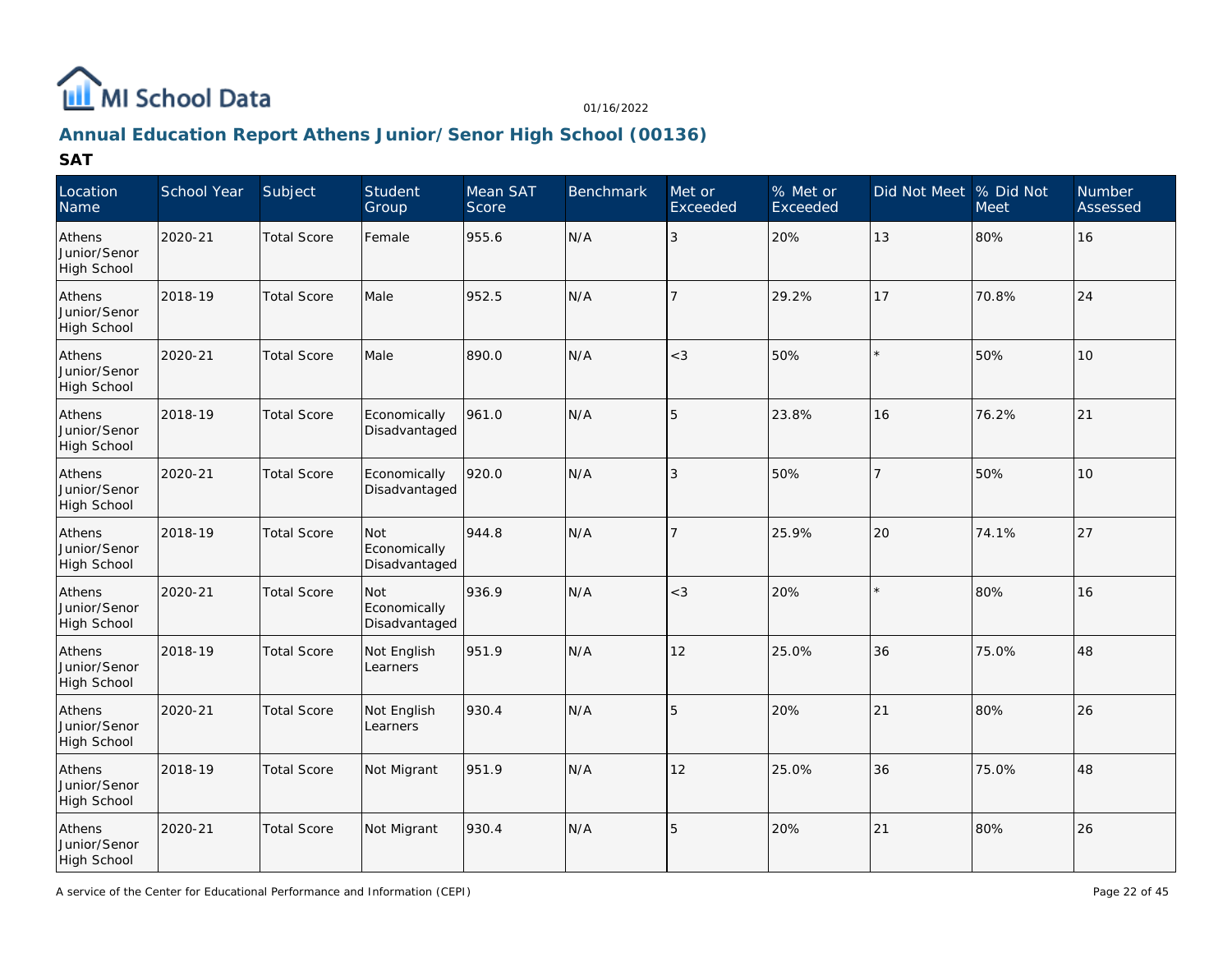

# **Annual Education Report Athens Junior/Senor High School (00136)**

| Location<br>Name                      | School Year | Subject            | Student<br>Group                           | Mean SAT<br>Score | Benchmark | Met or<br>Exceeded | % Met or<br>Exceeded | Did Not Meet % Did Not | Meet  | <b>Number</b><br>Assessed |
|---------------------------------------|-------------|--------------------|--------------------------------------------|-------------------|-----------|--------------------|----------------------|------------------------|-------|---------------------------|
| Athens<br>Junior/Senor<br>High School | 2018-19     | <b>Total Score</b> | Students With<br><b>Disabilities</b>       |                   | N/A       | $\star$            | $\star$              | $\star$                |       | $<10$                     |
| Athens<br>Junior/Senor<br>High School | 2020-21     | <b>Total Score</b> | Students With<br><b>Disabilities</b>       |                   | N/A       |                    |                      | $\star$                |       | < 10                      |
| Athens<br>Junior/Senor<br>High School | 2018-19     | <b>Total Score</b> | Students<br>Without<br><b>Disabilities</b> | 981.3             | N/A       | 12                 | 30.8%                | 27                     | 69.2% | 39                        |
| Athens<br>Junior/Senor<br>High School | 2020-21     | <b>Total Score</b> | Students<br>Without<br><b>Disabilities</b> | 936.4             | N/A       | 5                  | 20%                  | 20                     | 80%   | 25                        |
| Athens<br>Junior/Senor<br>High School | 2018-19     | <b>Total Score</b> | Homeless                                   |                   | N/A       |                    | $\star$              |                        |       | $<10$                     |
| Athens<br>Junior/Senor<br>High School | 2018-19     | <b>Total Score</b> | Not Homeless                               | 951.7             | N/A       | 12                 | 25.5%                | 35                     | 74.5% | 47                        |
| Athens<br>Junior/Senor<br>High School | 2020-21     | <b>Total Score</b> | Not Homeless                               | 930.4             | N/A       | 5                  | 20%                  | 21                     | 80%   | 26                        |
| Athens<br>Junior/Senor<br>High School | 2018-19     | <b>Total Score</b> | Not Foster<br>Care                         | 951.9             | N/A       | 12                 | 25.0%                | 36                     | 75.0% | 48                        |
| Athens<br>Junior/Senor<br>High School | 2020-21     | <b>Total Score</b> | Not Foster<br>Care                         | 930.4             | N/A       | 5                  | 20%                  | 21                     | 80%   | 26                        |
| Athens<br>Junior/Senor<br>High School | 2018-19     | <b>Total Score</b> | Not Military<br>Connected                  | 951.9             | N/A       | 12                 | 25.0%                | 36                     | 75.0% | 48                        |
| Athens<br>Junior/Senor<br>High School | 2020-21     | <b>Total Score</b> | Not Military<br>Connected                  | 930.4             | N/A       | 5                  | 20%                  | 21                     | 80%   | 26                        |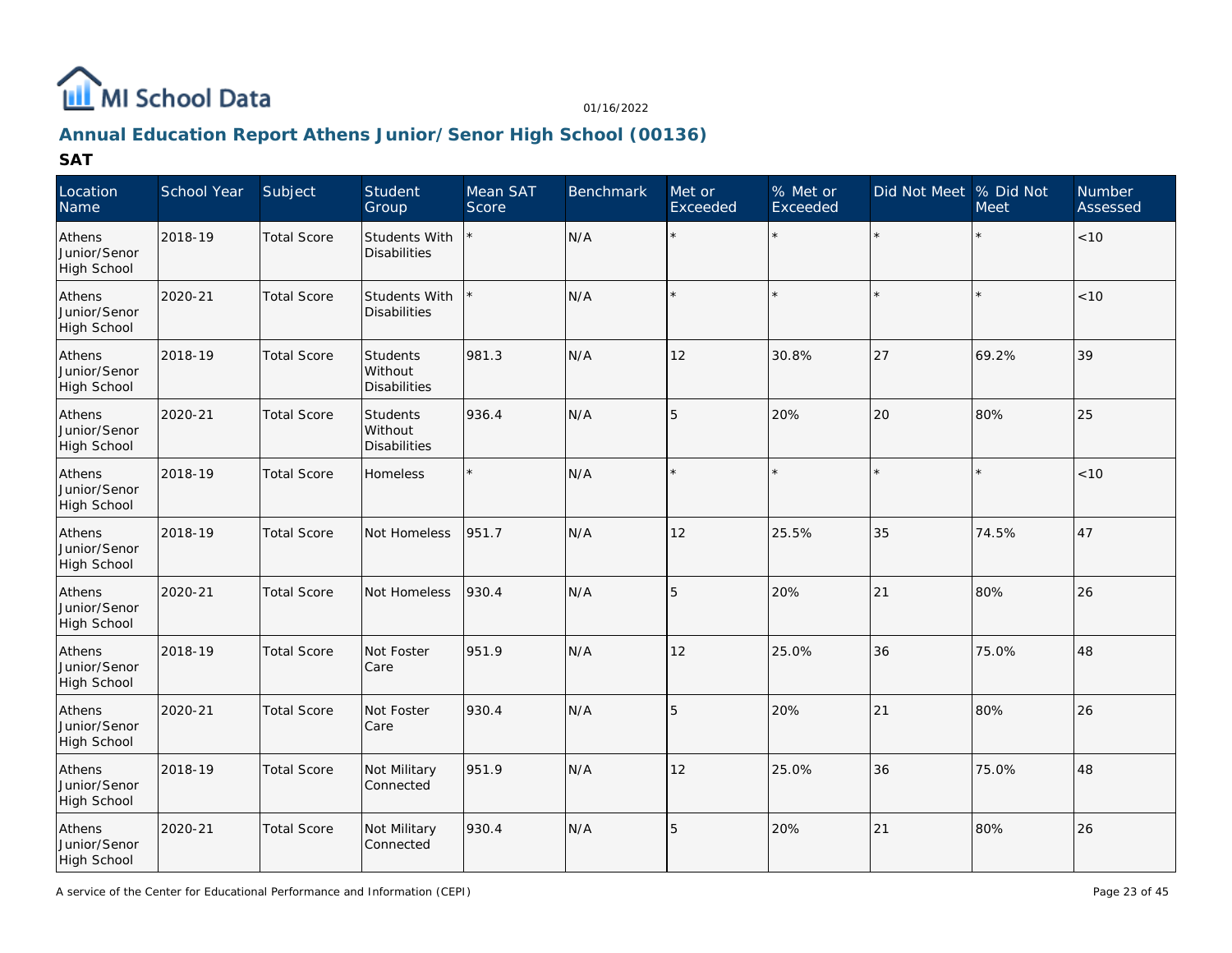

# **Annual Education Report Athens Junior/Senor High School (00136)**

| Location<br>Name                             | School Year | Subject                                          | Student<br>Group                       | Mean SAT<br>Score | Benchmark | Met or<br>Exceeded | % Met or<br>Exceeded | Did Not Meet  % Did Not | Meet  | Number<br>Assessed |
|----------------------------------------------|-------------|--------------------------------------------------|----------------------------------------|-------------------|-----------|--------------------|----------------------|-------------------------|-------|--------------------|
| Athens<br>Junior/Senor<br>High School        | 2018-19     | Evidence-<br><b>Based Reading</b><br>and Writing | <b>All Students</b>                    | 468.3             | 480       | 19                 | 39.6%                | 29                      | 60.4% | 48                 |
| Athens<br>Junior/Senor<br>High School        | 2020-21     | Evidence-<br><b>Based Reading</b><br>and Writing | <b>All Students</b>                    | 459.2             | 480       | 11                 | 42.3%                | 15                      | 57.7% | 26                 |
| Athens<br>Junior/Senor<br>High School        | 2018-19     | Evidence-<br><b>Based Reading</b><br>and Writing | American<br>Indian or<br>Alaska Native |                   | 480       |                    |                      |                         |       | < 10               |
| Athens<br>Junior/Senor<br>High School        | 2020-21     | Evidence-<br><b>Based Reading</b><br>and Writing | American<br>Indian or<br>Alaska Native |                   | 480       |                    |                      |                         |       | < 10               |
| Athens<br>Junior/Senor<br>High School        | 2018-19     | Evidence-<br><b>Based Reading</b><br>and Writing | Black or<br>African<br>American        |                   | 480       |                    | $\star$              |                         |       | < 10               |
| Athens<br>Junior/Senor<br>High School        | 2018-19     | Evidence-<br><b>Based Reading</b><br>and Writing | Hispanic of<br>Any Race                |                   | 480       | $\star$            | $\star$              |                         |       | < 10               |
| Athens<br>Junior/Senor<br><b>High School</b> | 2018-19     | Evidence-<br>Based Reading Races<br>and Writing  | Two or More                            |                   | 480       |                    |                      |                         |       | < 10               |
| Athens<br>Junior/Senor<br>High School        | 2020-21     | Evidence-<br>Based Reading Races<br>and Writing  | Two or More                            |                   | 480       |                    |                      |                         |       | $<10$              |
| Athens<br>Junior/Senor<br>High School        | 2018-19     | Evidence-<br><b>Based Reading</b><br>and Writing | White                                  | 472.4             | 480       | 16                 | 39.0%                | 25                      | 61.0% | 41                 |
| Athens<br>Junior/Senor<br>High School        | 2020-21     | Evidence-<br><b>Based Reading</b><br>and Writing | White                                  | 463.9             | 480       | 10                 | 43.5%                | 13                      | 56.5% | 23                 |
| Athens<br>Junior/Senor<br>High School        | 2018-19     | Evidence-<br><b>Based Reading</b><br>and Writing | Female                                 | 467.1             | 480       | $\mathsf{Q}$       | 37.5%                | 15                      | 62.5% | 24                 |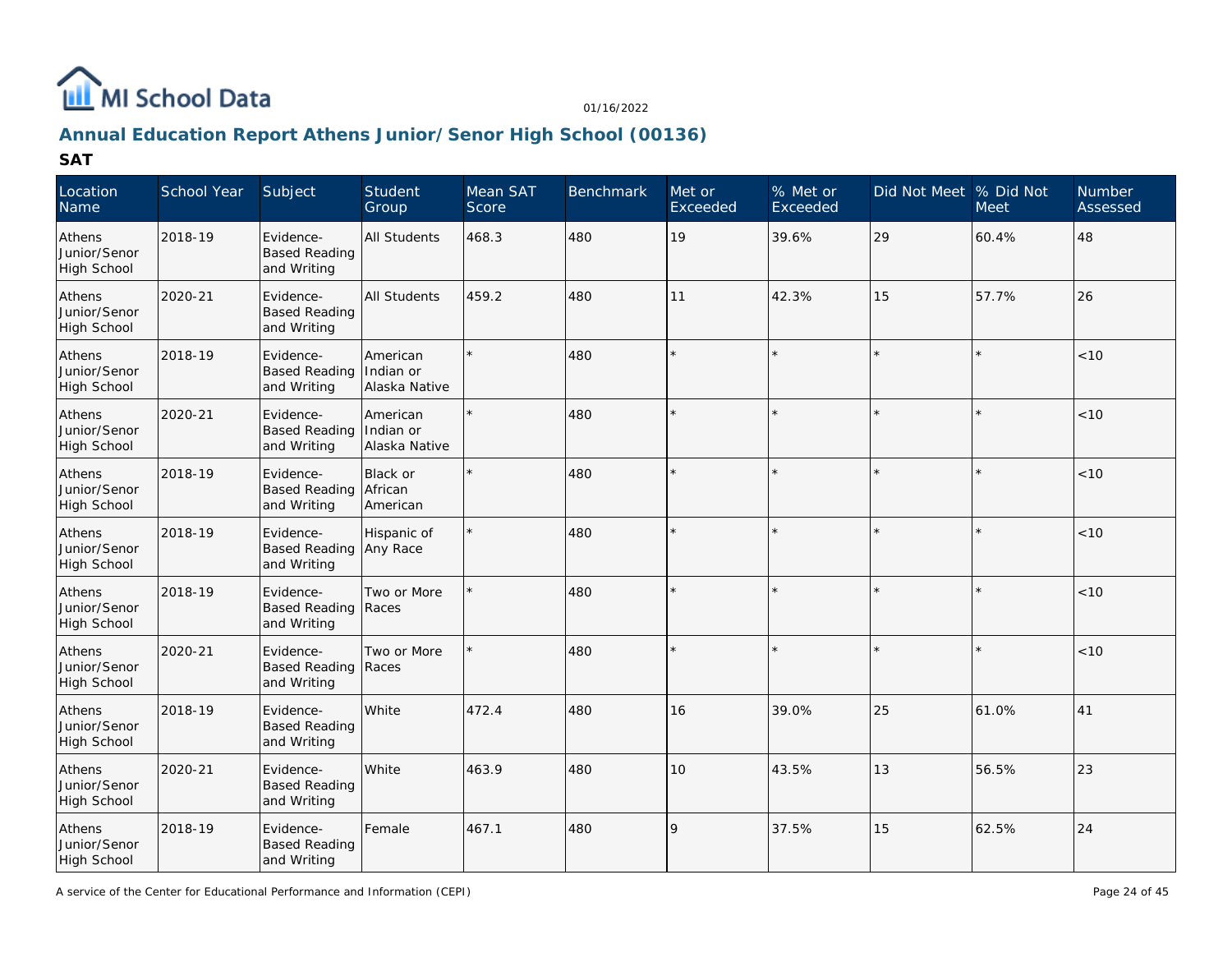

# **Annual Education Report Athens Junior/Senor High School (00136)**

| Location<br>Name                      | School Year | Subject                                          | Student<br>Group                     | Mean SAT<br>Score | Benchmark | Met or<br>Exceeded | % Met or<br>Exceeded | Did Not Meet  % Did Not | <b>Meet</b> | Number<br>Assessed |
|---------------------------------------|-------------|--------------------------------------------------|--------------------------------------|-------------------|-----------|--------------------|----------------------|-------------------------|-------------|--------------------|
| Athens<br>Junior/Senor<br>High School | 2020-21     | Evidence-<br><b>Based Reading</b><br>and Writing | Female                               | 476.9             | 480       | 8                  | 50.0%                | 8                       | 50.0%       | 16                 |
| Athens<br>Junior/Senor<br>High School | 2018-19     | Evidence-<br><b>Based Reading</b><br>and Writing | Male                                 | 469.6             | 480       | 10                 | 41.7%                | 14                      | 58.3%       | 24                 |
| Athens<br>Junior/Senor<br>High School | 2020-21     | Evidence-<br><b>Based Reading</b><br>and Writing | Male                                 | 431.0             | 480       | 3                  | 50%                  | 7                       | 50%         | 10                 |
| Athens<br>Junior/Senor<br>High School | 2018-19     | Evidence-<br><b>Based Reading</b><br>and Writing | Economically<br>Disadvantaged        | 481.0             | 480       | 11                 | 52.4%                | 10                      | 47.6%       | 21                 |
| Athens<br>Junior/Senor<br>High School | 2020-21     | Evidence-<br><b>Based Reading</b><br>and Writing | Economically<br>Disadvantaged        | 463.0             | 480       | $\overline{4}$     | 50%                  | 16                      | 50%         | 10                 |
| Athens<br>Junior/Senor<br>High School | 2018-19     | Evidence-<br><b>Based Reading</b><br>and Writing | Not<br>Economically<br>Disadvantaged | 458.5             | 480       | 8                  | 29.6%                | 19                      | 70.4%       | 27                 |
| Athens<br>Junior/Senor<br>High School | 2020-21     | Evidence-<br><b>Based Reading</b><br>and Writing | Not<br>Economically<br>Disadvantaged | 456.9             | 480       |                    | 43.8%                | 9                       | 56.3%       | 16                 |
| Athens<br>Junior/Senor<br>High School | 2018-19     | Evidence-<br><b>Based Reading</b><br>and Writing | Not English<br>Learners              | 468.3             | 480       | 19                 | 39.6%                | 29                      | 60.4%       | 48                 |
| Athens<br>Junior/Senor<br>High School | 2020-21     | Evidence-<br><b>Based Reading</b><br>and Writing | Not English<br>Learners              | 459.2             | 480       | 11                 | 42.3%                | 15                      | 57.7%       | 26                 |
| Athens<br>Junior/Senor<br>High School | 2018-19     | Evidence-<br><b>Based Reading</b><br>and Writing | Not Migrant                          | 468.3             | 480       | 19                 | 39.6%                | 29                      | 60.4%       | 48                 |
| Athens<br>Junior/Senor<br>High School | 2020-21     | Evidence-<br><b>Based Reading</b><br>and Writing | Not Migrant                          | 459.2             | 480       | 11                 | 42.3%                | 15                      | 57.7%       | 26                 |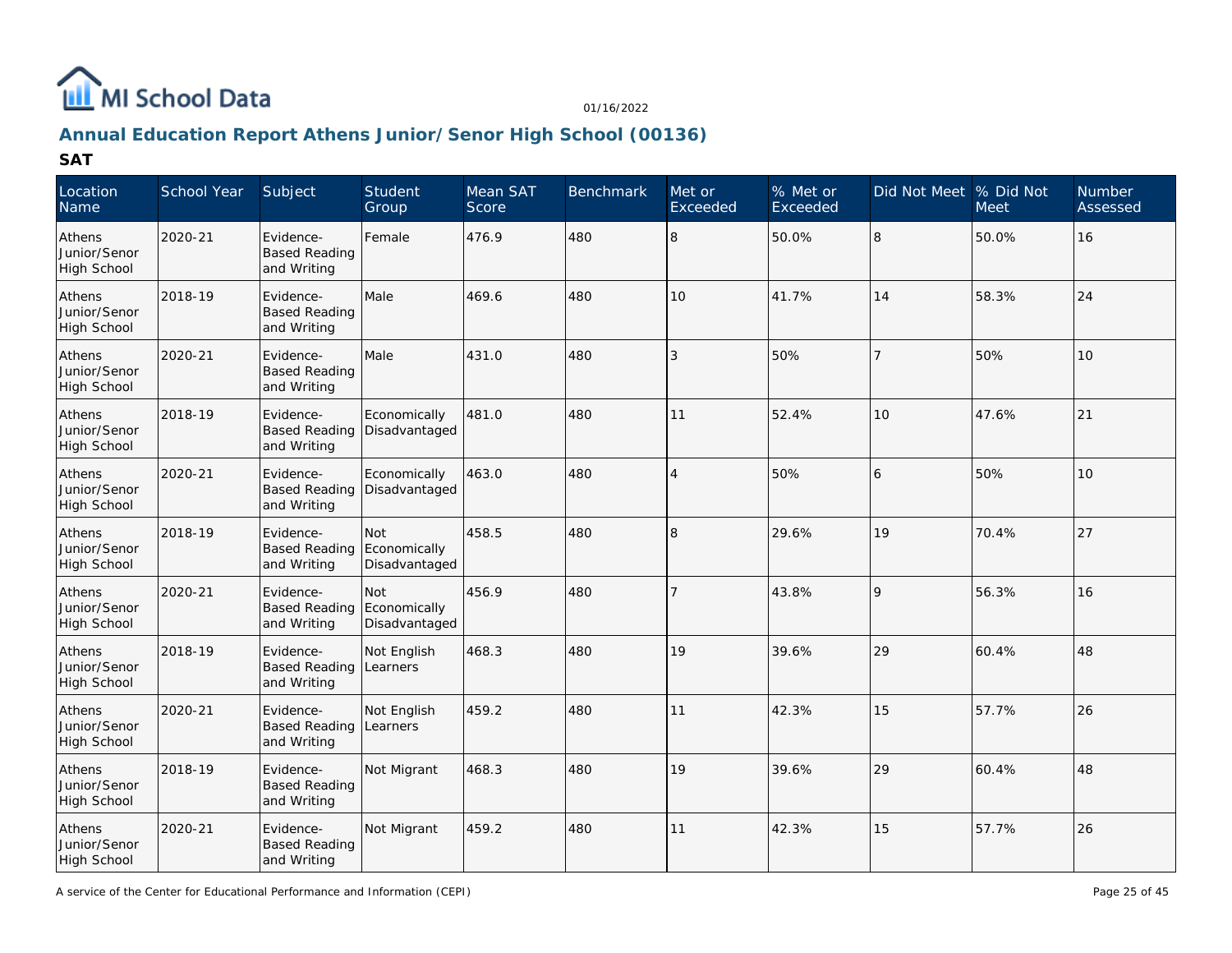

# **Annual Education Report Athens Junior/Senor High School (00136)**

| Location<br>Name                      | School Year | Subject                                          | Student<br>Group                            | Mean SAT<br>Score | Benchmark | Met or<br>Exceeded | % Met or<br>Exceeded | Did Not Meet  % Did Not | <b>Meet</b> | <b>Number</b><br>Assessed |
|---------------------------------------|-------------|--------------------------------------------------|---------------------------------------------|-------------------|-----------|--------------------|----------------------|-------------------------|-------------|---------------------------|
| Athens<br>Junior/Senor<br>High School | 2018-19     | Evidence-<br><b>Based Reading</b><br>and Writing | <b>Students With</b><br><b>Disabilities</b> |                   | 480       | $\star$            | $\star$              |                         |             | < 10                      |
| Athens<br>Junior/Senor<br>High School | 2020-21     | Evidence-<br><b>Based Reading</b><br>and Writing | Students With<br>Disabilities               |                   | 480       |                    |                      |                         |             | < 10                      |
| Athens<br>Junior/Senor<br>High School | 2018-19     | Evidence-<br><b>Based Reading</b><br>and Writing | <b>Students</b><br>Without<br>Disabilities  | 482.3             | 480       | 18                 | 46.2%                | 21                      | 53.8%       | 39                        |
| Athens<br>Junior/Senor<br>High School | 2020-21     | Evidence-<br><b>Based Reading</b><br>and Writing | Students<br>Without<br><b>Disabilities</b>  | 461.6             | 480       | 11                 | 44.0%                | 14                      | 56.0%       | 25                        |
| Athens<br>Junior/Senor<br>High School | 2018-19     | Evidence-<br><b>Based Reading</b><br>and Writing | <b>Homeless</b>                             |                   | 480       |                    |                      |                         |             | < 10                      |
| Athens<br>Junior/Senor<br>High School | 2018-19     | Evidence-<br><b>Based Reading</b><br>and Writing | Not Homeless                                | 468.1             | 480       | 18                 | 38.3%                | 29                      | 61.7%       | 47                        |
| Athens<br>Junior/Senor<br>High School | 2020-21     | Evidence-<br><b>Based Reading</b><br>and Writing | Not Homeless                                | 459.2             | 480       | 11                 | 42.3%                | 15                      | 57.7%       | 26                        |
| Athens<br>Junior/Senor<br>High School | 2018-19     | Evidence-<br><b>Based Reading</b><br>and Writing | Not Foster<br>Care                          | 468.3             | 480       | 19                 | 39.6%                | 29                      | 60.4%       | 48                        |
| Athens<br>Junior/Senor<br>High School | 2020-21     | Evidence-<br><b>Based Reading</b><br>and Writing | Not Foster<br>Care                          | 459.2             | 480       | 11                 | 42.3%                | 15                      | 57.7%       | 26                        |
| Athens<br>Junior/Senor<br>High School | 2018-19     | Evidence-<br><b>Based Reading</b><br>and Writing | Not Military<br>Connected                   | 468.3             | 480       | 19                 | 39.6%                | 29                      | 60.4%       | 48                        |
| Athens<br>Junior/Senor<br>High School | 2020-21     | Evidence-<br><b>Based Reading</b><br>and Writing | Not Military<br>Connected                   | 459.2             | 480       | 11                 | 42.3%                | 15                      | 57.7%       | 26                        |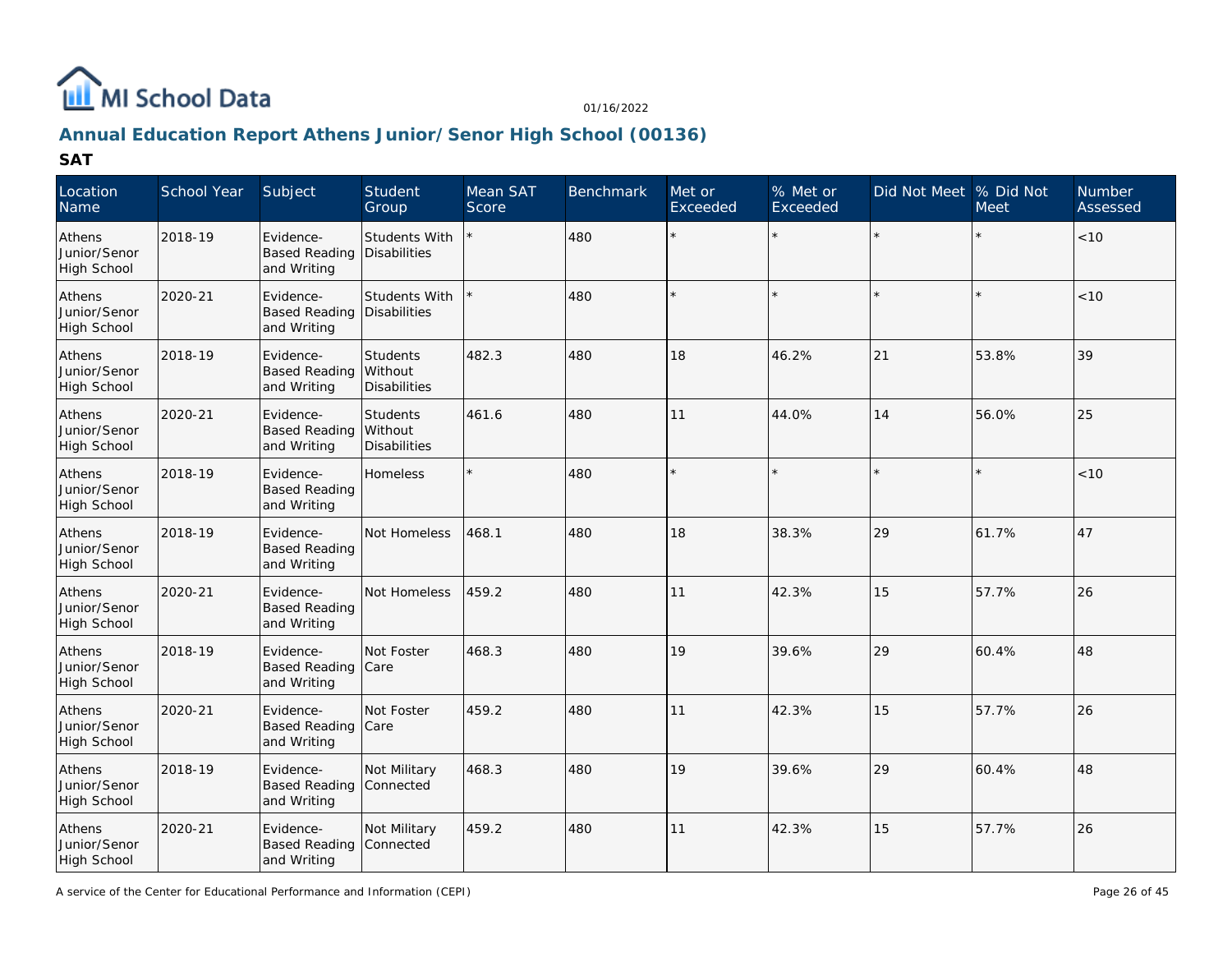

# **Annual Education Report Athens Junior/Senor High School (00136)**

| Location<br>Name                      | School Year | Subject     | Student<br>Group                       | Mean SAT<br>Score | Benchmark | Met or<br>Exceeded | % Met or<br>Exceeded | Did Not Meet % Did Not | <b>Meet</b> | Number<br>Assessed |
|---------------------------------------|-------------|-------------|----------------------------------------|-------------------|-----------|--------------------|----------------------|------------------------|-------------|--------------------|
| Athens<br>Junior/Senor<br>High School | 2018-19     | Mathematics | <b>All Students</b>                    | 483.5             | 530       | 14                 | 29.2%                | 34                     | 70.8%       | 48                 |
| Athens<br>Junior/Senor<br>High School | 2020-21     | Mathematics | <b>All Students</b>                    | 471.2             | 530       | $\overline{5}$     | 20%                  | 21                     | 80%         | 26                 |
| Athens<br>Junior/Senor<br>High School | 2018-19     | Mathematics | American<br>Indian or<br>Alaska Native |                   | 530       |                    | $\star$              |                        |             | < 10               |
| Athens<br>Junior/Senor<br>High School | 2020-21     | Mathematics | American<br>Indian or<br>Alaska Native |                   | 530       |                    | $\star$              |                        |             | < 10               |
| Athens<br>Junior/Senor<br>High School | 2018-19     | Mathematics | Black or<br>African<br>American        |                   | 530       |                    | $\star$              |                        |             | $<10$              |
| Athens<br>Junior/Senor<br>High School | 2018-19     | Mathematics | Hispanic of<br>Any Race                | $\star$           | 530       | $\star$            | $\star$              | $\star$                | $\star$     | <10                |
| Athens<br>Junior/Senor<br>High School | 2018-19     | Mathematics | Two or More<br>Races                   |                   | 530       |                    | $\star$              |                        |             | < 10               |
| Athens<br>Junior/Senor<br>High School | 2020-21     | Mathematics | Two or More<br>Races                   |                   | 530       |                    | $\star$              |                        |             | < 10               |
| Athens<br>Junior/Senor<br>High School | 2018-19     | Mathematics | White                                  | 485.6             | 530       | 12                 | 29.3%                | 29                     | 70.7%       | 41                 |
| Athens<br>Junior/Senor<br>High School | 2020-21     | Mathematics | White                                  | 477.4             | 530       | 5                  | 21.7%                | 18                     | 78.3%       | $ 23\rangle$       |
| Athens<br>Junior/Senor<br>High School | 2018-19     | Mathematics | Female                                 | 484.2             | 530       |                    | 29.2%                | 17                     | 70.8%       | 24                 |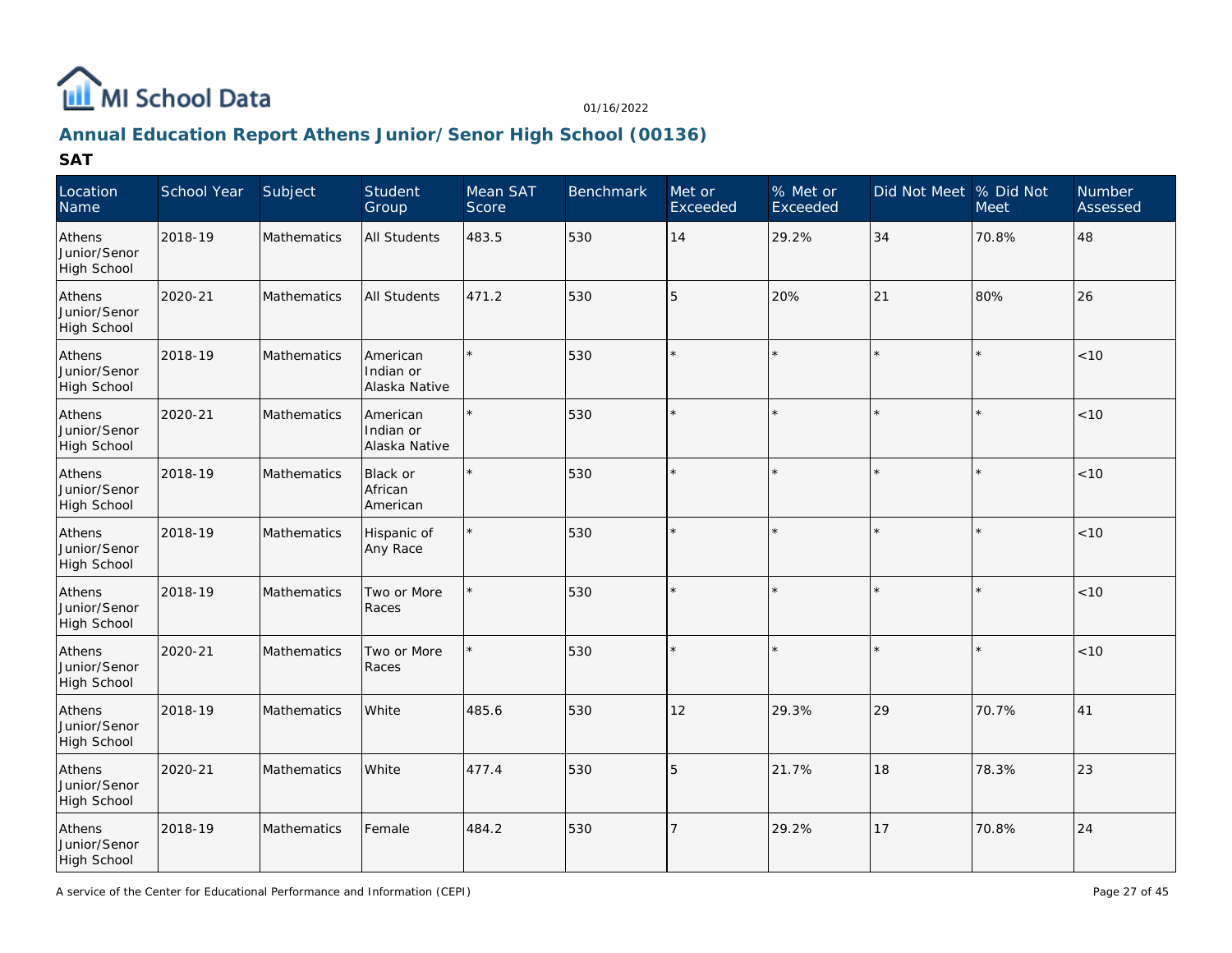

# **Annual Education Report Athens Junior/Senor High School (00136)**

| Location<br>Name                             | School Year | Subject            | Student<br>Group                     | Mean SAT<br>Score | Benchmark | Met or<br>Exceeded | % Met or<br>Exceeded | Did Not Meet % Did Not | <b>Meet</b> | Number<br>Assessed |
|----------------------------------------------|-------------|--------------------|--------------------------------------|-------------------|-----------|--------------------|----------------------|------------------------|-------------|--------------------|
| Athens<br>Junior/Senor<br>High School        | 2020-21     | Mathematics        | Female                               | 478.8             | 530       | $\overline{3}$     | 20%                  | 13                     | 80%         | 16                 |
| Athens<br>Junior/Senor<br><b>High School</b> | 2018-19     | Mathematics        | Male                                 | 482.9             | 530       | $\overline{7}$     | 29.2%                | 17                     | 70.8%       | 24                 |
| Athens<br>Junior/Senor<br>High School        | 2020-21     | Mathematics        | Male                                 | 459.0             | 530       | $<$ 3              | 50%                  |                        | 50%         | 10                 |
| Athens<br>Junior/Senor<br>High School        | 2018-19     | Mathematics        | Economically<br>Disadvantaged        | 480.0             | 530       | 6                  | 28.6%                | 15                     | 71.4%       | 21                 |
| Athens<br>Junior/Senor<br>High School        | 2020-21     | <b>Mathematics</b> | Economically<br>Disadvantaged        | 457.0             | 530       | $\overline{3}$     | 50%                  | $\overline{7}$         | 50%         | 10                 |
| Athens<br>Junior/Senor<br>High School        | 2018-19     | Mathematics        | Not<br>Economically<br>Disadvantaged | 486.3             | 530       | 8                  | 29.6%                | 19                     | 70.4%       | 27                 |
| Athens<br>Junior/Senor<br>High School        | 2020-21     | Mathematics        | Not<br>Economically<br>Disadvantaged | 480.0             | 530       | $<$ 3              | 20%                  |                        | 80%         | 16                 |
| Athens<br>Junior/Senor<br>High School        | 2018-19     | Mathematics        | Not English<br>Learners              | 483.5             | 530       | 14                 | 29.2%                | 34                     | 70.8%       | 48                 |
| Athens<br>Junior/Senor<br>High School        | 2020-21     | Mathematics        | Not English<br>Learners              | 471.2             | 530       | $\overline{5}$     | 20%                  | 21                     | 80%         | 26                 |
| Athens<br>Junior/Senor<br>High School        | 2018-19     | Mathematics        | Not Migrant                          | 483.5             | 530       | 14                 | 29.2%                | 34                     | 70.8%       | 48                 |
| Athens<br>Junior/Senor<br>High School        | 2020-21     | Mathematics        | Not Migrant                          | 471.2             | 530       | 5                  | 20%                  | 21                     | 80%         | 26                 |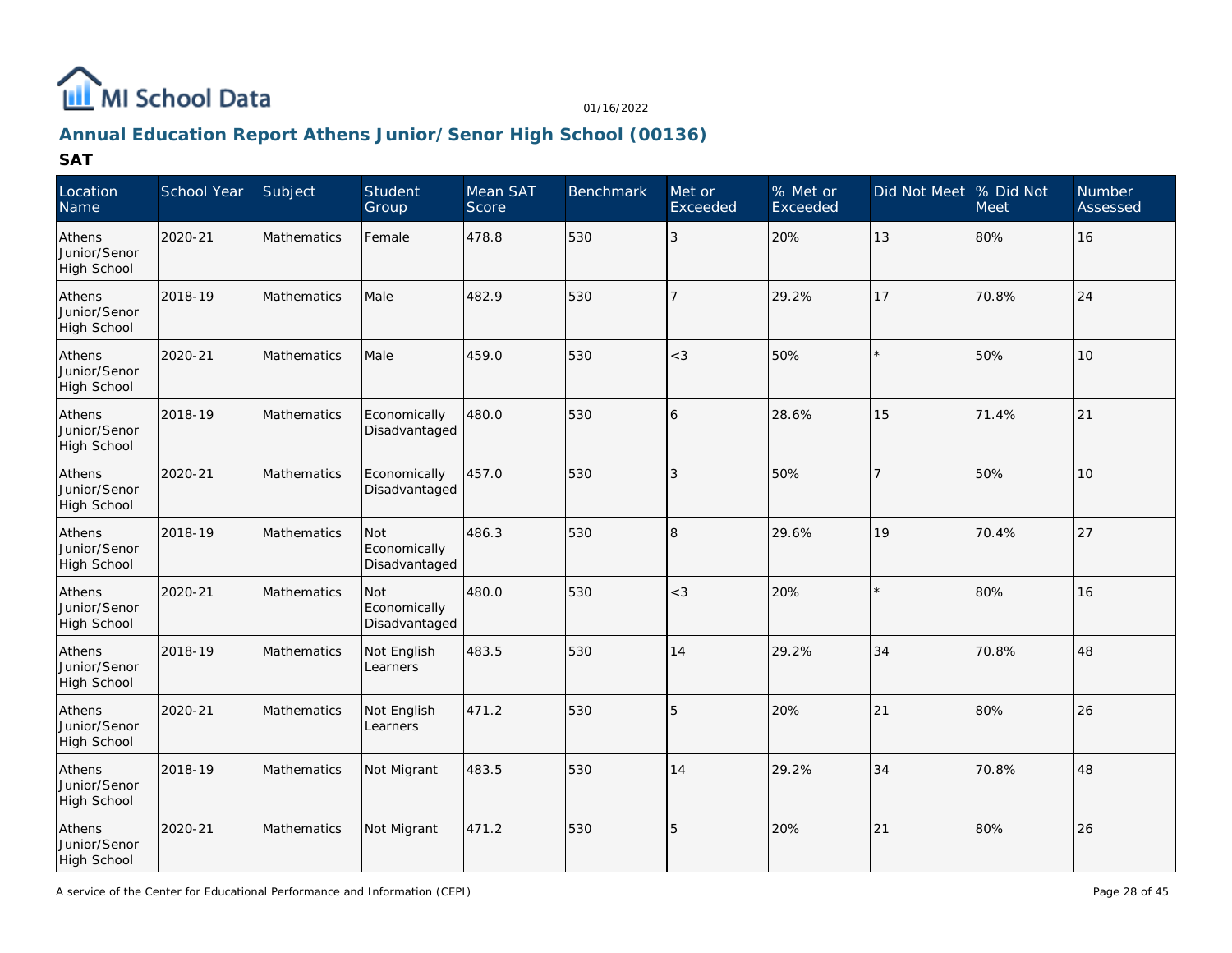

# **Annual Education Report Athens Junior/Senor High School (00136)**

| Location<br>Name                             | School Year | Subject            | Student<br>Group                            | Mean SAT<br>Score | Benchmark | Met or<br>Exceeded | % Met or<br>Exceeded | Did Not Meet % Did Not | Meet  | Number<br>Assessed |
|----------------------------------------------|-------------|--------------------|---------------------------------------------|-------------------|-----------|--------------------|----------------------|------------------------|-------|--------------------|
| Athens<br>Junior/Senor<br>High School        | 2018-19     | Mathematics        | <b>Students With</b><br><b>Disabilities</b> |                   | 530       |                    | $\star$              | $\star$                |       | $<10$              |
| Athens<br>Junior/Senor<br><b>High School</b> | 2020-21     | Mathematics        | Students With<br><b>Disabilities</b>        |                   | 530       |                    |                      |                        |       | < 10               |
| Athens<br>Junior/Senor<br>High School        | 2018-19     | Mathematics        | Students<br>Without<br><b>Disabilities</b>  | 499.0             | 530       | 14                 | 35.9%                | 25                     | 64.1% | 39                 |
| Athens<br>Junior/Senor<br>High School        | 2020-21     | Mathematics        | Students<br>Without<br><b>Disabilities</b>  | 474.8             | 530       | 5                  | 20%                  | 20                     | 80%   | 25                 |
| Athens<br>Junior/Senor<br>High School        | 2018-19     | Mathematics        | Homeless                                    |                   | 530       |                    |                      |                        |       | < 10               |
| Athens<br>Junior/Senor<br>High School        | 2018-19     | Mathematics        | Not Homeless                                | 483.6             | 530       | 14                 | 29.8%                | 33                     | 70.2% | 47                 |
| Athens<br>Junior/Senor<br>High School        | 2020-21     | Mathematics        | Not Homeless                                | 471.2             | 530       | 5                  | 20%                  | 21                     | 80%   | 26                 |
| Athens<br>Junior/Senor<br>High School        | 2018-19     | Mathematics        | Not Foster<br>Care                          | 483.5             | 530       | 14                 | 29.2%                | 34                     | 70.8% | 48                 |
| Athens<br>Junior/Senor<br>High School        | 2020-21     | Mathematics        | Not Foster<br>Care                          | 471.2             | 530       | $\overline{5}$     | 20%                  | 21                     | 80%   | 26                 |
| Athens<br>Junior/Senor<br>High School        | 2018-19     | Mathematics        | Not Military<br>Connected                   | 483.5             | 530       | 14                 | 29.2%                | 34                     | 70.8% | 48                 |
| Athens<br>Junior/Senor<br>High School        | 2020-21     | <b>Mathematics</b> | Not Military<br>Connected                   | 471.2             | 530       | 5                  | 20%                  | 21                     | 80%   | 26                 |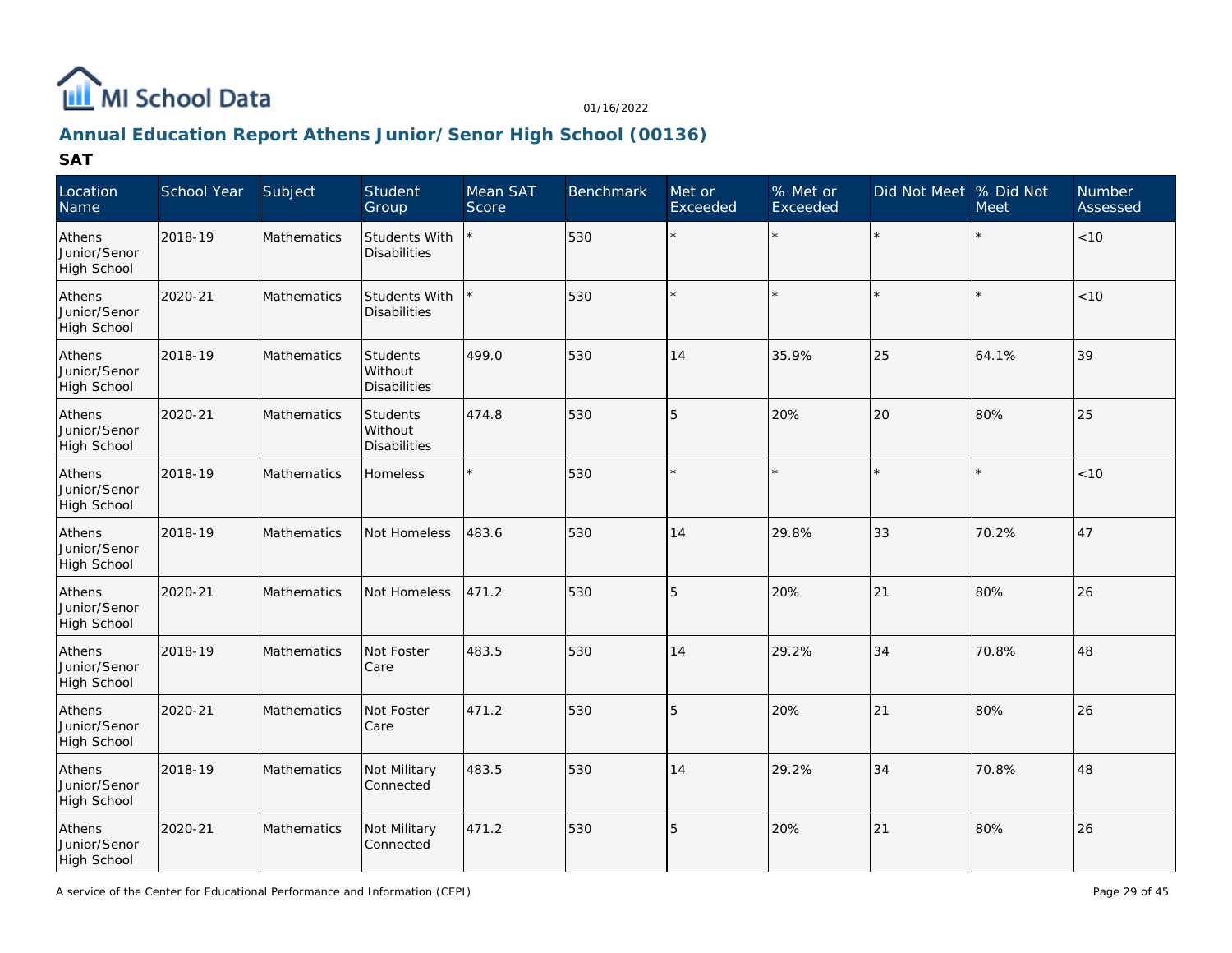

# **Annual Education Report Athens Junior/Senor High School (00136)**

### **MI-Access Participation**

| Subject     | Grade                | Student Group School Year                     |         | <b>State Percent</b><br><b>Students</b><br>Proficient | <b>District</b><br>Percent<br><b>Students</b><br><b>Proficient</b> | School Percent Percent<br><b>Students</b><br>Proficient | Surpassed | Percent<br>Attained | Percent<br>Emerging |
|-------------|----------------------|-----------------------------------------------|---------|-------------------------------------------------------|--------------------------------------------------------------------|---------------------------------------------------------|-----------|---------------------|---------------------|
| <b>ELA</b>  | 8th Grade<br>Content | <b>All Students</b>                           | 2020-21 | 63.2%                                                 |                                                                    | $\star$                                                 |           |                     |                     |
| Mathematics | 8th Grade<br>Content | <b>All Students</b>                           | 2020-21 | 67.1%                                                 |                                                                    | $\star$                                                 |           | $\star$             |                     |
| <b>ELA</b>  | 8th Grade<br>Content | American Indian   2020-21<br>or Alaska Native |         | 66.7%                                                 |                                                                    | $\star$                                                 | l +       |                     |                     |
| Mathematics | 8th Grade<br>Content | American Indian   2020-21<br>or Alaska Native |         | 66.7%                                                 |                                                                    | $\star$                                                 |           |                     |                     |
| <b>ELA</b>  | 8th Grade<br>Content | Male                                          | 2020-21 | 63.4%                                                 |                                                                    | $\star$                                                 |           |                     |                     |
| Mathematics | 8th Grade<br>Content | Male                                          | 2020-21 | 72.0%                                                 |                                                                    | $\star$                                                 |           |                     |                     |
| <b>ELA</b>  | 8th Grade<br>Content | Economically<br>Disadvantaged                 | 2020-21 | 63.2%                                                 |                                                                    | $\star$                                                 |           |                     |                     |
| Mathematics | 8th Grade<br>Content | Economically<br>Disadvantaged                 | 2020-21 | 66.1%                                                 |                                                                    | $\star$                                                 |           |                     |                     |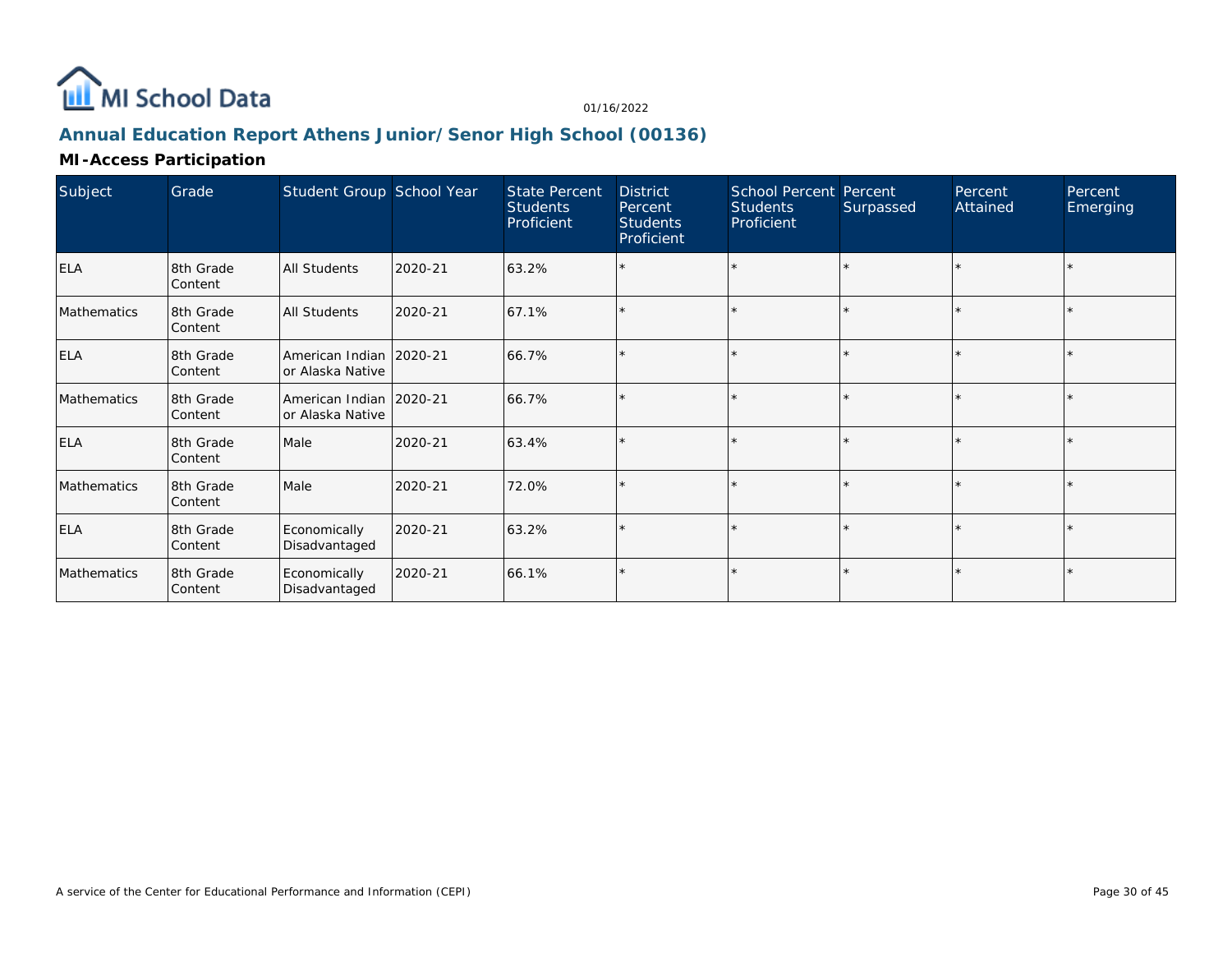

# **Annual Education Report Athens Junior/Senor High School (00136)**

| Subject    | Grade                           | <b>Student</b><br>Group                      | School<br>Year | Number<br>Tested -<br>M-STEP,<br>SAT or MI- Access<br><b>Access</b> | Number<br>Tested -<br>Any MI- | Percent<br>Tested -<br>Any MI-<br><b>Access</b> | Number<br>Tested -<br>Functional<br>Independe<br>nce | Percent<br>Tested -<br>Functional<br>Independe<br>nce | Number<br>Tested -<br>Supported<br>Independe<br>nce | Percent<br>Tested -<br>Supported<br>Independe n<br>nce | Number<br>Tested -<br>Participatio Participatio | Percent<br>Tested -<br>n |
|------------|---------------------------------|----------------------------------------------|----------------|---------------------------------------------------------------------|-------------------------------|-------------------------------------------------|------------------------------------------------------|-------------------------------------------------------|-----------------------------------------------------|--------------------------------------------------------|-------------------------------------------------|--------------------------|
| <b>ELA</b> | <b>All Grades</b><br>(Combined) | <b>All Students</b>                          | 2020-21        | 133                                                                 | < 10                          |                                                 |                                                      | $\star$                                               | $\star$                                             | $\star$                                                | $\star$                                         | $\star$                  |
| <b>ELA</b> | All Grades<br>(Combined)        | American<br>Indian or<br>Alaska<br>Native    | 2020-21        | < 10                                                                |                               |                                                 |                                                      | $\star$                                               | $\star$                                             | $\star$                                                | $\star$                                         | $\star$                  |
| <b>ELA</b> | All Grades<br>(Combined)        | Black or<br>African<br>American              | 2020-21        | < 10                                                                |                               | $\star$                                         |                                                      | $\star$                                               |                                                     | $\star$                                                | $\star$                                         | $\star$                  |
| <b>ELA</b> | All Grades<br>(Combined)        | Hispanic of<br>Any Race                      | 2020-21        | < 10                                                                |                               |                                                 |                                                      | $\star$                                               | ÷                                                   | $\star$                                                | ×.                                              | $\star$                  |
| <b>ELA</b> | All Grades<br>(Combined)        | Two or More<br>Races                         | 2020-21        | <10                                                                 |                               |                                                 |                                                      | $\star$                                               | ÷                                                   | ×.                                                     | $\star$                                         | $\star$                  |
| <b>ELA</b> | All Grades<br>(Combined)        | White                                        | 2020-21        | 116                                                                 | < 10                          | $\star$                                         |                                                      | $\star$                                               |                                                     |                                                        | $\star$                                         | $\star$                  |
| <b>ELA</b> | All Grades<br>(Combined)        | Female                                       | 2020-21        | 71                                                                  | < 10                          |                                                 |                                                      | $\star$                                               | $\star$                                             |                                                        |                                                 | $\star$                  |
| <b>ELA</b> | All Grades<br>(Combined)        | Male                                         | 2020-21        | 62                                                                  | < 10                          |                                                 |                                                      | $\star$                                               | $\star$                                             | $\star$                                                | $\star$                                         | $\star$                  |
| <b>ELA</b> | All Grades<br>(Combined)        | Economicall<br>y<br>Disadvantag<br>ed        | 2020-21        | 58                                                                  | < 10                          |                                                 |                                                      | $\star$                                               |                                                     | $\star$                                                | $\star$                                         | $\star$                  |
| <b>ELA</b> | All Grades<br>(Combined)        | Not<br>Economicall<br>V<br>Disadvantag<br>ed | 2020-21        | 75                                                                  | $<10$                         | $\star$                                         |                                                      | $\star$                                               |                                                     |                                                        | $\star$                                         | $\star$                  |
| <b>ELA</b> | All Grades<br>(Combined)        | Not English<br>Learners                      | 2020-21        | 133                                                                 | $<10$                         | $\star$                                         |                                                      | $\star$                                               |                                                     |                                                        | $\star$                                         | $\star$                  |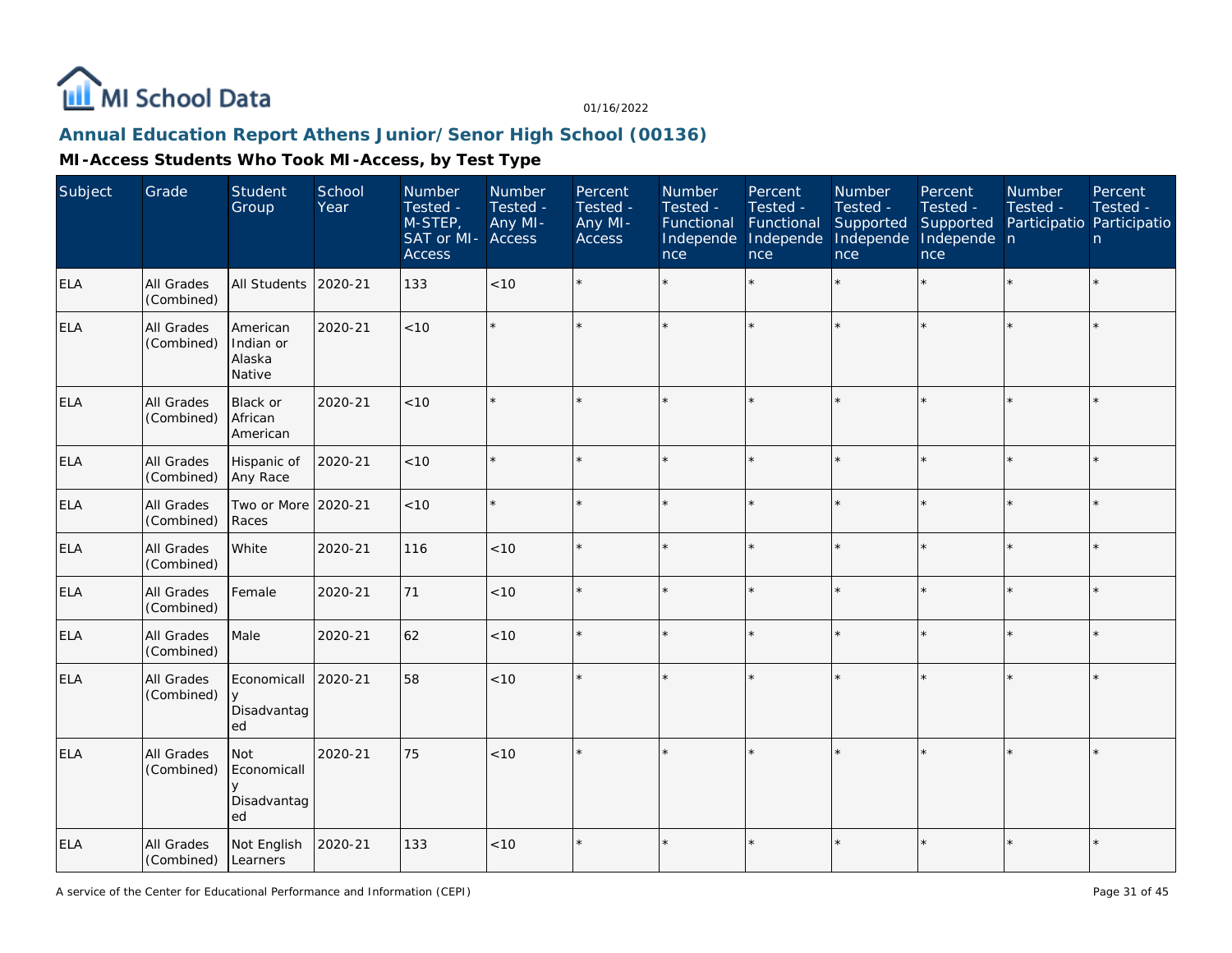

# **Annual Education Report Athens Junior/Senor High School (00136)**

| Subject                | Grade                    | Student<br>Group                           | School<br>Year | Number<br>Tested -<br>M-STEP,<br>SAT or MI-<br><b>Access</b> | Number<br>Tested -<br>Any MI-<br>Access | Percent<br>Tested -<br>Any MI-<br>Access | Number<br>Tested -<br>Functional<br>Independe<br>nce | Percent<br>Tested -<br>Functional<br>Independe<br>nce | Number<br>Tested -<br>Supported<br>Independe<br>nce | Percent<br>Tested -<br>Supported<br>Independe n<br>nce | Number<br>Tested -<br>Participatio Participatio | Percent<br>Tested -<br>n. |
|------------------------|--------------------------|--------------------------------------------|----------------|--------------------------------------------------------------|-----------------------------------------|------------------------------------------|------------------------------------------------------|-------------------------------------------------------|-----------------------------------------------------|--------------------------------------------------------|-------------------------------------------------|---------------------------|
| <b>ELA</b>             | All Grades<br>(Combined) | Not Migrant                                | 2020-21        | 133                                                          | < 10                                    |                                          |                                                      |                                                       | ÷                                                   |                                                        |                                                 | $\star$                   |
| <b>ELA</b>             | All Grades<br>(Combined) | Students<br>l With<br><b>Disabilities</b>  | 2020-21        | 22                                                           | < 10                                    |                                          |                                                      |                                                       |                                                     |                                                        |                                                 | $\star$                   |
| <b>ELA</b>             | All Grades<br>(Combined) | Students<br>Without<br><b>Disabilities</b> | 2020-21        | 111                                                          | < 10                                    |                                          |                                                      |                                                       |                                                     |                                                        |                                                 | $\star$                   |
| <b>ELA</b>             | All Grades<br>(Combined) | Homeless                                   | 2020-21        | $<10$                                                        |                                         |                                          |                                                      |                                                       |                                                     |                                                        | $\star$                                         | $\star$                   |
| <b>ELA</b>             | All Grades<br>(Combined) | Not<br>Homeless                            | 2020-21        | 128                                                          | < 10                                    |                                          |                                                      |                                                       |                                                     |                                                        |                                                 | $\star$                   |
| <b>ELA</b>             | All Grades<br>(Combined) | Not Foster<br>Care                         | 2020-21        | 133                                                          | < 10                                    |                                          |                                                      |                                                       |                                                     |                                                        | $\star$                                         | $\star$                   |
| <b>ELA</b>             | All Grades<br>(Combined) | Not Military<br>Connected                  | 2020-21        | 133                                                          | $<10$                                   |                                          |                                                      |                                                       |                                                     |                                                        |                                                 | $\star$                   |
| Mathematics All Grades | (Combined)               | <b>All Students</b>                        | 2020-21        | 133                                                          | < 10                                    |                                          |                                                      |                                                       |                                                     | $\star$                                                |                                                 | $\star$                   |
| Mathematics All Grades | (Combined)               | American<br>Indian or<br>Alaska<br>Native  | 2020-21        | <10                                                          |                                         |                                          |                                                      |                                                       |                                                     |                                                        |                                                 | $\star$                   |
| Mathematics All Grades | (Combined)               | Black or<br>African<br>American            | 2020-21        | < 10                                                         |                                         |                                          |                                                      |                                                       |                                                     |                                                        |                                                 | $\star$                   |
| Mathematics All Grades | (Combined)               | Hispanic of<br>Any Race                    | 2020-21        | < 10                                                         |                                         |                                          |                                                      |                                                       |                                                     |                                                        |                                                 | $\star$                   |
| Mathematics All Grades | (Combined)               | Two or More 2020-21<br>Races               |                | < 10                                                         |                                         |                                          |                                                      |                                                       |                                                     |                                                        |                                                 | $\star$                   |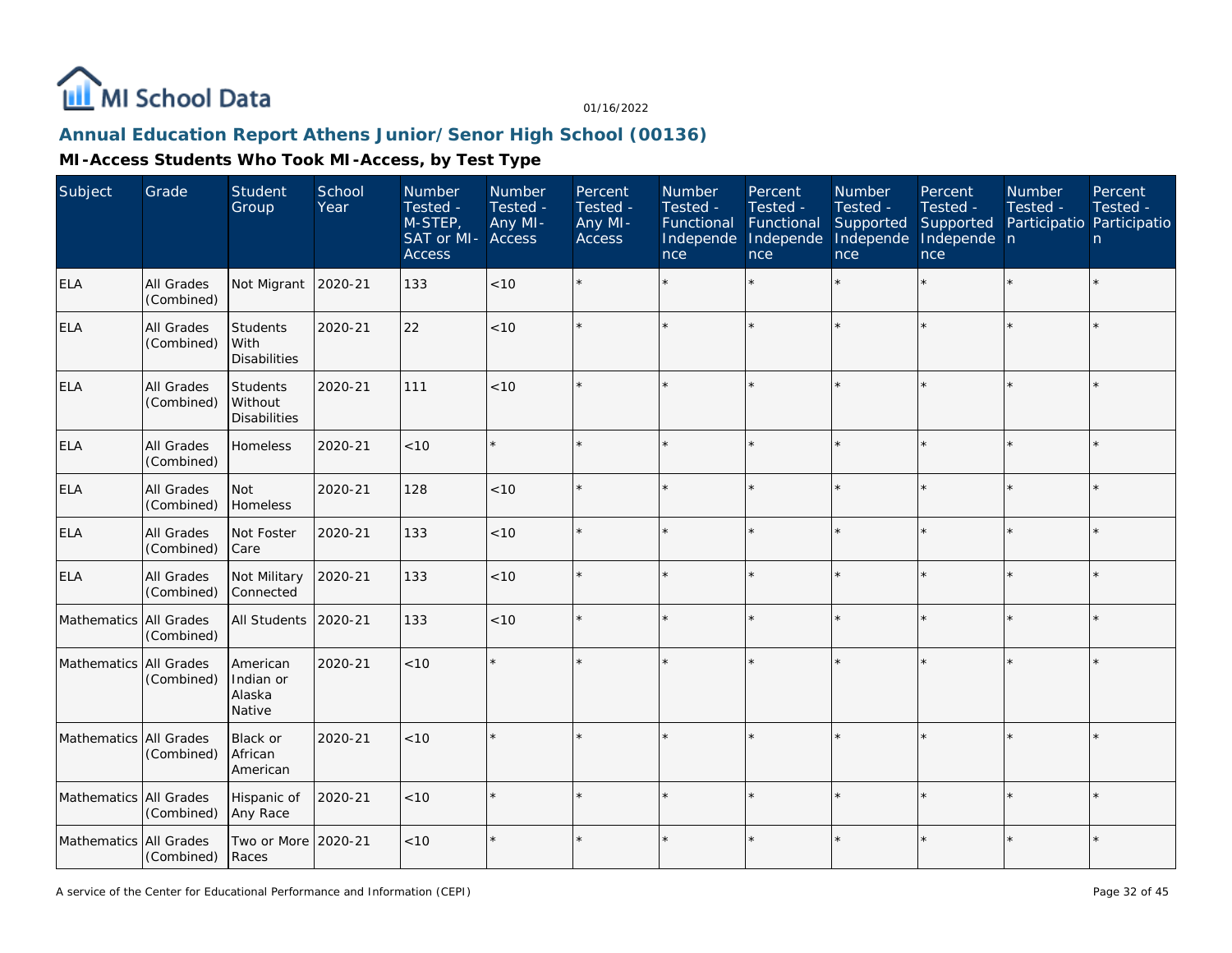

# **Annual Education Report Athens Junior/Senor High School (00136)**

| Subject                | Grade                           | Student<br>Group                                  | School<br>Year | <b>Number</b><br>Tested -<br>M-STEP,<br>SAT or MI-<br><b>Access</b> | Number<br>Tested -<br>Any MI-<br>Access | Percent<br>Tested -<br>Any MI-<br>Access | Number<br>Tested -<br>Functional<br>Independe<br>nce | Percent<br>Tested -<br>Functional<br>Independe<br>nce | Number<br>Tested -<br>Supported<br>Independe<br>nce | Percent<br>Tested -<br>Supported<br>Independe n<br>nce | Number<br>Tested -<br>Participatio Participatio | Percent<br>Tested -<br>n |
|------------------------|---------------------------------|---------------------------------------------------|----------------|---------------------------------------------------------------------|-----------------------------------------|------------------------------------------|------------------------------------------------------|-------------------------------------------------------|-----------------------------------------------------|--------------------------------------------------------|-------------------------------------------------|--------------------------|
| Mathematics All Grades | (Combined)                      | White                                             | 2020-21        | 116                                                                 | < 10                                    |                                          |                                                      | $\star$                                               |                                                     | $\star$                                                | $\star$                                         | $\star$                  |
| Mathematics All Grades | (Combined)                      | Female                                            | 2020-21        | 71                                                                  | < 10                                    | $\star$                                  |                                                      | $\star$                                               | $\star$                                             | $\star$                                                | $\star$                                         | $\star$                  |
| Mathematics All Grades | (Combined)                      | Male                                              | 2020-21        | 62                                                                  | < 10                                    |                                          |                                                      | $\star$                                               |                                                     | $\star$                                                | $\star$                                         | ×.                       |
| Mathematics All Grades | (Combined)                      | Economicall<br>y<br>Disadvantag<br>ed             | 2020-21        | 58                                                                  | $<10$                                   |                                          |                                                      |                                                       |                                                     |                                                        |                                                 | $\star$                  |
| Mathematics            | All Grades<br>(Combined)        | Not<br>Economicall<br>V<br>Disadvantag<br>ed      | 2020-21        | 75                                                                  | $<10$                                   |                                          |                                                      | $\star$                                               |                                                     |                                                        |                                                 | $\star$                  |
| Mathematics            | <b>All Grades</b><br>(Combined) | Not English<br>Learners                           | 2020-21        | 133                                                                 | < 10                                    | $\star$                                  |                                                      | $\star$                                               |                                                     | $\star$                                                | $\star$                                         | $\star$                  |
| Mathematics All Grades | (Combined)                      | Not Migrant                                       | 2020-21        | 133                                                                 | $<10$                                   |                                          |                                                      | $\star$                                               |                                                     |                                                        |                                                 | $\star$                  |
| Mathematics All Grades | (Combined)                      | Students<br>l With<br><b>Disabilities</b>         | 2020-21        | 22                                                                  | < 10                                    |                                          |                                                      | $\star$                                               |                                                     |                                                        | $\star$                                         | $\star$                  |
| Mathematics All Grades | (Combined)                      | <b>Students</b><br>Without<br><b>Disabilities</b> | 2020-21        | 111                                                                 | < 10                                    | $\star$                                  |                                                      | $\star$                                               |                                                     | ×                                                      | $\star$                                         | ÷.                       |
| Mathematics All Grades | (Combined)                      | Homeless                                          | 2020-21        | < 10                                                                |                                         |                                          |                                                      | $\star$                                               |                                                     | ×                                                      | $\star$                                         | ÷.                       |
| Mathematics All Grades | (Combined)                      | Not<br>Homeless                                   | 2020-21        | 128                                                                 | $<10$                                   | $\star$                                  |                                                      | $\star$                                               |                                                     | $\star$                                                | $\star$                                         | $\star$                  |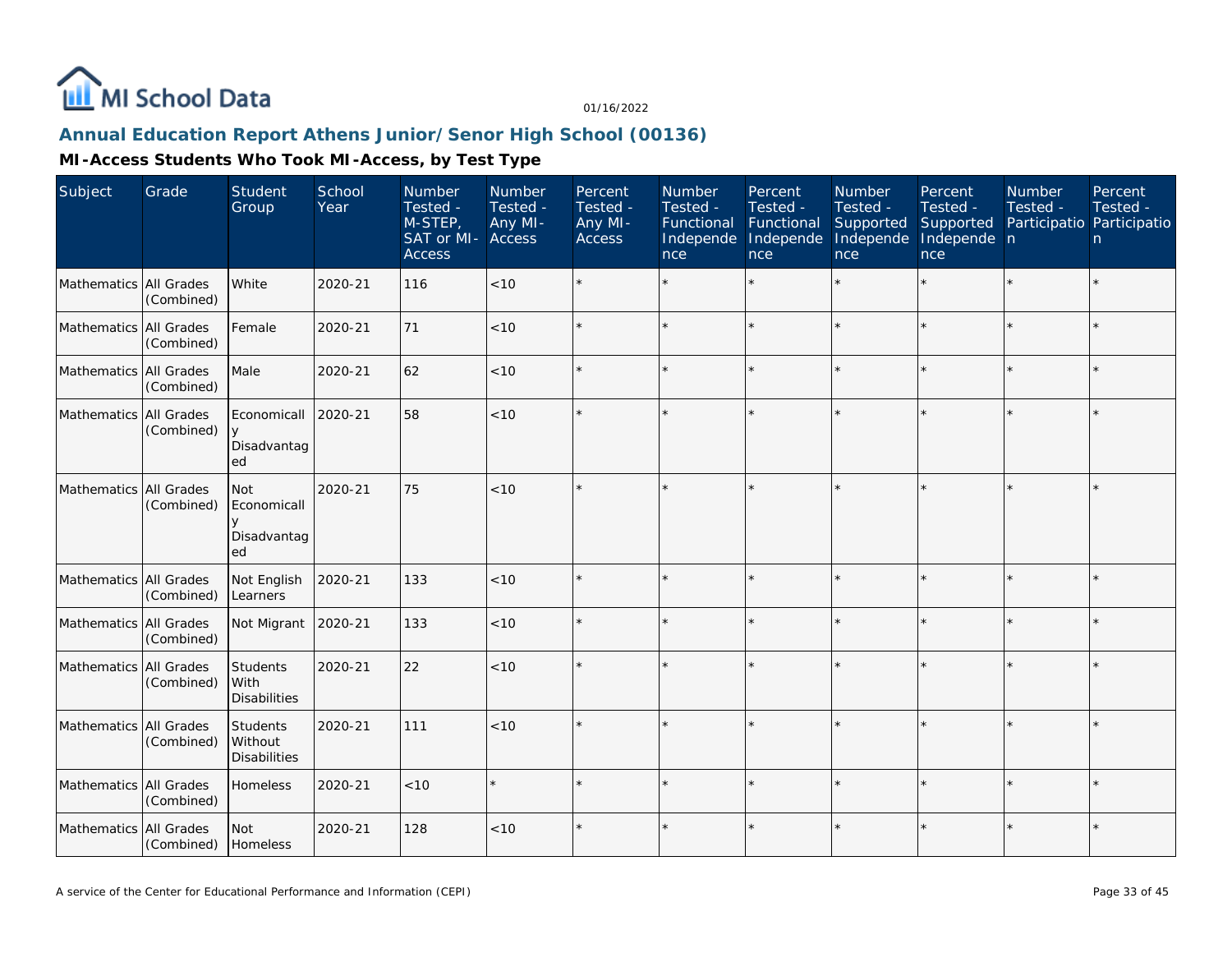

# **Annual Education Report Athens Junior/Senor High School (00136)**

| Subject                | Grade                           | <b>Student</b><br>Group                   | School<br>Year | Number<br>Tested -<br>M-STEP,<br>SAT or MI-<br><b>Access</b> | Number<br>Tested -<br>Any MI-<br>Access | Percent<br>Tested -<br>Any MI-<br><b>Access</b> | <b>Number</b><br>Tested -<br>Functional<br>Independe<br>nce | Percent<br>Tested -<br>Functional<br>Independe<br>nce | Number<br>Tested -<br>Supported<br>Independe<br>nce | Percent<br>Tested -<br>Supported<br>Independe n<br>nce | Number<br>Tested -<br>Participatio Participatio | Percent<br>Tested -<br>n. |
|------------------------|---------------------------------|-------------------------------------------|----------------|--------------------------------------------------------------|-----------------------------------------|-------------------------------------------------|-------------------------------------------------------------|-------------------------------------------------------|-----------------------------------------------------|--------------------------------------------------------|-------------------------------------------------|---------------------------|
| Mathematics            | All Grades<br>(Combined)        | Not Foster<br>Care                        | 2020-21        | 133                                                          | < 10                                    |                                                 |                                                             |                                                       |                                                     |                                                        |                                                 | $\star$                   |
| Mathematics All Grades | (Combined)                      | Not Military<br>Connected                 | 2020-21        | 133                                                          | < 10                                    |                                                 |                                                             |                                                       |                                                     | ×.                                                     |                                                 | $\star$                   |
| Science                | All Grades<br>(Combined)        | All Students                              | 2020-21        | 60                                                           | < 10                                    |                                                 |                                                             |                                                       |                                                     |                                                        |                                                 | $\star$                   |
| Science                | <b>All Grades</b><br>(Combined) | American<br>Indian or<br>Alaska<br>Native | 2020-21        | < 10                                                         |                                         |                                                 |                                                             |                                                       |                                                     |                                                        |                                                 | $\star$                   |
| Science                | All Grades<br>(Combined)        | Black or<br>African<br>American           | 2020-21        | < 10                                                         |                                         |                                                 |                                                             |                                                       |                                                     |                                                        |                                                 | $\star$                   |
| Science                | All Grades<br>(Combined)        | Hispanic of<br>Any Race                   | 2020-21        | < 10                                                         |                                         |                                                 |                                                             |                                                       | $\star$                                             | ×.                                                     | $\star$                                         | $\star$                   |
| Science                | All Grades<br>(Combined)        | Two or More<br>Races                      | 2020-21        | $<10$                                                        |                                         |                                                 |                                                             |                                                       |                                                     |                                                        |                                                 | $\star$                   |
| Science                | All Grades<br>(Combined)        | White                                     | 2020-21        | 53                                                           | < 10                                    |                                                 |                                                             |                                                       |                                                     |                                                        |                                                 | $\star$                   |
| Science                | All Grades<br>(Combined)        | Female                                    | 2020-21        | 32                                                           | < 10                                    |                                                 |                                                             |                                                       |                                                     |                                                        |                                                 | $\star$                   |
| Science                | All Grades<br>(Combined)        | Male                                      | 2020-21        | 28                                                           | < 10                                    |                                                 |                                                             |                                                       |                                                     |                                                        |                                                 | $\star$                   |
| Science                | All Grades<br>(Combined)        | Economicall<br>y<br>Disadvantag<br>ed     | 2020-21        | 25                                                           | < 10                                    | $\star$                                         |                                                             |                                                       |                                                     |                                                        |                                                 | $\star$                   |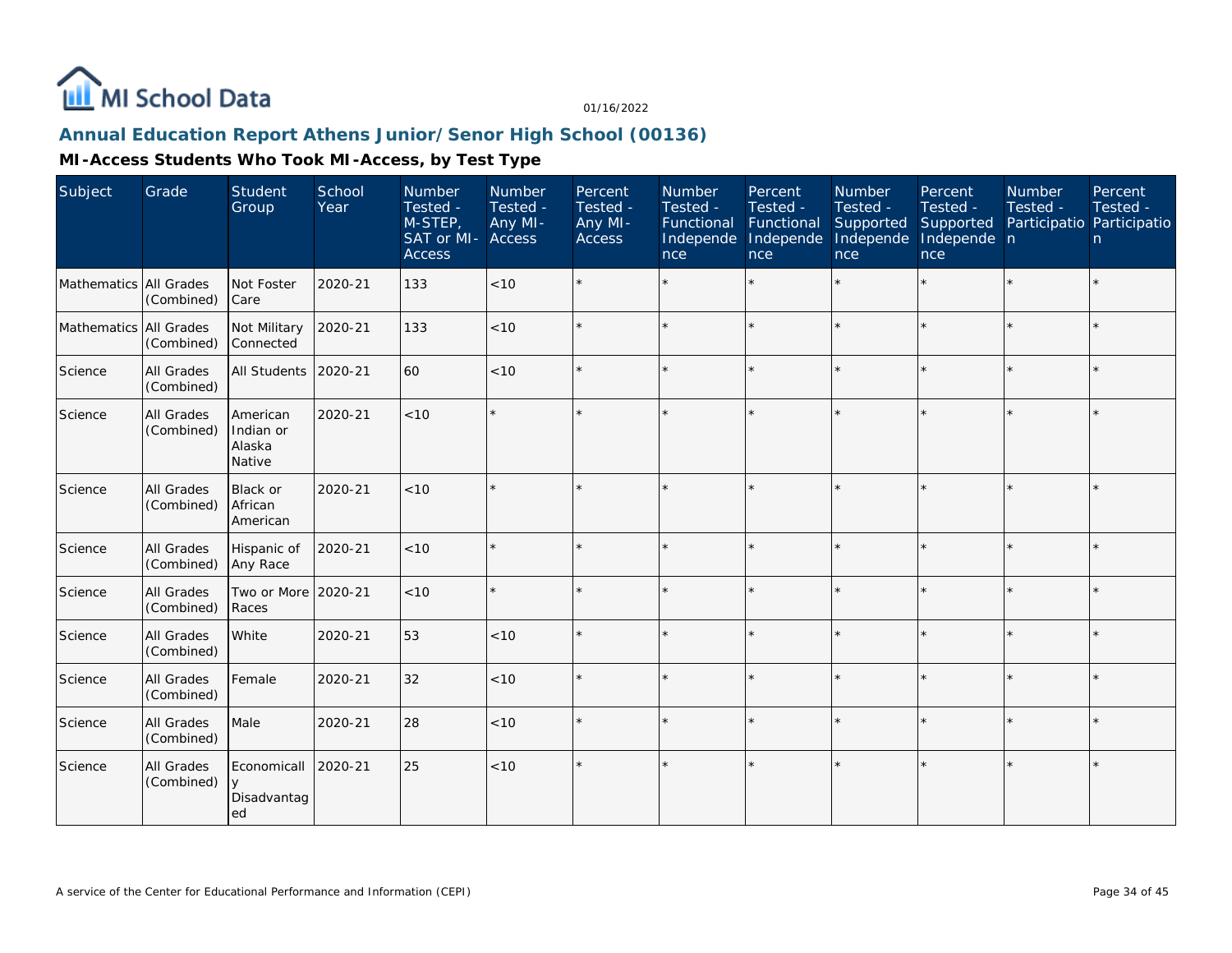

## **Annual Education Report Athens Junior/Senor High School (00136)**

| Subject                  | Grade                    | Student<br>Group                           | School<br>Year | Number<br>Tested -<br>M-STEP,<br>SAT or MI-<br><b>Access</b> | Number<br>Tested -<br>Any MI-<br>Access | Percent<br>Tested -<br>Any MI-<br>Access | Number<br>Tested -<br>Functional<br>Independe<br>nce | Percent<br>Tested -<br>Functional<br>Independe<br>nce | Number<br>Tested -<br>Supported<br>Independe<br>nce | Percent<br>Tested -<br>Supported<br>Independe n<br>nce | Number<br>Tested - | Percent<br>Tested -<br>Participatio Participatio<br>n. |
|--------------------------|--------------------------|--------------------------------------------|----------------|--------------------------------------------------------------|-----------------------------------------|------------------------------------------|------------------------------------------------------|-------------------------------------------------------|-----------------------------------------------------|--------------------------------------------------------|--------------------|--------------------------------------------------------|
| Science                  | All Grades<br>(Combined) | Not<br>Economicall<br>Disadvantag<br>ed    | 2020-21        | 35                                                           | <10                                     |                                          |                                                      |                                                       |                                                     |                                                        |                    | $\star$                                                |
| Science                  | All Grades<br>(Combined) | Not English<br>Learners                    | 2020-21        | 60                                                           | < 10                                    |                                          |                                                      |                                                       |                                                     |                                                        |                    | $\star$                                                |
| Science                  | All Grades<br>(Combined) | Not Migrant                                | 2020-21        | 60                                                           | < 10                                    | $\Phi$                                   |                                                      |                                                       |                                                     |                                                        |                    | $\star$                                                |
| Science                  | All Grades<br>(Combined) | Students<br>With<br><b>Disabilities</b>    | 2020-21        | <10                                                          |                                         |                                          |                                                      |                                                       |                                                     |                                                        |                    | $\star$                                                |
| Science                  | All Grades<br>(Combined) | Students<br>Without<br><b>Disabilities</b> | 2020-21        | 55                                                           | < 10                                    |                                          |                                                      |                                                       | $\star$                                             |                                                        |                    | $\star$                                                |
| Science                  | All Grades<br>(Combined) | Homeless                                   | 2020-21        | < 10                                                         |                                         |                                          |                                                      |                                                       |                                                     |                                                        |                    | $\star$                                                |
| Science                  | All Grades<br>(Combined) | Not<br>Homeless                            | 2020-21        | 58                                                           | $<10$                                   |                                          |                                                      |                                                       |                                                     |                                                        |                    | $\star$                                                |
| Science                  | All Grades<br>(Combined) | Not Foster<br>Care                         | 2020-21        | 60                                                           | < 10                                    |                                          |                                                      |                                                       |                                                     |                                                        |                    | $\star$                                                |
| Science                  | All Grades<br>(Combined) | Not Military<br>Connected                  | 2020-21        | 60                                                           | < 10                                    |                                          |                                                      |                                                       |                                                     | $\star$                                                |                    | $\star$                                                |
| Social<br>Studies        | All Grades<br>(Combined) | All Students                               | 2020-21        | 61                                                           | $<10$                                   |                                          |                                                      |                                                       |                                                     |                                                        |                    | $\star$                                                |
| Social<br><b>Studies</b> | All Grades<br>(Combined) | American<br>Indian or<br>Alaska<br>Native  | 2020-21        | < 10                                                         |                                         |                                          |                                                      |                                                       |                                                     |                                                        |                    | $\star$                                                |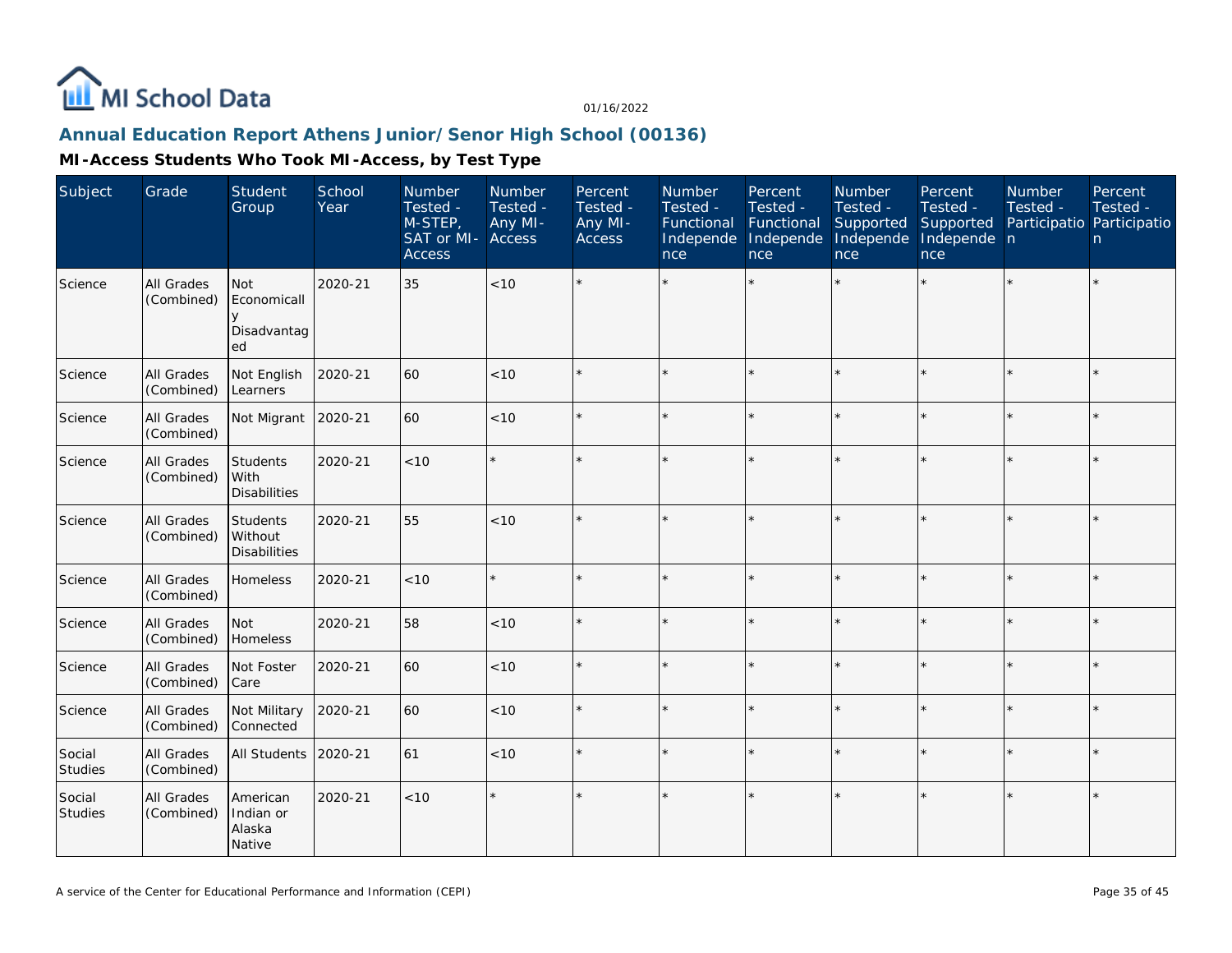

## **Annual Education Report Athens Junior/Senor High School (00136)**

| Subject                  | Grade                           | Student<br>Group                             | School<br>Year | Number<br>Tested -<br>M-STEP,<br>SAT or MI-<br><b>Access</b> | Number<br>Tested -<br>Any MI-<br>Access | Percent<br>Tested -<br>Any MI-<br>Access | Number<br>Tested -<br>Functional<br>Independe<br>nce | Percent<br>Tested -<br>Functional<br>Independe<br>nce | Number<br>Tested -<br>Supported<br>Independe<br>nce | Percent<br>Tested -<br>Supported<br>Independe n<br>nce | Number<br>Tested -<br>Participatio Participatio | Percent<br>Tested -<br>n |
|--------------------------|---------------------------------|----------------------------------------------|----------------|--------------------------------------------------------------|-----------------------------------------|------------------------------------------|------------------------------------------------------|-------------------------------------------------------|-----------------------------------------------------|--------------------------------------------------------|-------------------------------------------------|--------------------------|
| Social<br>Studies        | <b>All Grades</b><br>(Combined) | Black or<br>African<br>American              | 2020-21        | < 10                                                         |                                         |                                          |                                                      | $\star$                                               |                                                     | $\star$                                                |                                                 | $\star$                  |
| Social<br><b>Studies</b> | All Grades<br>(Combined)        | Hispanic of<br>Any Race                      | 2020-21        | < 10                                                         |                                         | $\star$                                  |                                                      | $\star$                                               |                                                     | $\star$                                                | $\star$                                         | $\star$                  |
| Social<br><b>Studies</b> | <b>All Grades</b><br>(Combined) | Two or More<br>Races                         | 2020-21        | < 10                                                         |                                         |                                          |                                                      | $\star$                                               |                                                     | ×                                                      |                                                 | $\star$                  |
| Social<br>Studies        | All Grades<br>(Combined)        | White                                        | 2020-21        | 54                                                           | < 10                                    |                                          |                                                      | $\star$                                               | ÷                                                   | ×.                                                     | $\star$                                         | $\star$                  |
| Social<br>Studies        | All Grades<br>(Combined)        | Female                                       | 2020-21        | 32                                                           | < 10                                    | $\Phi$                                   |                                                      | $\star$                                               |                                                     | ×                                                      |                                                 | $\star$                  |
| Social<br>Studies        | All Grades<br>(Combined)        | Male                                         | 2020-21        | 29                                                           | < 10                                    | $\star$                                  |                                                      | $\star$                                               | ÷                                                   | $\star$                                                | ×.                                              | $\star$                  |
| Social<br><b>Studies</b> | All Grades<br>(Combined)        | Economicall<br>y<br>Disadvantag<br>ed        | 2020-21        | 25                                                           | $<10$                                   | $\star$                                  |                                                      | $\star$                                               |                                                     | $\star$                                                | $\star$                                         | $\star$                  |
| Social<br>Studies        | All Grades<br>(Combined)        | Not<br>Economicall<br>У<br>Disadvantag<br>ed | 2020-21        | 36                                                           | < 10                                    | $\star$                                  |                                                      | $\star$                                               |                                                     |                                                        |                                                 | $\star$                  |
| Social<br>Studies        | All Grades<br>(Combined)        | Not English<br>Learners                      | 2020-21        | 61                                                           | $<10$                                   | $\star$                                  |                                                      | $\star$                                               |                                                     |                                                        |                                                 | $\star$                  |
| Social<br><b>Studies</b> | All Grades<br>(Combined)        | Not Migrant                                  | 2020-21        | 61                                                           | < 10                                    | $\Phi$                                   |                                                      | $\star$                                               |                                                     | ×                                                      | $\star$                                         | ÷.                       |
| Social<br><b>Studies</b> | All Grades<br>(Combined)        | Students<br>With<br><b>Disabilities</b>      | 2020-21        | < 10                                                         |                                         | $\star$                                  |                                                      | $\star$                                               |                                                     |                                                        | $\star$                                         | $\star$                  |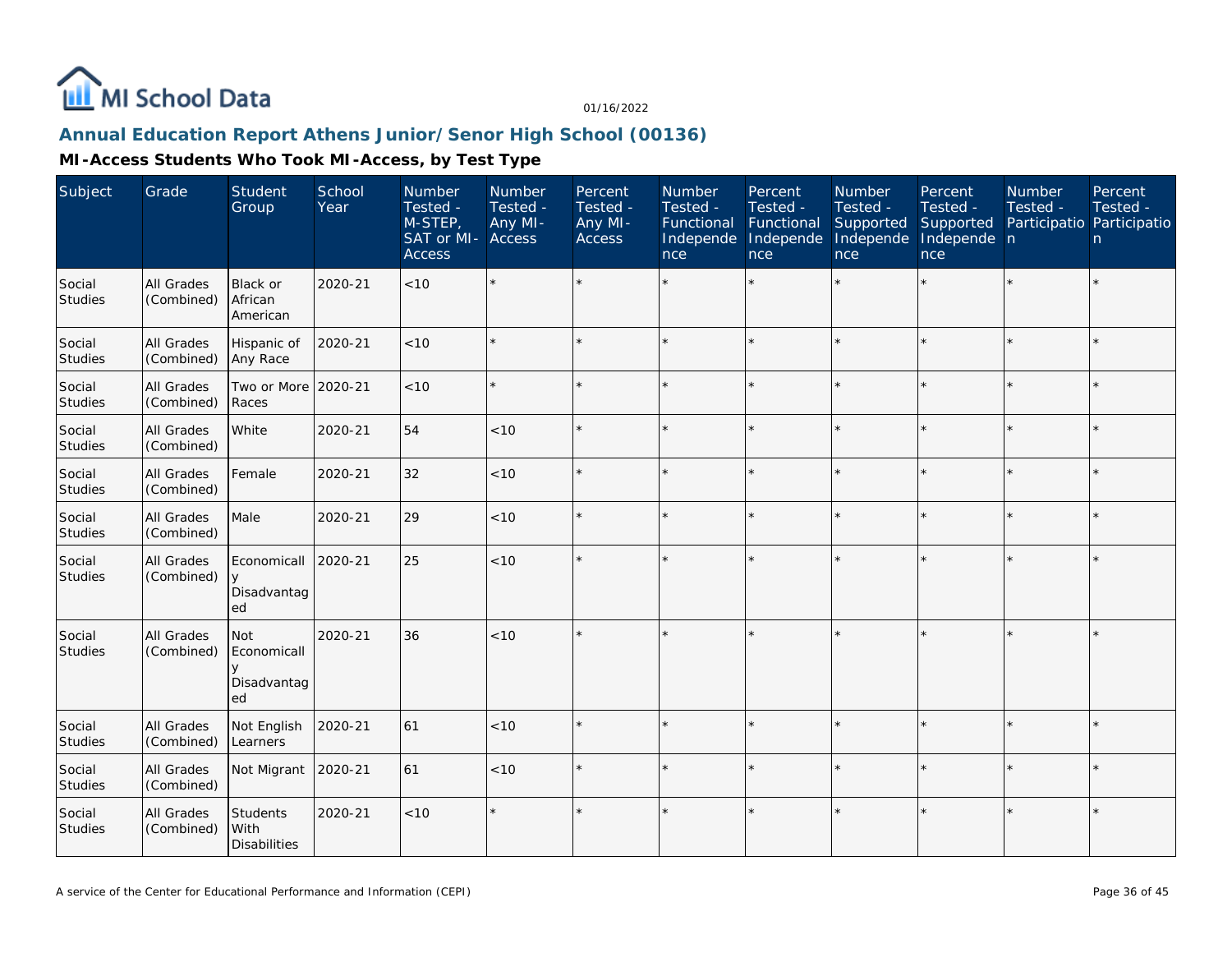

## **Annual Education Report Athens Junior/Senor High School (00136)**

| Subject                  | Grade                    | <b>Student</b><br>Group                           | School<br>Year | <b>Number</b><br>Tested -<br>M-STEP,<br><b>SAT or MI- Access</b><br><b>Access</b> | <b>Number</b><br>Tested -<br>Any MI- | Percent<br>Tested -<br>Any MI-<br><b>Access</b> | Number<br>Tested -<br>Functional<br>Independe<br>nce | Percent,<br>Tested -<br>Functional<br>Independe<br>nce | <b>Number</b><br>Tested -<br>Supported<br>Independe<br>nce | Percent<br>Tested -<br>Supported<br>Independe n<br>nce | <b>Number</b><br>Tested -<br>Participatio Participatio | Percent<br>Tested -<br>n |
|--------------------------|--------------------------|---------------------------------------------------|----------------|-----------------------------------------------------------------------------------|--------------------------------------|-------------------------------------------------|------------------------------------------------------|--------------------------------------------------------|------------------------------------------------------------|--------------------------------------------------------|--------------------------------------------------------|--------------------------|
| Social<br><b>Studies</b> | All Grades<br>(Combined) | <b>Students</b><br>Without<br><b>Disabilities</b> | 2020-21        | 55                                                                                | < 10                                 |                                                 |                                                      |                                                        |                                                            |                                                        |                                                        |                          |
| Social<br><b>Studies</b> | All Grades<br>(Combined) | <b>Homeless</b>                                   | 2020-21        | $ $ < 10                                                                          |                                      |                                                 |                                                      | $\star$                                                |                                                            |                                                        |                                                        |                          |
| Social<br><b>Studies</b> | All Grades<br>(Combined) | l Not<br>Homeless                                 | 2020-21        | 59                                                                                | < 10                                 |                                                 |                                                      |                                                        |                                                            |                                                        |                                                        |                          |
| Social<br><b>Studies</b> | All Grades<br>(Combined) | Not Foster<br>  Care                              | 2020-21        | 61                                                                                | < 10                                 |                                                 |                                                      | $\star$                                                |                                                            |                                                        |                                                        |                          |
| Social<br><b>Studies</b> | All Grades<br>(Combined) | Not Military<br>Connected                         | 2020-21        | 61                                                                                | < 10                                 |                                                 |                                                      | $\star$                                                |                                                            |                                                        |                                                        |                          |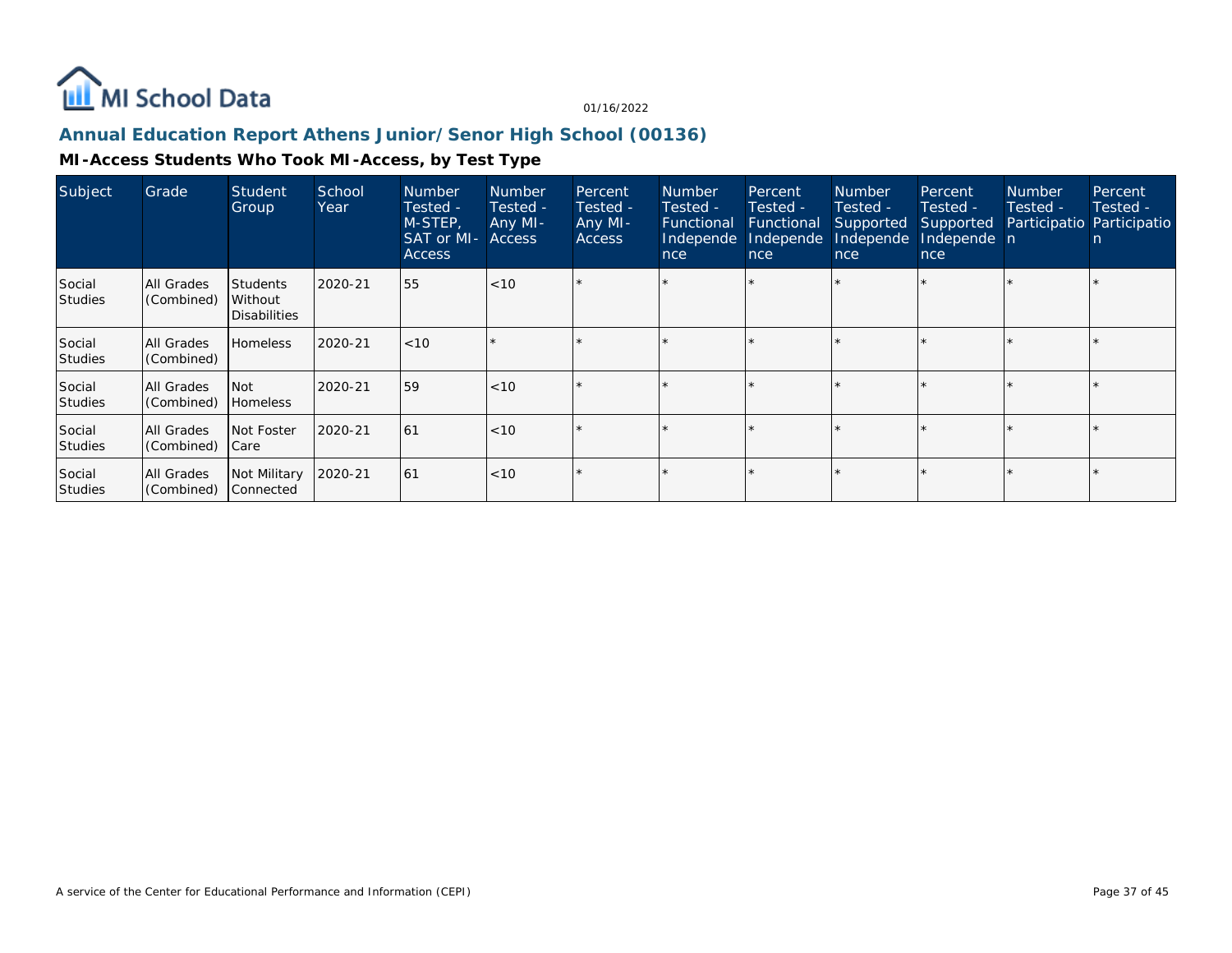

# **Annual Education Report Athens Junior/Senor High School (00136)**

## **High School Graduation: Four-Year Adjusted Cohort Rate**

| Student Group                        | <b>Baseline Data</b><br>(2016) | Most Recent<br><b>Results (2020)</b> | Interim Objective<br>(2020) | Interim Objective<br>(2021) | Long-Term Target<br>(2025) |
|--------------------------------------|--------------------------------|--------------------------------------|-----------------------------|-----------------------------|----------------------------|
| All Students                         | 79.79%                         | 93.33%                               | 86.30%                      | 87.93%                      | 94.44%                     |
| American Indian or<br>Alaska Native  | 70.88%                         | < 10                                 | 81.35%                      | 83.97%                      | 94.44%                     |
| <b>Black or African</b><br>American  | 67.31%                         | < 10                                 | 79.37%                      | 82.38%                      | 94.44%                     |
| Hispanic of Any Race                 | 72.07%                         | < 10                                 | 82.01%                      | 84.50%                      | 94.44%                     |
| Two or More Races                    | 74.74%                         | < 10                                 | 83.50%                      | 85.69%                      | 94.44%                     |
| White                                | 83.48%                         | 92.11%                               | 88.35%                      | 89.57%                      | 94.44%                     |
| Economically<br>Disadvantaged        | 67.48%                         | 86.67%                               | 79.46%                      | 82.46%                      | 94.44%                     |
| Students With<br><b>Disabilities</b> | 57.12%                         | < 10                                 | 73.71%                      | 77.86%                      | 94.44%                     |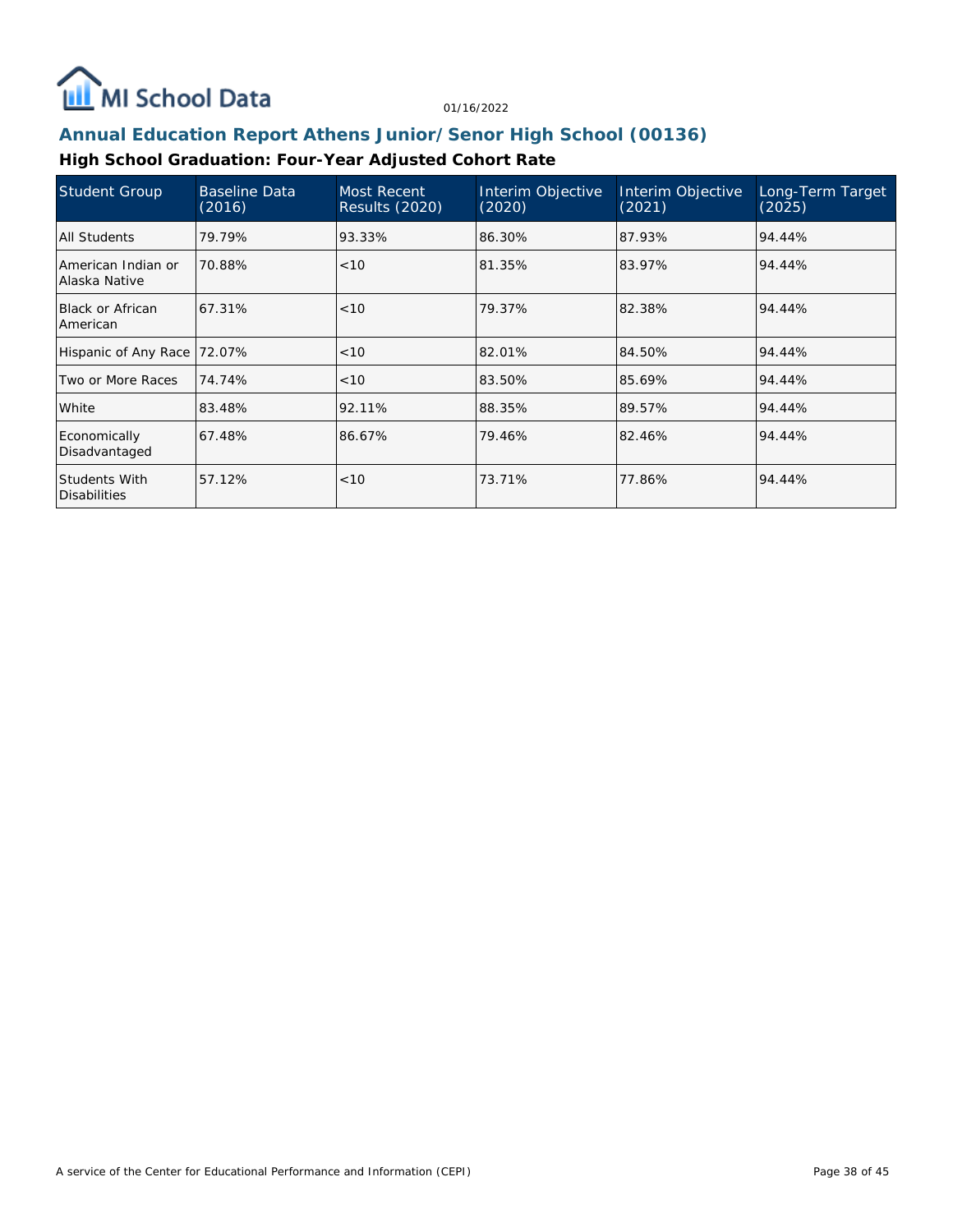

# **Annual Education Report Athens Junior/Senor High School (00136)**

### **Accountability Details Attendance Data**

| <b>Student Group</b> | Statewide <sup>1</sup> | <b>District</b> | School <sup>1</sup> |
|----------------------|------------------------|-----------------|---------------------|
| <b>All Students</b>  | 80.07%                 | N/A             | 71.91%              |

*\* All data based on students enrolled for a full academic year.*

*\*\* More information regarding the Michigan School Index System can be found at the following link:*

#### **Inexperienced Teachers**

|                                                         | <b>Total Number Number</b><br>of Staffing<br>Group | Inexperience | Percent<br>Inexperience | Count High-<br>Poverty<br><b>Schools</b> | Percent High- Count Low-<br>Poverty<br><b>Schools</b> | Poverty<br><b>Schools</b> | Percent Low-<br>Poverty<br>Schools |
|---------------------------------------------------------|----------------------------------------------------|--------------|-------------------------|------------------------------------------|-------------------------------------------------------|---------------------------|------------------------------------|
| <b>Athens</b><br>Junior/Senor<br>High School<br>(00136) | 18.88                                              | 2.00         | 10.6%                   | IN/A                                     | N/A                                                   | N/A                       | IN/A                               |

#### **Inexperienced Principals and Other School Leaders**

|                                                         | Total Number Number<br>of Staffing<br>Group | Inexperience<br>Id. | Percent<br>Inexperience | Count High-<br>Poverty<br><b>Schools</b> | Percent High- Count Low-<br>Poverty<br><b>Schools</b> | Poverty<br><b>Schools</b> | Percent Low-<br>Poverty<br><b>Schools</b> |
|---------------------------------------------------------|---------------------------------------------|---------------------|-------------------------|------------------------------------------|-------------------------------------------------------|---------------------------|-------------------------------------------|
| <b>Athens</b><br>Junior/Senor<br>High School<br>(00136) | .00                                         | 0.00                | $0.0\%$                 | N/A                                      | N/A                                                   | N/A                       | IN/A                                      |

#### **Teacher Emergency or Provisional Credentials**

|                                                  | of Teachers | Total Number Number with Percent with Count High-<br>Emergency or Emergency or Poverty<br>Provisional<br><b>Credentials</b> | Provisional<br><b>Credentials</b> | Schools | Percent High- Count Low-<br>Poverty<br><b>Schools</b> | Poverty<br><b>Schools</b> | Percent Low-<br>Poverty<br><b>Schools</b> |
|--------------------------------------------------|-------------|-----------------------------------------------------------------------------------------------------------------------------|-----------------------------------|---------|-------------------------------------------------------|---------------------------|-------------------------------------------|
| Athens<br>Junior/Senor<br>High School<br>(00136) | 18.88       | 0.00                                                                                                                        | $0.0\%$                           | N/A     | N/A                                                   | N/A                       | N/A                                       |

#### **Out-of-Field Teachers**

|                                                         | Total Number Number of<br>of Teachers | Out-of-Field<br><b>Teachers</b> | Percent of<br>Out-of-Field<br>Teachers | Count High-<br>Poverty<br>Schools | Percent High- Count Low-<br>Poverty<br>Schools | Poverty<br><b>Schools</b> | Percent Low-<br>Poverty<br><b>Schools</b> |
|---------------------------------------------------------|---------------------------------------|---------------------------------|----------------------------------------|-----------------------------------|------------------------------------------------|---------------------------|-------------------------------------------|
| <b>Athens</b><br>Junior/Senor<br>High School<br>(00136) | 18.88                                 | 0.00                            | $0.0\%$                                | N/A                               | IN/A                                           | IN/A                      | N/A                                       |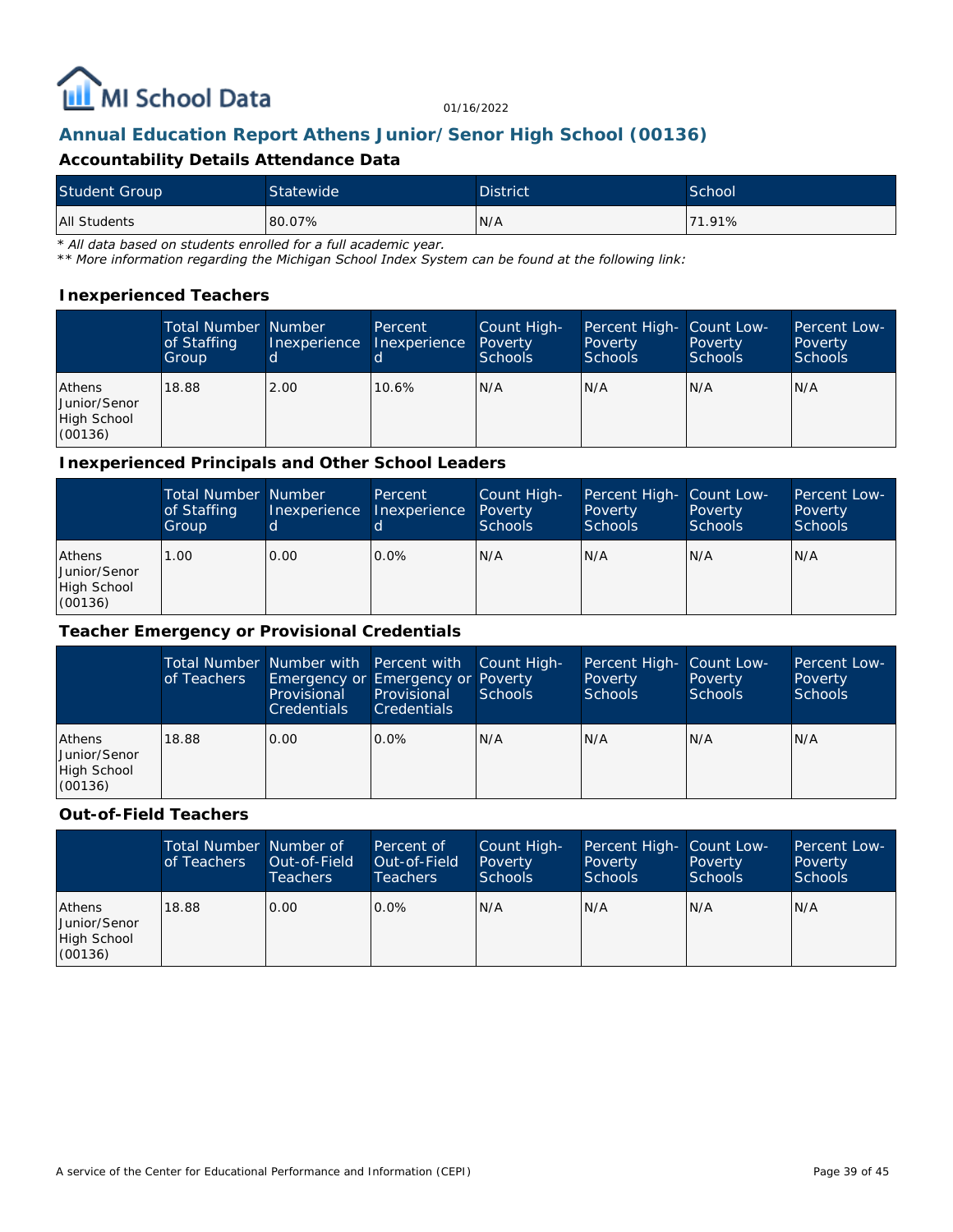

# **Annual Education Report Athens Junior/Senor High School (00136)**

### **NAEP Grade 4 Math**

|                                                 | Percent of<br><b>Students</b> | Percent below<br><b>Basic</b> | Percent Basic | Percent Proficient Percent Advanced |                |
|-------------------------------------------------|-------------------------------|-------------------------------|---------------|-------------------------------------|----------------|
| <b>All Students</b>                             | 100                           | 24                            | 41            | 29                                  | 7              |
| Male                                            | 51                            | 22                            | 40            | 30                                  | 8              |
| Female                                          | 49                            | 25                            | 42            | 28                                  | 5              |
| Eligible                                        | 51                            | 36                            | 44            | 18                                  | $\overline{2}$ |
| Not Eligible                                    | 49                            | 12                            | 37            | 40                                  | 11             |
| Info not available                              | $\ddagger$                    | $\ddagger$                    | $\ddagger$    | $\ddagger$                          | $\ddagger$     |
| White                                           | 65                            | 15                            | 41            | 36                                  | 8              |
| <b>Black or African</b><br>American             | 17                            | 51                            | 39            | 9                                   | 1              |
| Hispanic                                        | 9                             | 34                            | 45            | 17                                  | 4              |
| Asian                                           | 3                             | 9                             | 32            | 37                                  | 22             |
| American Indian or<br>Alaska Native             | $\ddagger$                    | $\ddagger$                    | $\ddagger$    | $\ddagger$                          | $\ddagger$     |
| Native Hawaiian or<br>Other Pacific<br>Islander | $\ddagger$                    | $\ddagger$                    | $\ddagger$    | $\ddagger$                          | $\ddagger$     |
| Two or More Races                               | 5                             | 29                            | 42            | 22                                  | 7              |
| Students With<br><b>Disabilities</b>            | 11                            | 60                            | 29            | 10                                  |                |
| Students Without<br><b>Disabilities</b>         | 89                            | 19                            | 42            | 31                                  | $\overline{7}$ |
| English Language<br>Learners                    | 10                            | 37                            | 46            | 14                                  | $\overline{2}$ |
| Not English<br>Language Learners                | 90                            | 22                            | 40            | 31                                  | $\overline{7}$ |

*‡ Reporting Standards not met. Note: Observed differences are not necessarily statistically significant. Detail may not sum to total because of rounding. SOURCE: U.S. Department of Education. Institute for Education Sciences. National Center for Education Statistics. National Assessment of Educational Progress (NAEP) 2019 Mathematics Achievement.*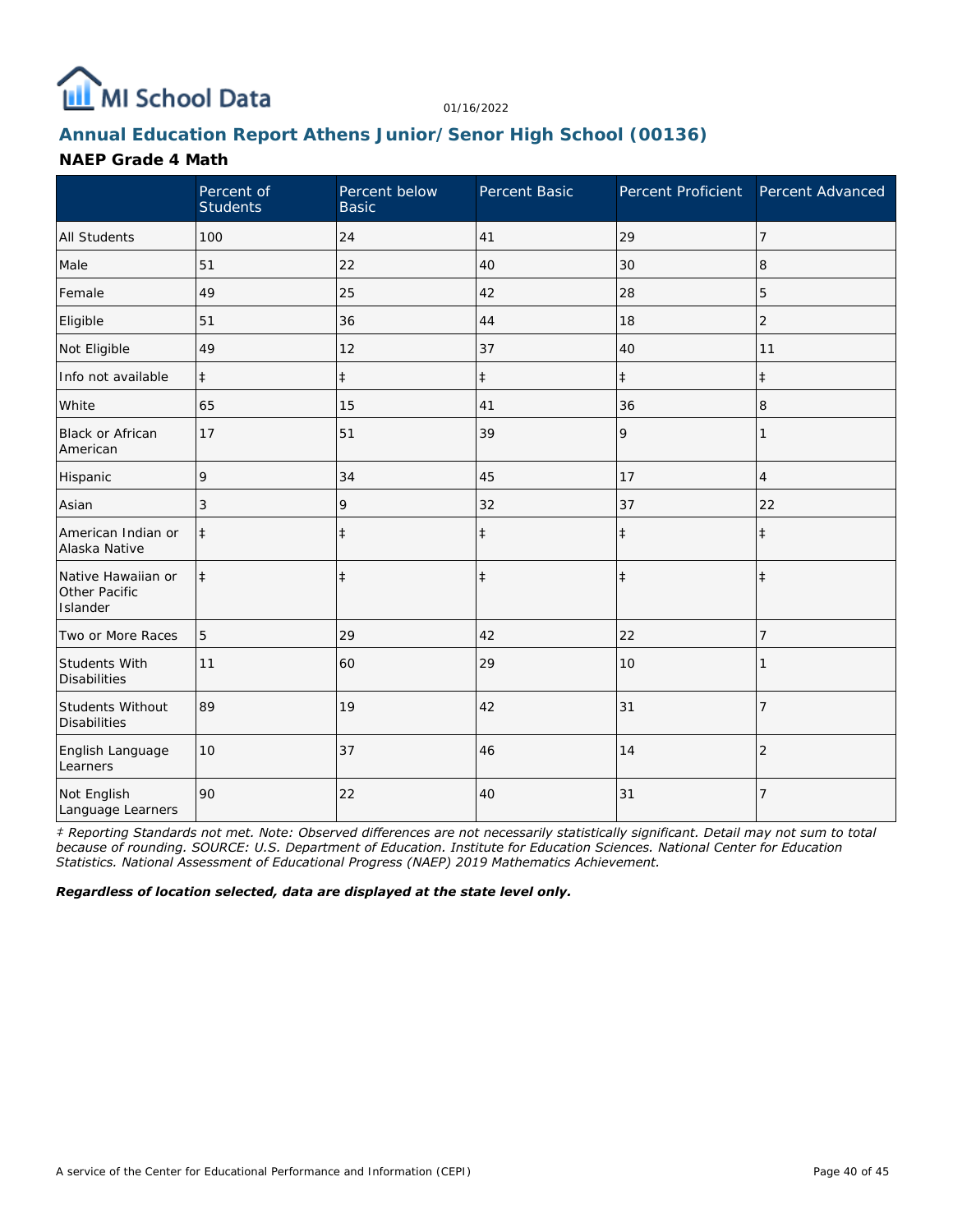

# **Annual Education Report Athens Junior/Senor High School (00136)**

### **NAEP Grade 8 Math**

|                                                 | Percent of<br><b>Students</b> | Percent below<br><b>Basic</b> | Percent Basic | Percent Proficient | Percent Advanced |
|-------------------------------------------------|-------------------------------|-------------------------------|---------------|--------------------|------------------|
| <b>All Students</b>                             | 32                            | 68                            | 31            | 9                  |                  |
| Male                                            | 51                            | 33                            | 67            | 31                 | 10               |
| Female                                          | 49                            | 31                            | 69            | 31                 | 7                |
| Eligible                                        | $\overline{4}$                | 48                            | 52            | 16                 | 3                |
| Not Eligible                                    | 55                            | 19                            | 81            | 43                 | 13               |
| Info not available                              | $\ddagger$                    | $\ddagger$                    | $\ddagger$    | $\ddagger$         | $\ddagger$       |
| White                                           | 70                            | 25                            | 75            | 37                 | 11               |
| <b>Black or African</b><br>American             | 15                            | 64                            | 36            | 9                  | 1                |
| Hispanic                                        | 8                             | 41                            | 59            | 16                 | $\overline{2}$   |
| Asian                                           | 3                             | 14                            | 86            | 52                 | 21               |
| American Indian or<br>Alaska Native             | $\ddagger$                    | $\ddagger$                    | $\ddagger$    | $\ddagger$         | $\ddagger$       |
| Native Hawaiian or<br>Other Pacific<br>Islander | $\ddagger$                    | $\ddagger$                    | $\ddagger$    | $\ddagger$         | $\ddagger$       |
| Two or More Races                               | $\overline{4}$                | 39                            | 61            | 24                 | $\overline{4}$   |
| Students With<br><b>Disabilities</b>            | 10                            | 75                            | 25            | 5                  | 0                |
| Students Without<br><b>Disabilities</b>         | 90                            | 27                            | 73            | 34                 | 9                |
| English Language<br>Learners                    | 6                             | 60                            | 40            | 8                  |                  |
| Not English<br>Language Learners                | 94                            | 30                            | 70            | 32                 | 9                |

*‡ Reporting Standards not met. NOTE: Observed differences are not necessarily statistically significant. Detail may not sum to total because of rounding. SOURCE: U.S. Department of Education. Institute for Education Sciences. National Center for Education Statistics. National Assessment of Educational Progress (NAEP) 2019 Mathematics Achievement.*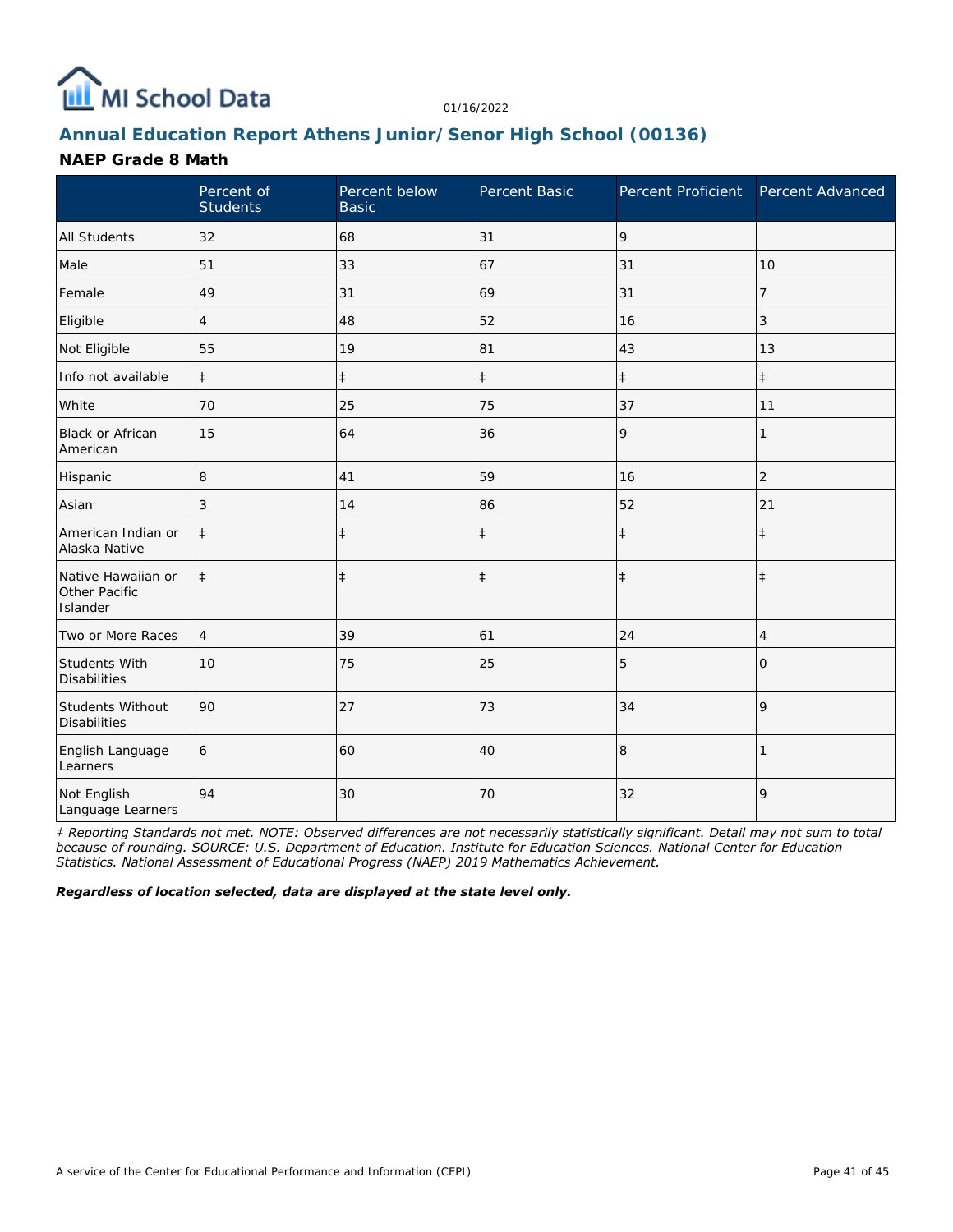

# **Annual Education Report Athens Junior/Senor High School (00136)**

## **NAEP Grade 4 Reading**

|                                                 | Percent of<br><b>Students</b> | Percent below<br><b>Basic</b> | Percent Basic | Percent Proficient | Percent Advanced |
|-------------------------------------------------|-------------------------------|-------------------------------|---------------|--------------------|------------------|
| <b>All Students</b>                             | 100                           | 36                            | 64            | 32                 | 7                |
| Male                                            | 51                            | 40                            | 60            | 28                 | 6                |
| Female                                          | 49                            | 32                            | 68            | 36                 | 9                |
| Eligible                                        | 53                            | 49                            | 51            | 20                 | 3                |
| Not Eligible                                    | 47                            | 21                            | 79            | 45                 | 13               |
| Info not available                              | $\ddagger$                    | $\ddagger$                    | $\ddagger$    | $\ddagger$         | $\ddagger$       |
| White                                           | 65                            | 29                            | 71            | 37                 | 9                |
| Black or African<br>American                    | 18                            | 58                            | 42            | 15                 | $\overline{2}$   |
| Hispanic                                        | 9                             | 50                            | 50            | 18                 | $\overline{c}$   |
| Asian                                           | 3                             | 18                            | 82            | 44                 | 15               |
| American Indian or<br>Alaska Native             | $\ddagger$                    | $\ddagger$                    | $\ddagger$    | $\ddagger$         | $\ddagger$       |
| Native Hawaiian or<br>Other Pacific<br>Islander | $\ddagger$                    | $\ddagger$                    | $\ddagger$    | $\ddagger$         | $\ddagger$       |
| Two or More Races                               | 5                             | 33                            | 67            | 35                 | 8                |
| <b>Students With</b><br><b>Disabilities</b>     | 10                            | 74                            | 26            | 10                 |                  |
| Students Without<br><b>Disabilities</b>         | 90                            | 31                            | 69            | 34                 | 8                |
| English Language<br>Learner                     | 11                            | 57                            | 43            | 14                 | 3                |
| Not English<br>Language Learner                 | 89                            | 33                            | 67            | 34                 | 8                |

*# Rounds to zero*

*‡ Reporting Standards not met. NOTE: Observed differences are not necessarily statistically significant. Detail may not sum to total because of rounding. SOURCE: U.S. Department of Education, Institute of Education Sciences, National Center for Education Statistics, National Assessment of Educational Progress (NAEP), 2019 Reading Assessment.*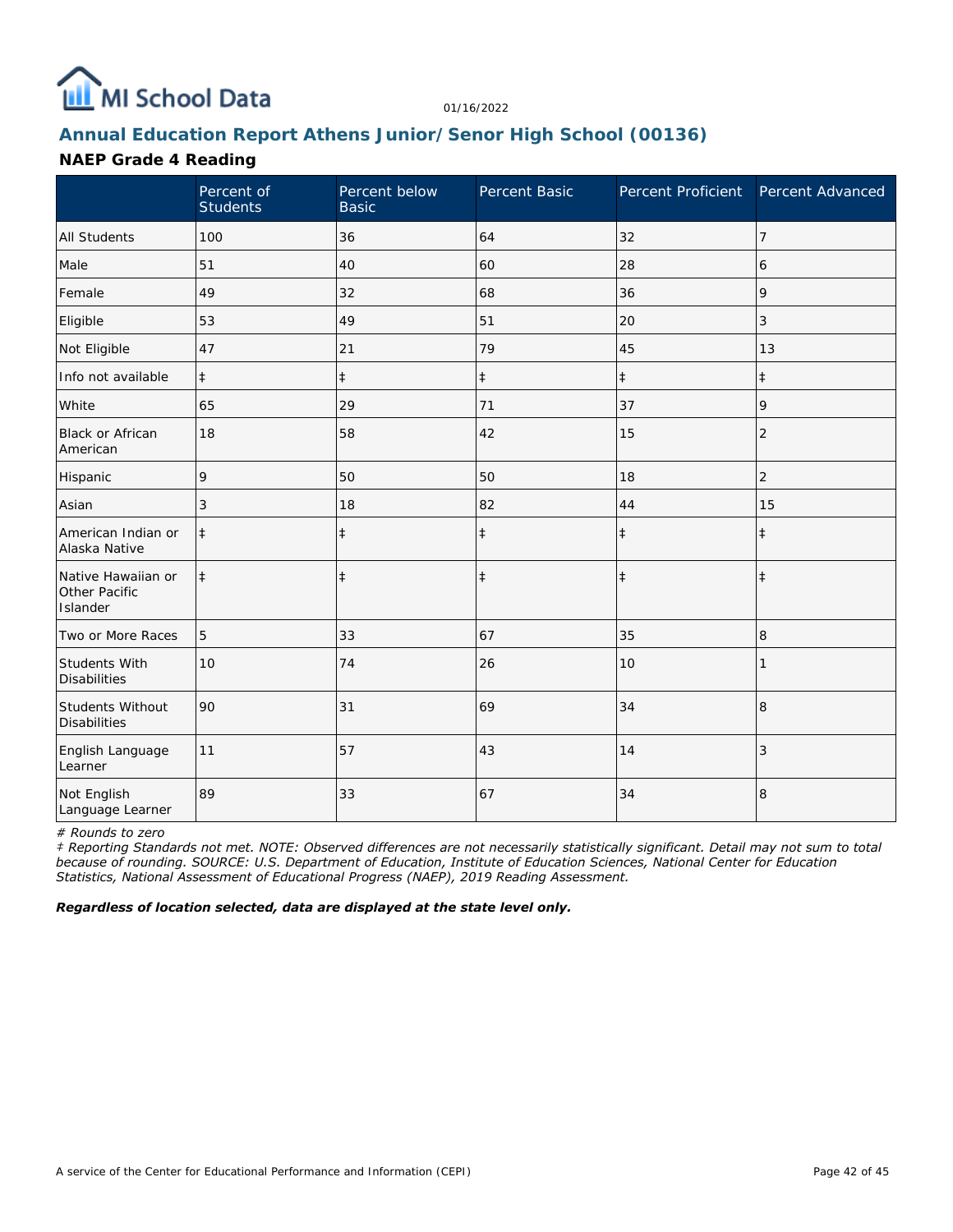

# **Annual Education Report Athens Junior/Senor High School (00136)**

## **NAEP Grade 8 Reading**

|                                                 | Percent of<br><b>Students</b> | Percent below<br><b>Basic</b> | Percent Basic | Percent Proficient | Percent Advanced |
|-------------------------------------------------|-------------------------------|-------------------------------|---------------|--------------------|------------------|
| <b>All Students</b>                             | 100                           | 27                            | 73            | 31                 | 3                |
| Male                                            | 51                            | 32                            | 68            | 26                 | $\overline{2}$   |
| Female                                          | 49                            | 21                            | 79            | 37                 | 3                |
| Eligible                                        | 47                            | 39                            | 61            | 19                 |                  |
| Not Eligible                                    | 52                            | 15                            | 85            | 43                 | $\overline{4}$   |
| Info not available                              | $\ddagger$                    | $\ddagger$                    | $\ddagger$    | $\ddagger$         | $\ddagger$       |
| White                                           | 70                            | 22                            | 78            | 35                 | 3                |
| Black or Afican<br>American                     | 15                            | 48                            | 52            | 12                 | 0                |
| Hispanic                                        | 8                             | 36                            | 64            | 22                 | 1                |
| Asian                                           | 3                             | 14                            | 86            | 56                 | 6                |
| American Indian or<br>Alaska Native             | $\ddagger$                    | $\ddagger$                    | $\ddagger$    | $\ddagger$         | $\ddagger$       |
| Native Hawaiian or<br>Other Pacific<br>Islander | $\ddagger$                    | $\ddagger$                    | $\ddagger$    | $\ddagger$         | $\ddagger$       |
| Two or More Races                               | $\overline{4}$                | 23                            | 77            | 40                 | 5                |
| <b>Students With</b><br><b>Disabilities</b>     | 11                            | 71                            | 29            | 5                  | $\Omega$         |
| Students Without<br><b>Disabilities</b>         | 89                            | 21                            | 79            | 35                 | 3                |
| English Language<br>Learner                     | 6                             | 57                            | 43            | 6                  | $\Omega$         |
| Not English<br>Language Learner                 | 94                            | 25                            | 75            | 33                 | 3                |

*# Rounds to zero*

*‡ Reporting Standards not met. NOTE: Observed differences are not necessarily statistically significant. Detail may not sum to total because of rounding. SOURCE: U.S. Department of Education, Institute of Education Sciences, National Center for Education Statistics, National Assessment of Educational Progress (NAEP), 2019 Reading Assessment.*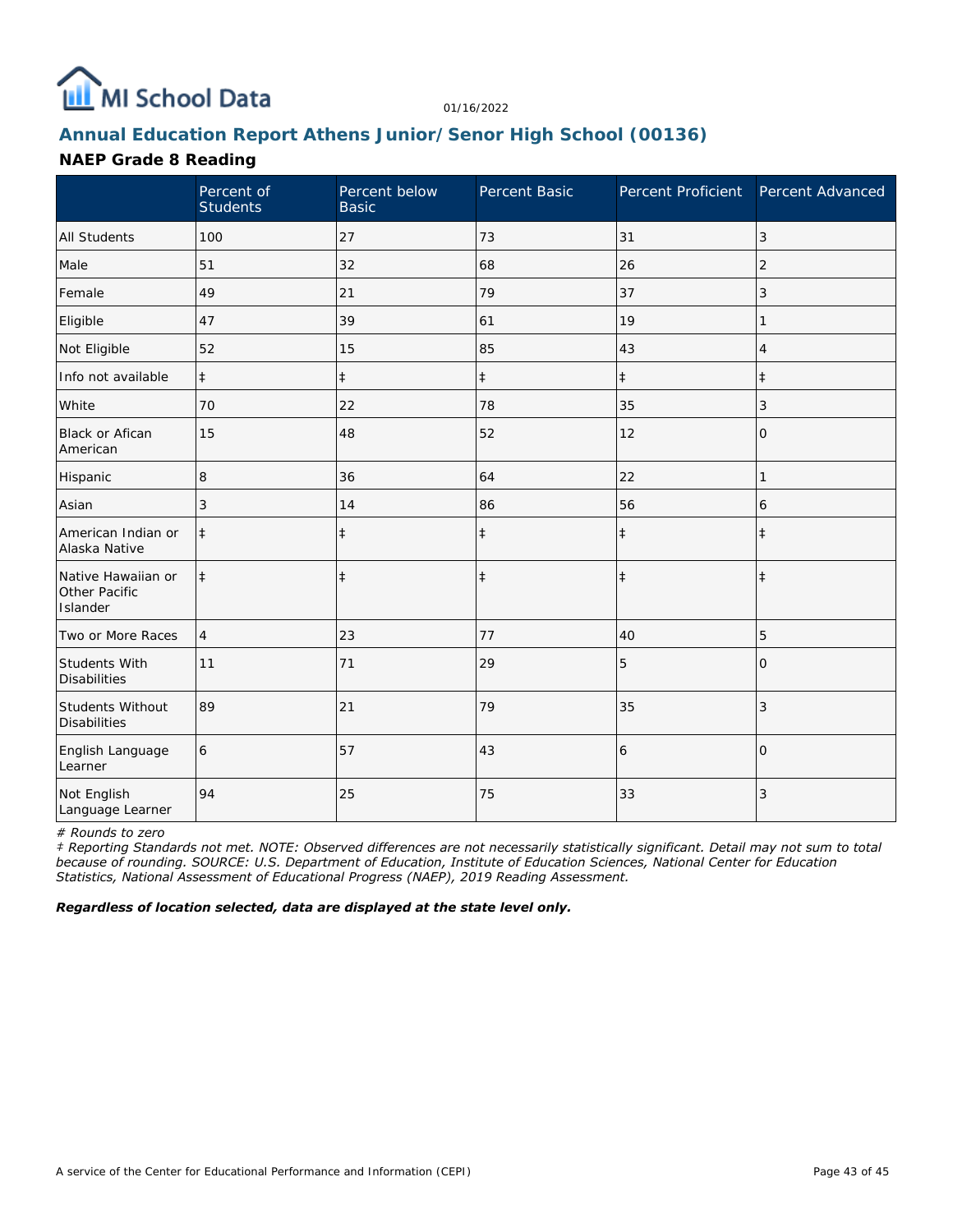

## **Annual Education Report Athens Junior/Senor High School (00136)**

## **NAEP Participation Data**

| Grade | Subject | Participation Rate Standard Error<br>for Students with<br><b>Disabilities</b> |      | Participation Rate Standard Error<br>for Limited English<br><b>Proficient Students</b> |      |
|-------|---------|-------------------------------------------------------------------------------|------|----------------------------------------------------------------------------------------|------|
| 4     | Math    | 86.9                                                                          | 2.25 | 197                                                                                    | 0.97 |
|       | Reading | 85.4                                                                          | 2.57 | 98                                                                                     | 1.04 |
| 18    | Math    | 81.9                                                                          | 2.48 | 95                                                                                     | 1.79 |
|       | Reading | 83.3                                                                          | 2.41 | <u>o</u>                                                                               | 3.97 |

*The National Assessment of Educational Progress (NAEP) is periodically administered by the U.S. Department of Education based on assessments administered to samples of students in each state. Federal regulations require the display of state level NAEP data on the Annual Education Report. These data represent the performance of the most recent sample of Michigan students on the NAEP.*